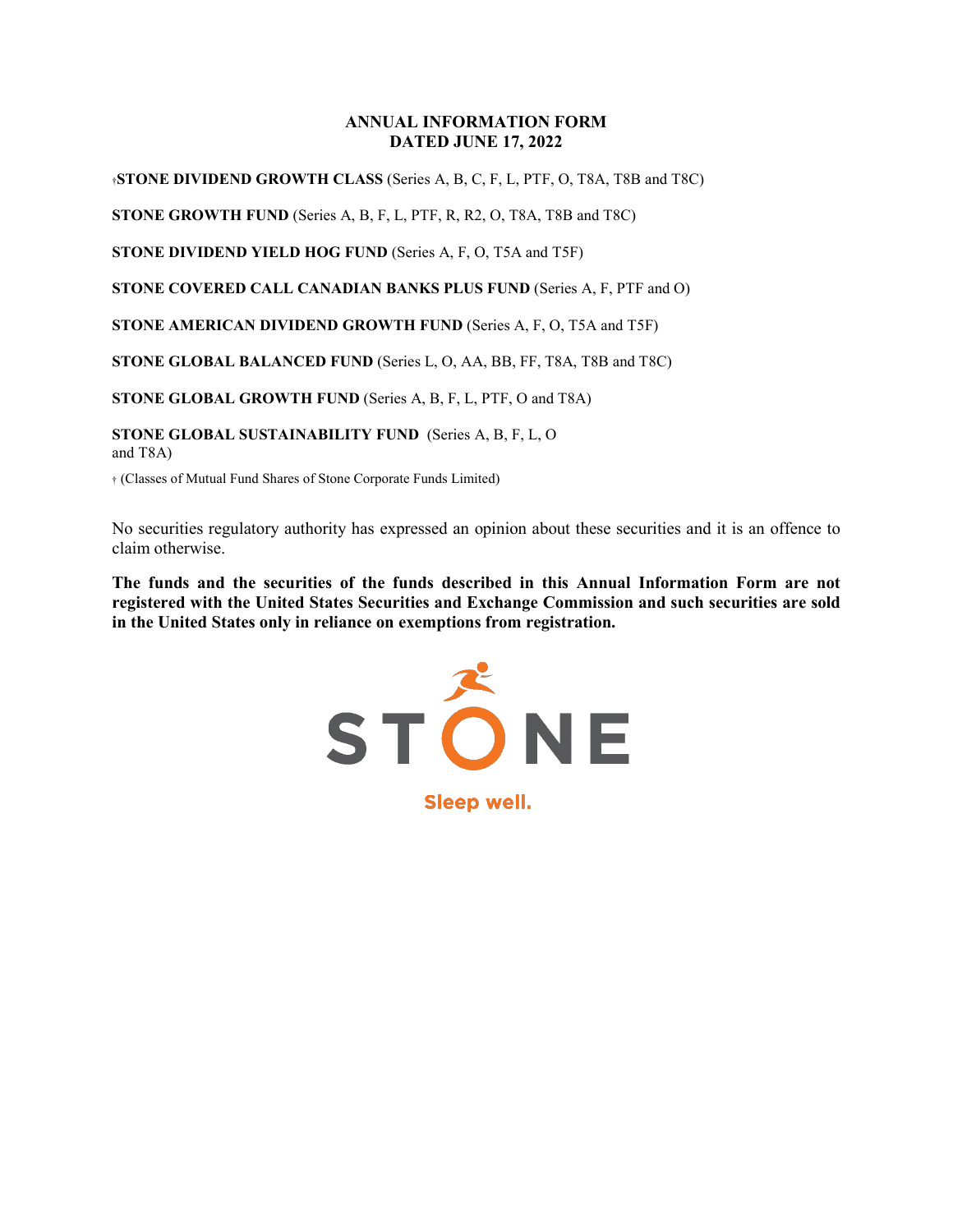# **TABLE OF CONTENTS**

| CERTIFICATE OF STONE GROWTH FUND STONE DIVIDEND YIELD HOG FUND STONE<br>COVERED CALL CANADIAN BANKS PLUS FUND STONE AMERICAN DIVIDEND GROWTH<br>FUND STONE GLOBAL BALANCED FUND STONE GLOBAL GROWTH FUND STONE |
|----------------------------------------------------------------------------------------------------------------------------------------------------------------------------------------------------------------|
| CERTIFICATE OF STONE CORPORATE FUNDS LIMITED STONE DIVIDEND GROWTH                                                                                                                                             |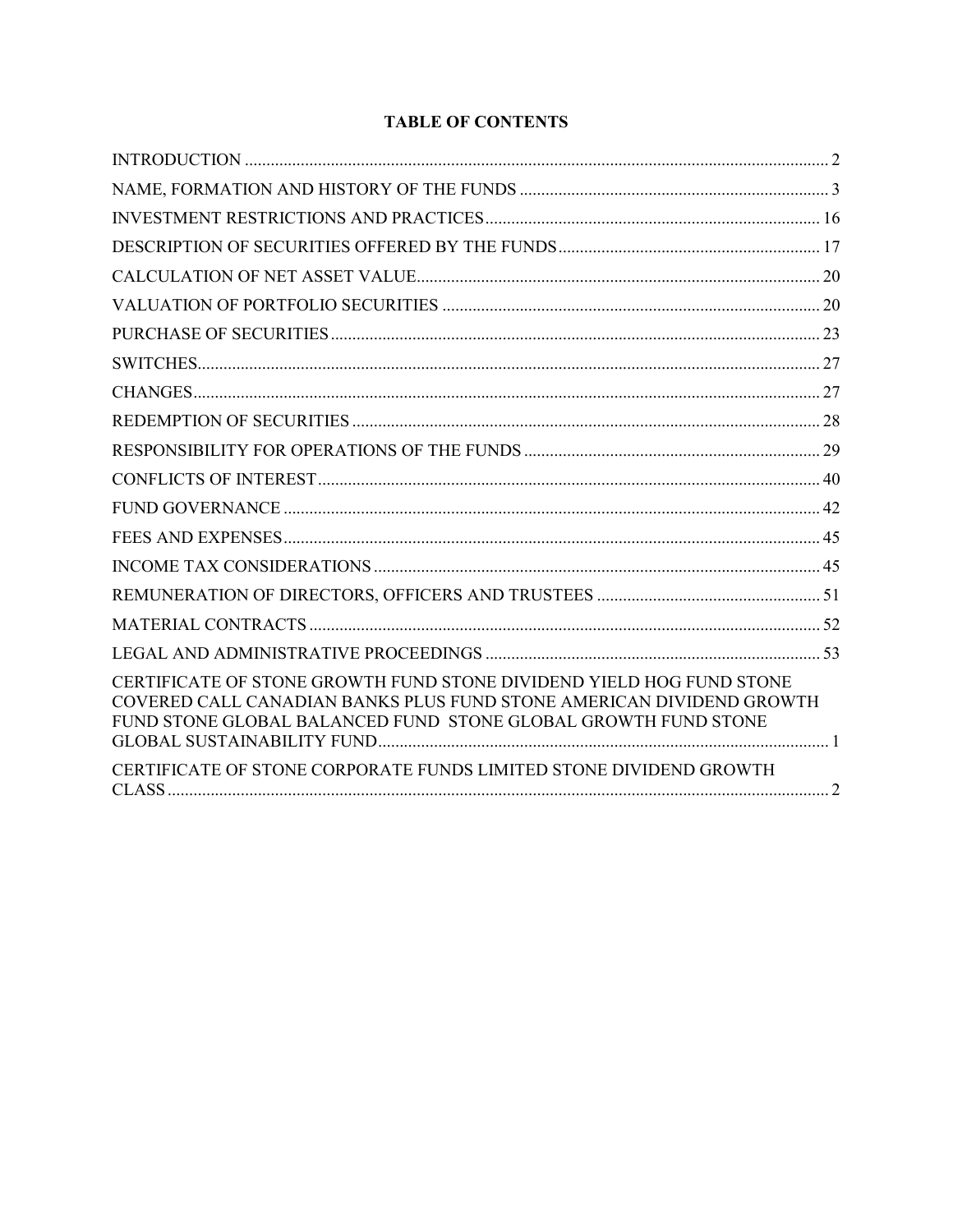#### **INTRODUCTION**

<span id="page-2-0"></span>In this document:

*We, us, our, the Manager* and *Stone* means Stone Asset Management Limited.

*Class* means a separate class of shares of a Corporate Fund.

*Corporate Fund* means Stone Dividend Growth Class.

*Fund* includes any Trust Fund and the Corporate Fund as the context requires (collectively *Funds*).

*Holder* means a holder of a Share or Unit.

*Management Agreements* means the management agreements between us and the Funds.

*Mutual fund shares* means shares of a class designated as mutual fund shares issued by Stone Corporate Funds Limited, which are issuable in series.

*Registered Plans* means, collectively, a trust governed by a registered retirement savings plan, registered retirement income fund, deferred profit sharing plan, registered education savings plan, registered disability savings plan and tax-free savings account, for the purposes of the Tax Act.

*Series* means a series of units or shares of a Fund.

*Share* means a share of a Series of mutual fund shares issued by a Corporate Fund.

*Shareholder* means a holder of a Share.

*SIG* means Stone Investment Group Limited.

*Simplified Prospectus* means the current simplified prospectus of the Funds.

Tax Act means the *Income Tax Act* (Canada) and the regulations thereunder, as amended from time to time.

*Trust Fund* means any of Growth Fund, Dividend Yield Hog Fund, Covered Call Canadian Banks Plus Fund, American Dividend Growth Fund, Global Balanced Fund, , Global Growth Fund or Global Sustainability Fund, individually or together and *Trust Funds* means all of them or some of them as the context requires.

*Trustee* means the Manager, acting in the capacity of trustee of a Trust Fund.

*Unit* means a unit of any Series issued by a Trust Fund.

*Unitholder* means a holder of a Unit.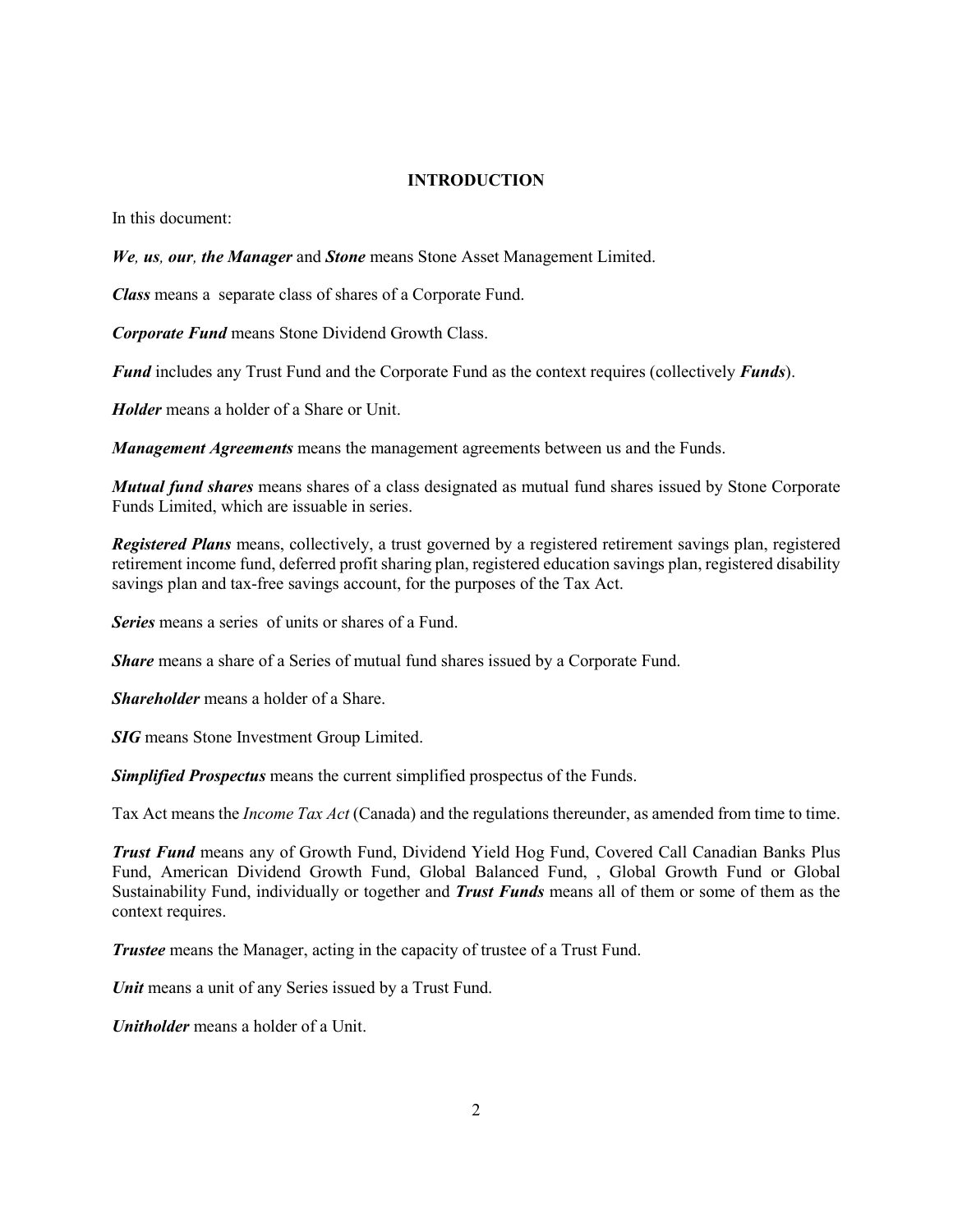#### **NAME, FORMATION AND HISTORY OF THE FUNDS**

## <span id="page-3-0"></span>**PART ONE – HISTORY OF THE STONE TRUST FUNDS**

Stone Growth Fund, Stone Global Balanced Fund, Stone Global Growth Fund and Stone Global Sustainability Fund are open-end mutual fund trusts and below are details about the formation and history of these Funds.

### *Stone Growth Fund ("Growth Fund")*

- Established as "Stone & Co. Flagship Stock Fund Canada" under the laws of Ontario by declaration of trust dated February 23, 1995, as amended August 3, 2007, July 9, 2008, August 25, 2011, August 22, 2017, July 30, 2020, March 22, 2021 and April 12, 2022.
- August 1, 2003, capital divided to create Series A, B, C and F units.
- August 7, 2007, capital divided to create Series T8A, T8B and T8C units.
- December 4, 2009, Series T8B and T8C units closed to new purchases, including for purchases made pursuant to pre-existing arrangements.
- December 1, 2010, Stone Asset Management Limited, an affiliate of Stone & Co. Limited, replaced Stone & Co. Limited as manager.
- August 25, 2011, capital divided to create Series L units.
- August 25, 2011, Stone Asset Management Limited, an affiliate of Stone & Co. Limited, replaced Stone & Co. Limited as trustee.
- August 31, 2011, Series B and C units closed to new purchases, including for purchases made pursuant to pre-existing arrangements.
- September 1, 2011, Series L Units available for purchase.
- September 4, 2015, Series C units re-designated as Series L units.
- July 11, 2017, security holder approval was granted to change the fundamental investment objectives effective on or about August 22, 2017.
- Effective on or about August 22, 2017, the name changed from "Stone & Co. Flagship Stock Fund Canada" to "Stone Growth Fund"*.*
- Effective June 28, 2019, Series L Units were closed to new purchases.
- Effective on August 1, 2019, Series O Units were launched.
- Effective on July 30, 2020, Series R Units were launched.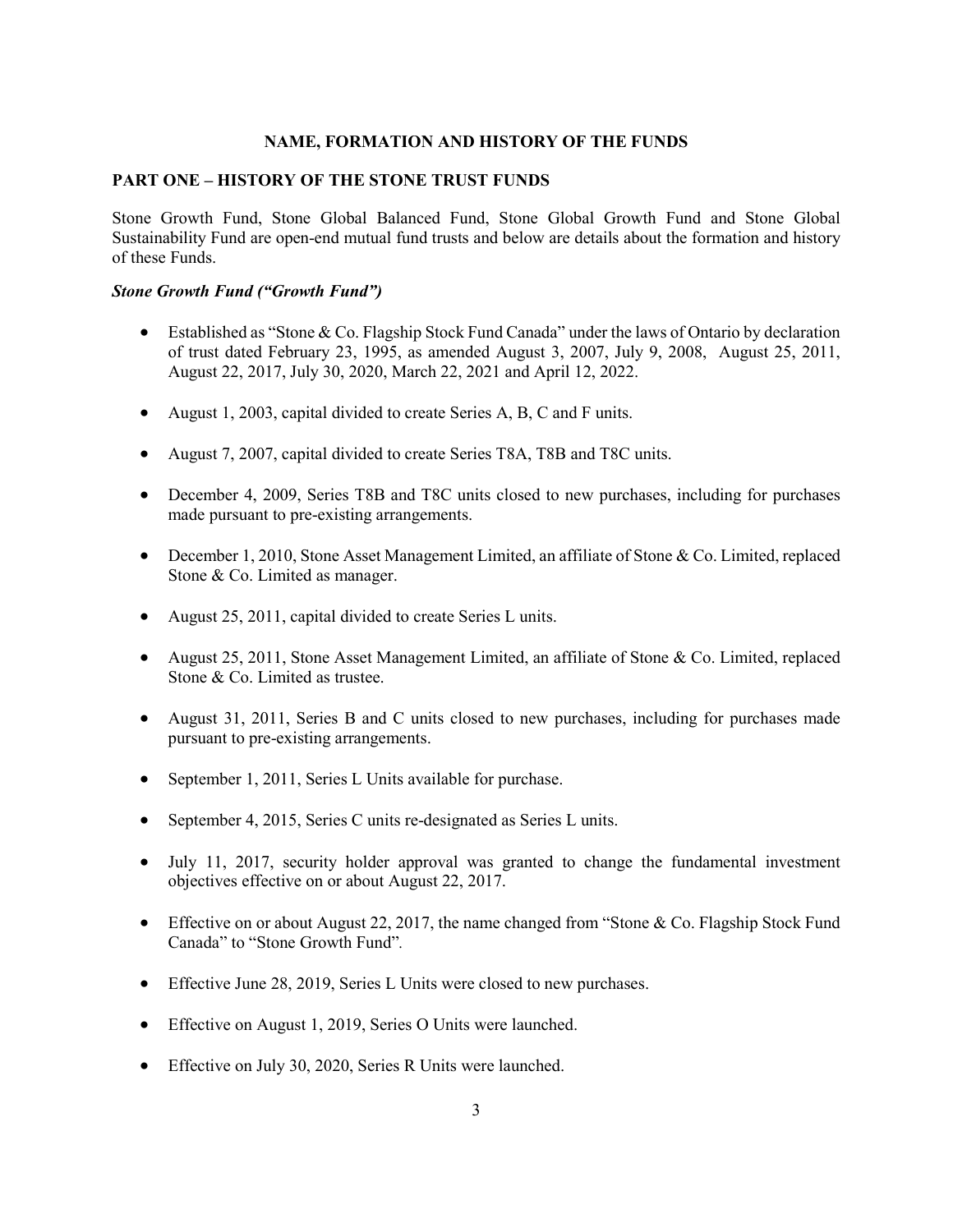- Effective on March 22, 2021, Series PTF Units were launched.
- Effective on July 4, 2022, Series R2 Units are to be launched.

### *Stone Global Balanced Fund ("Global Balanced Fund")*

- Established as "Stone & Co. Flagship Growth Income Fund Canada" under the laws of Ontario by declaration of trust on December 16, 1996, as amended August 3, 2007, December 11, 2008, November 6, 2009, August 25, 2011, October 26, 2011, August 22, 2017 and April 12, 2022.
- November 1, 2000, Stone Asset Management Limited replaced Yorkton Securities Inc. as Portfolio Manager, and Marret Asset Management Inc. replaced McLean Budden Limited as sub-advisor of the fixed-income portion of the portfolio.
- August 1, 2003, capital divided to create Series A, B, C and F units.
- August 7, 2007, capital divided to create Series T8A, T8B and T8C units.
- January 1, 2008, Series A, B, C and F units closed to new purchases except for purchases made pursuant to pre-existing arrangements.
- January 5, 2009, capital divided to create Series AA, BB, CC and FF units.
- December 4, 2009, Series A, B and C units re-designated as Series T8A, T8B and T8C units respectively.
- December 4, 2009, Series T8B and T8C units closed to new purchases, including for purchases made pursuant to pre-existing arrangements.
- December 1, 2010, Stone Asset Management Limited, an affiliate of Stone & Co. Limited, replaced Stone & Co. Limited as manager.
- August 25, 2011, capital divided to create Series L Units.
- August 25, 2011, Stone Asset Management Limited, an affiliate of Stone & Co. Limited, replaced Stone & Co. Limited as trustee.
- August 31, 2011, Series BB and CC units closed to new purchases, including for purchases made pursuant to pre-existing arrangements.
- September 1, 2011, Series L units available for purchase.
- November 1, 2011, Aviva Investors Canada Inc. replaced Marret Asset Management Inc. as subadvisor.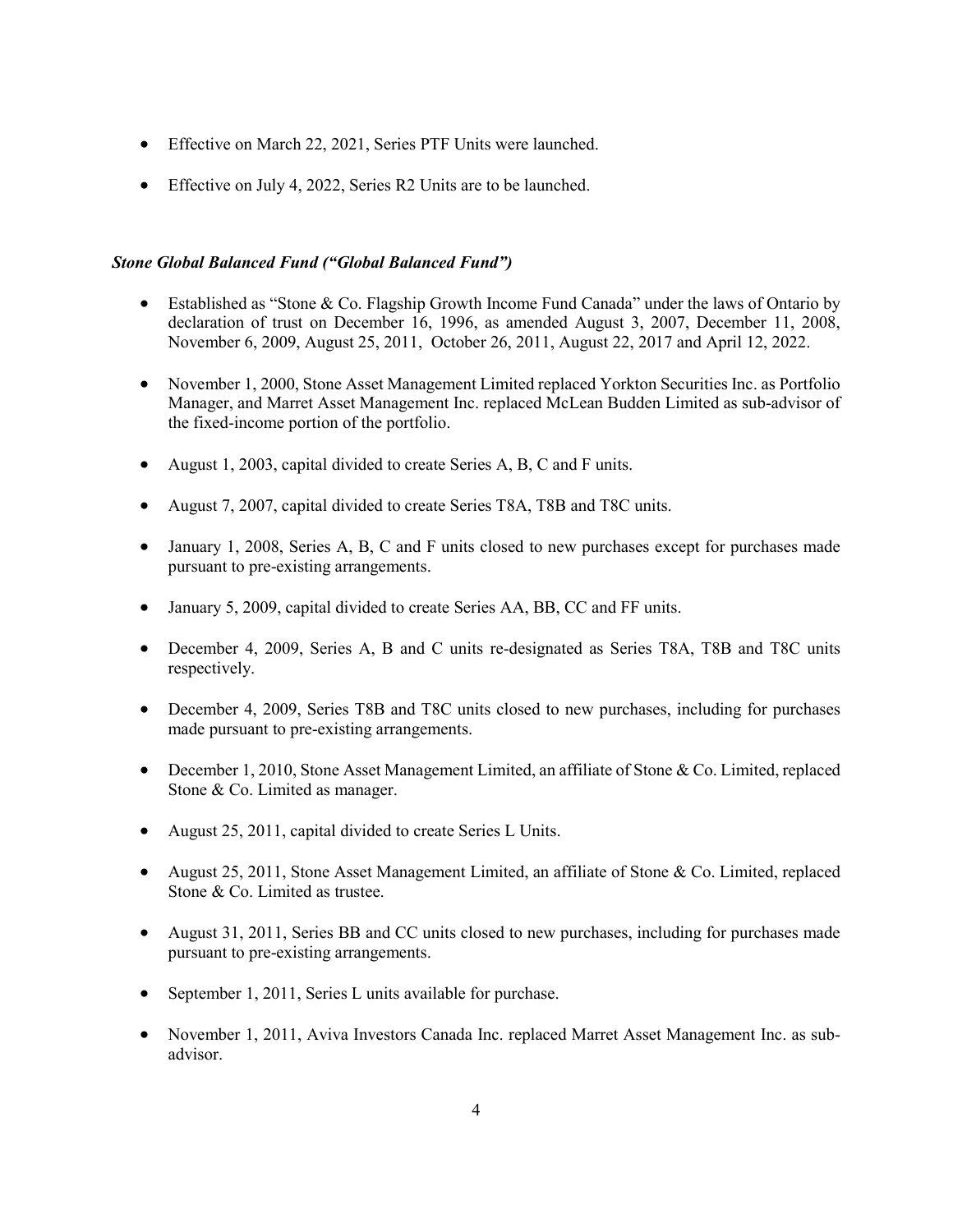- September 7, 2012, Series F units re-designated as Series FF units.
- September 4, 2015, Series CC units re-designated as Series L units.
- July 11, 2017, security holder approval was granted to change the fundamental investment objectives effective on or about August 22, 2017.
- Effective on or about August 22, 2017, the name was changed from "Stone & Co. Flagship Growth" Income Fund Canada" to "Stone Global Balanced Fund".
- Effective June 28, 2019, Series L Units were closed to new purchases.
- Effective on August 1, 2019, Series O Units were launched.

## *Stone Global Growth Fund ("Global Growth Fund")*

- Established as "Stone & Co. Flagship Global Growth Fund" under the laws of Ontario by declaration of trust dated December 23, 1998, as amended August 3, 2007, July 9, 2008, August 25, 2011, August 22, 2017 and April 12, 2022.
- November 1, 2002, Gryphon International Investment Corporation retained as sub-advisor.
- August 1, 2003, capital divided to create Series A, B, C and F units.
- August 7, 2007, capital divided to create Series T8A, T8B and T8C units.
- December 4, 2009, Series T8B and T8C units closed to new purchases, including for purchases made pursuant to pre-existing arrangements.
- July 5, 2010, Rathbone Unit Trust Management Limited replaced Gryphon International Investment Corporation as sub-advisor.
- December 1, 2010, Stone Asset Management Limited, an affiliate of Stone & Co. Limited, replaced Stone & Co. Limited as manager.
- August 25, 2011, capital divided to create Series L Units.
- August 25, 2011, Stone Asset Management Limited, an affiliate of Stone & Co. Limited, replaced Stone & Co. Limited as trustee.
- August 31, 2011, Series B and C units closed to new purchases, including for purchases made pursuant to pre-existing arrangements.
- September 1, 2011, Series L units available for purchase.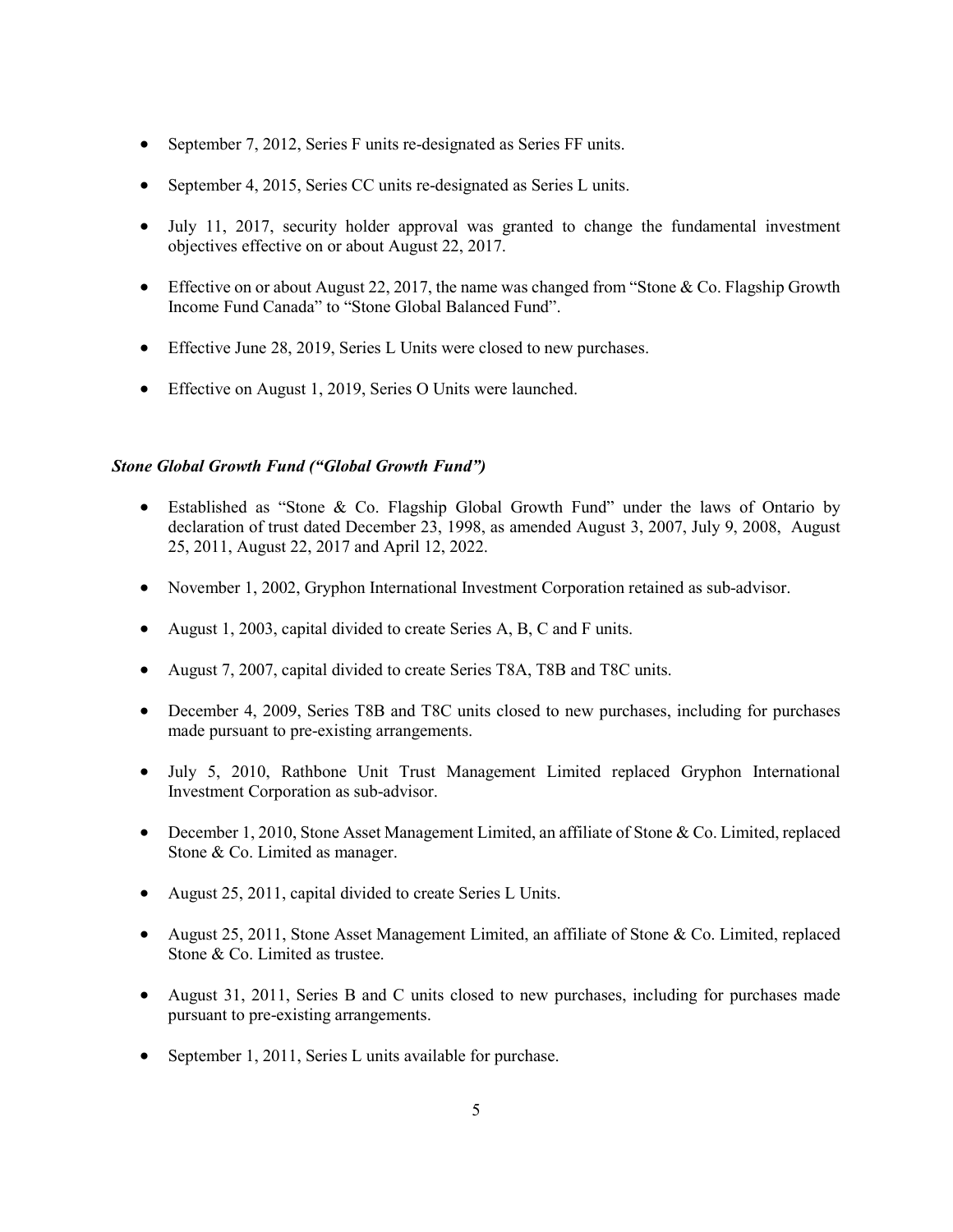- September 7, 2012, Series F units re-designated as Series FF units.
- September 4, 2015, Series C units re-designated as Series L units.
- Effective on or about August 22, 2017 the name changed from "Stone & Co. Flagship Global Growth Fund" to Stone Global Growth Fund.
- Effective June 28, 2019, Series L Units were closed to new purchases.
- Effective on August 1, 2019, Series O Units were launched.

#### *Stone Global Sustainability Fund ("Global Sustainability Fund", formerly Stone EuroPlus Fund)*

- Established as "Stone & Co. EuroPlus Dividend Growth Fund" under the laws of Ontario by declaration of trust dated May 2, 2008, as amended July 9, 2008, August 25, 2011, August 22, 2017, January 9, 2020 and April 12, 2022.
- May 2, 2008, Rathbone Unit Trust Management Limited appointed as portfolio sub-advisor.
- December 4, 2009, Series T8B and T8C units closed to new purchases, including for purchases made pursuant to pre-existing arrangements.
- December 1, 2010, Stone Asset Management Limited, an affiliate of Stone & Co. Limited, replaced Stone & Co. Limited as manager.
- August 25, 2011, capital divided to create Series L units.
- August 25, 2011, Stone Asset Management Limited, an affiliate of Stone & Co. Limited, replaced Stone & Co. Limited as trustee.
- August 31, 2011, Series B and C units closed to new purchases, including for purchases made pursuant to pre-existing arrangements.
- September 1, 2011, Series L units available for purchase.
- March 8, 2013, Series T8C units terminated, as no investors held Series T8C units as of such date.
- January 15, 2015, Series T8B units terminated, as no investors held Series T8B units as of such date.
- September 4, 2015, Series C units re-designated as Series L units.
- Effective on or about August 22, 2017, the name changed from "Stone & Co. EuroPlus Dividend Growth Fund" to "Stone EuroPlus Fund".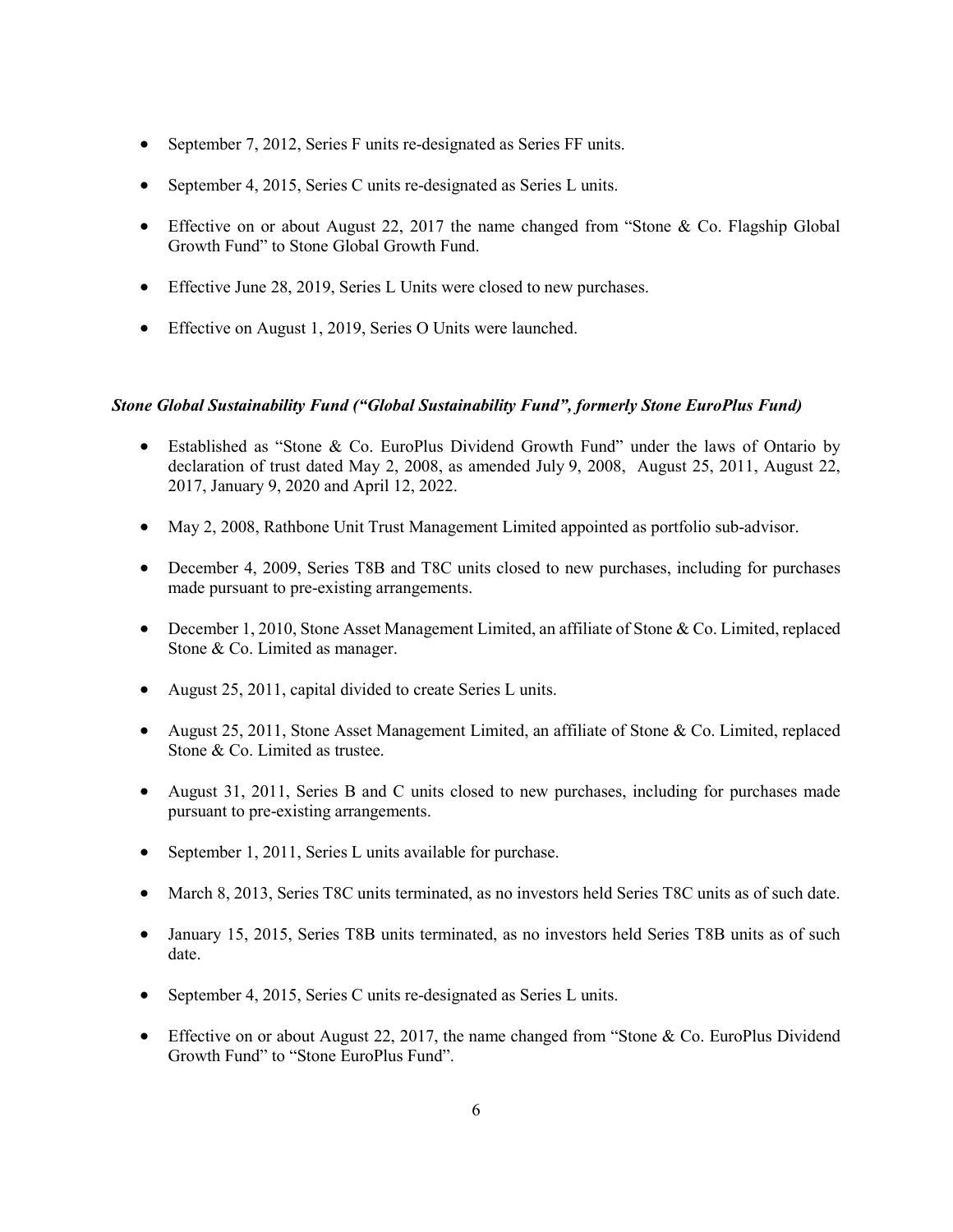- Effective June 28, 2019, Series L Units were closed to new purchases.
- Effective on August 1, 2019, Series O Units were launched.
- November 28, 2019, security holder approval was granted to change the fundamental investment objective and to change the name of the Fund from "Stone EuroPlus Fund" to "Stone Global Sustainability Fund", all with effect as of January 1, 2020.
- January 1, 2020, the Fund's declaration of Trust was amended to reflect the change of name of the Fund from "Stone EuroPlus Fund" to "Stone Global Sustainability Fund".

# **PART TWO – HISTORY OF THE STONE CORPORATE FUNDS**

Stone Dividend Growth Class is a class of shares of Stone Corporate Funds Limited and below are details about the formation and history of Stone Corporate Funds Limited and this Fund.

#### *Stone Corporate Funds Limited*

Stone Corporate Funds Limited was incorporated under the laws of Canada by letters patent dated September 13, 1957 under the name "Canadian Anaesthetists' Mutual Accumulating Fund Limited" and commenced offering shares for sale to the public on November 14, 1957. Stone & Co. Corporate Funds Limited was originally established and promoted by the Canadian Anaesthetists' Society. The corporation was continued under the *Canada Business Corporations Act* (the "CBCA") on February 28, 1980 and amended its articles to restructure its share capital and to reflect the adoption of the standard investment restrictions and practices set forth in National Instrument 81-102 – *Mutual Funds* ("NI 81-102") on February 15, 2000. The corporation amended its articles on July 22, 2002 to create a class of an unlimited number of common shares and twenty-five classes of special shares, each with an unlimited number of shares issuable in series, and to re-designate the then Class A shares as mutual fund shares of "Stone & Co. Dividend Growth Class". This amendment further provided that upon the issuance of any common shares, all existing and future classes and series of shares, including, without limitation, shares of the Dividend Growth Class, will become special shares carrying voting rights (the "Voting Rights") which are: (1) restricted to those voting rights which are provided to shareholders under the CBCA; and (2) equivalent to those voting rights which are provided to unitholders under NI 81-102. The corporation amended its articles effective on July 18, 2003 to change the name of "Stone & Co. CAMAF Corporate Class" to "Stone & Co. Dividend Growth Class". The corporation amended its articles on September 1, 2003 to change its name from "Canadian Anaesthetists' Mutual Accumulating Fund Limited" to Stone & Co. Corporate Funds Limited. The corporation amended its articles effective September 1, 2003 to: (1) divide the special shares of all classes in the capital of the corporation into an unlimited number of shares issuable in series in each class, designated as Series A, Series B, Series C and Series F Shares; (2) re-designate each issued and outstanding share of the Stone & Co. Dividend Growth Class that was purchased on an initial sales charge basis as one Series A Share of the Stone & Co. Dividend Growth Class; and (3) re-designate each issued and outstanding share of the Stone & Co. Dividend Growth Class purchased on a deferred sales charge basis as one Series B share of the Stone & Co. Dividend Growth Class. On October 1, 2004, 100 common shares were issued to Stone & Co. Limited. Accordingly, thereafter holders of Dividend Growth Class shares and all other classes of mutual fund shares have only the Voting Rights. The corporation amended its articles effective July 29, 2005 to re-designate the Class 2 shares in the capital of the corporation as "Stone & Co. Resource Plus Class". The corporation amended its articles effective June 28, 2007 to change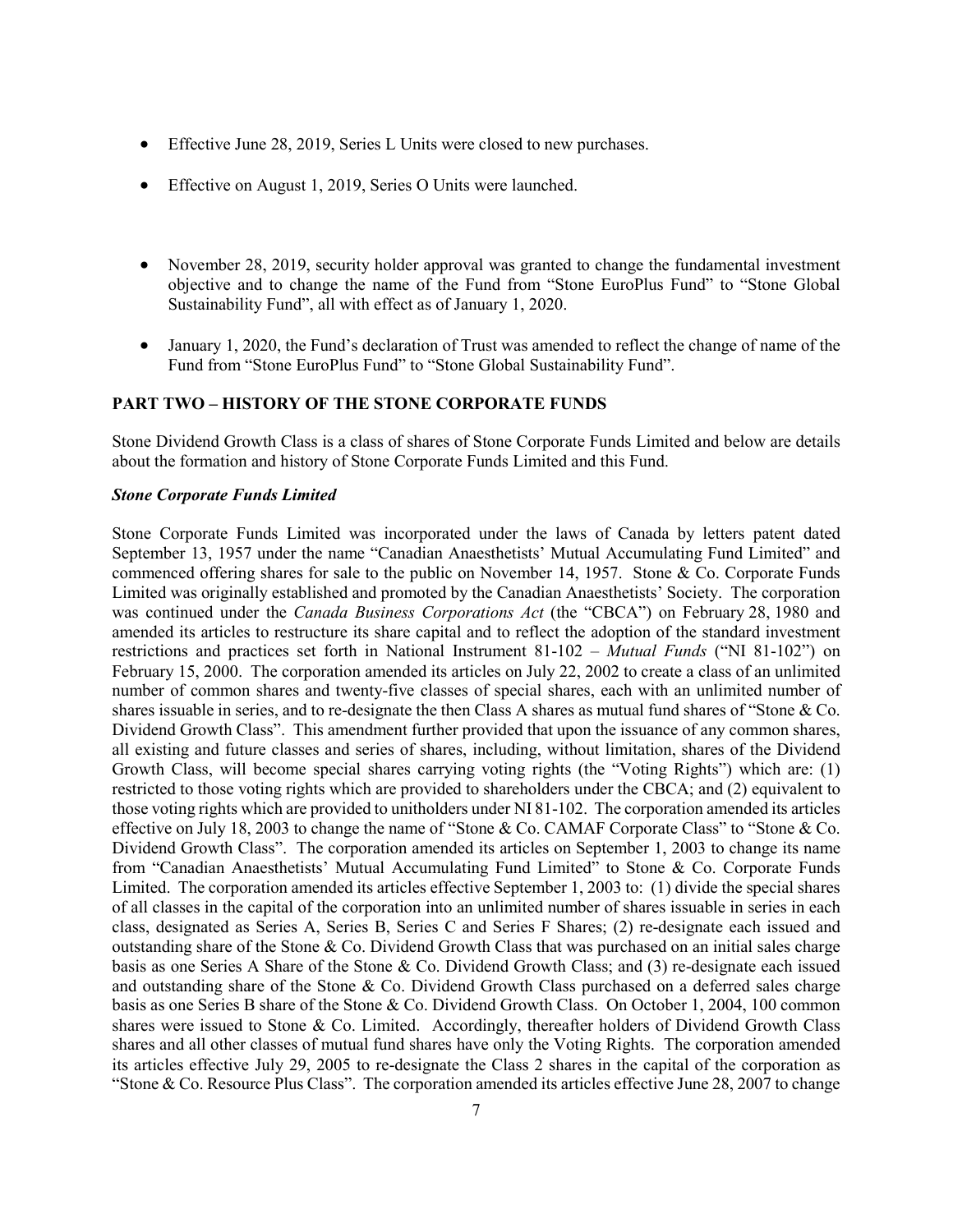the name of the "Stone & Co. Dividend Growth Class" to "Stone & Co. Dividend Growth Class Canada". The corporation amended its articles on August 14, 2008 to effect the creation of Series T shares and to create and maintain stated capital accounts for each series of each class of special shares of the corporation. The corporation amended its articles on August 22, 2011 to effect the creation of Series L shares. The corporation amended its articles on November 14, 2011 to set the number of directors of the corporation between three and nine. The corporation amended its articles prior to September 1, 2014 to effect the creation of Series F shares. On August 22, 2017 the name changed from Stone & Co. Dividend Growth Class Canada to Stone Dividend Growth Class and from Stone & Co. Resource Plus Class to Stone Select Growth Class.

On August 22, 2017 the name changed from Stone & Co. Corporate Funds Limited to Stone Corporate Funds Limited.

On February 5, 2020, the Stone Select Growth Class was wound up and terminated operations.

## *Stone Dividend Growth Class ("Dividend Growth Class")*

- Established as "Class A shares" of Canadian Anaesthetists' Mutual Accumulating Fund Limited on September 13, 1957.
- January 1, 2002, Stone Asset Management Limited replaced Laketon Investment Management Ltd. as Portfolio Manager.
- July 22, 2002, the name was changed from "Class A shares" to "Stone & Co. CAMAF Corporate Class".
- July 18, 2003, name changed from "Stone & Co. CAMAF Corporate Class" to "Stone & Co. Dividend Growth Class".
- September 1, 2003, Special Shares of all classes divided into an unlimited number of shares issuable in Series in each class, designated as Series A, Series B, Series C and Series F Shares; each share that was purchased on an initial sales charge basis re-designated as one Series A Share; each share that was purchased on a deferred sales charge basis re-designated as one Series B Share.
- June 28, 2007, name changed from "Stone & Co. Dividend Growth Class" to "Stone & Co. Dividend Growth Class Canada".
- August 7, 2007, Stone & Co. Corporate Funds Limited created Series T8A, T8B and T8C shares.
- December 4, 2009, Series T8B and T8C shares closed to new purchases, including for purchases made pursuant to pre-existing arrangements.
- December 1, 2010, management function assigned to and assumed by Stone Asset Management. Limited from Stone & Co. Limited.
- August 22, 2011, capital divided to create Series L shares.
- August 31, 2011, Series B and C shares closed to new purchases, including for purchases made pursuant to pre-existing arrangements.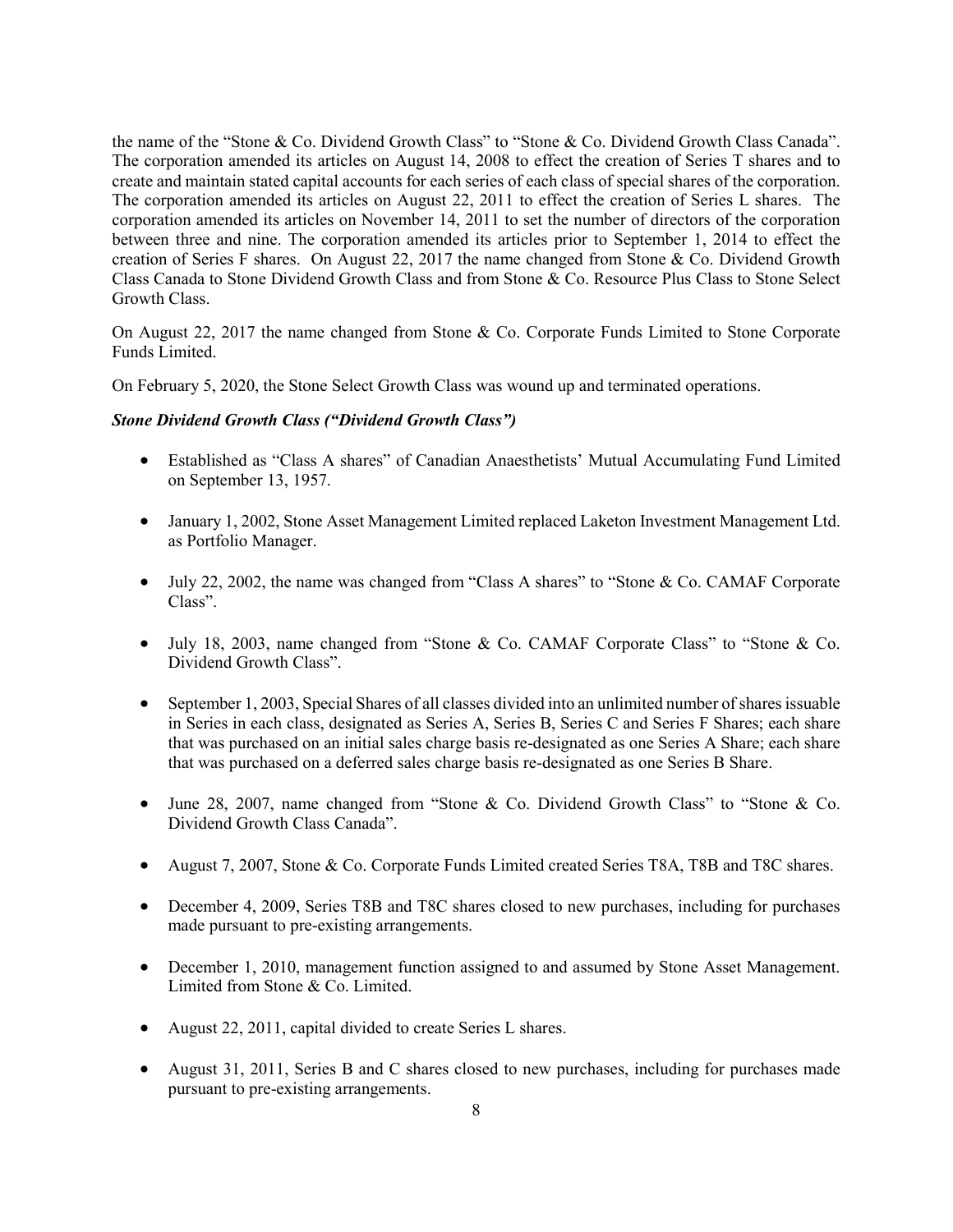- September 1, 2011, Series L shares available for purchase.
- August 22, 2017, the name changed from "Stone & Co. Dividend Growth Class Canada" to "Stone Dividend Growth Class".
- Effective June 28, 2019, Series L shares were closed to new purchases.
- Effective on August 1, 2019, Series O shares were launched.
- September 3, 2019, Series PTF shares available for purchase.

## **PART THREE – THE 2018 ACQUISITION**

Effective December 6, 2018, Stone assumed from Marquest Asset Management Inc. the management contracts in respect of Marquest Money Market Fund, Marquest Short Term Income Fund (Corporate Class), Marquest Canadian Bond Fund, Marquest Monthly Pay Fund, Marquest Monthly Pay Fund (Corporate Class), Marquest Global Balanced Fund, Marquest American Dividend Growth Fund, Marquest American Dividend Grown Fund (Corporate Class); Marquest Covered Call Canadian Banks Plus Fund, Marquest Covered Call Canadian Banks Plus Fund (Corporate Class), Marquest Small Companies Fund, Marquest Canadian Resource Fund and Marquest Canadian Resource Fund (Corporate Class) (collectively, the "**Stone Transaction**").

Also effective December 6, 2018, the names of the acquired funds were changed, replacing "Marquest" with "Stone" in each name, other than the Marquest Global Balanced Fund, which was changed to Stone Global Strategy Fund.

Effective March 20, 2019, Stone closed the Stone Canadian Bond Fund, the Stone Money Market Fund, the Stone Short Term Income Fund (Corporate Class) and the Stone Monthly Pay Fund (Corporate Class). Both of the Stone Canadian Resource Fund and the Stone Canadian Resource Fund (Corporate Class) terminated operations on March 27, 2019.

Effective October 4, 2019, the Stone Covered Call Canadian Banks Plus Fund (Corporate Class) and the Stone American Dividend Growth Fund (Corporate Class) wound up and terminated operations following a merger transaction (collectively, the "**Merger Transactions**") that involved merging all the assets from:

1) the Stone Covered Call Canadian Banks Plus Fund (Corporate Class) to the Stone Covered Call Canadian Banks Plus Fund

and

2) the Stone American Dividend Growth Fund (Corporate Class) became assets and securityholders of the Stone American Dividend Growth Fund.

As a result of the Merger Transactions the securityholders of the Stone Covered Call Canadian Banks Plus Fund (Corporate Class) became securityholders of the Stone Covered Call Canadian Banks Plus Fund, and all the securityholders of the Stone American Dividend Growth Fund (Corporate Class) became securityholders of the Stone American Dividend Growth Fund.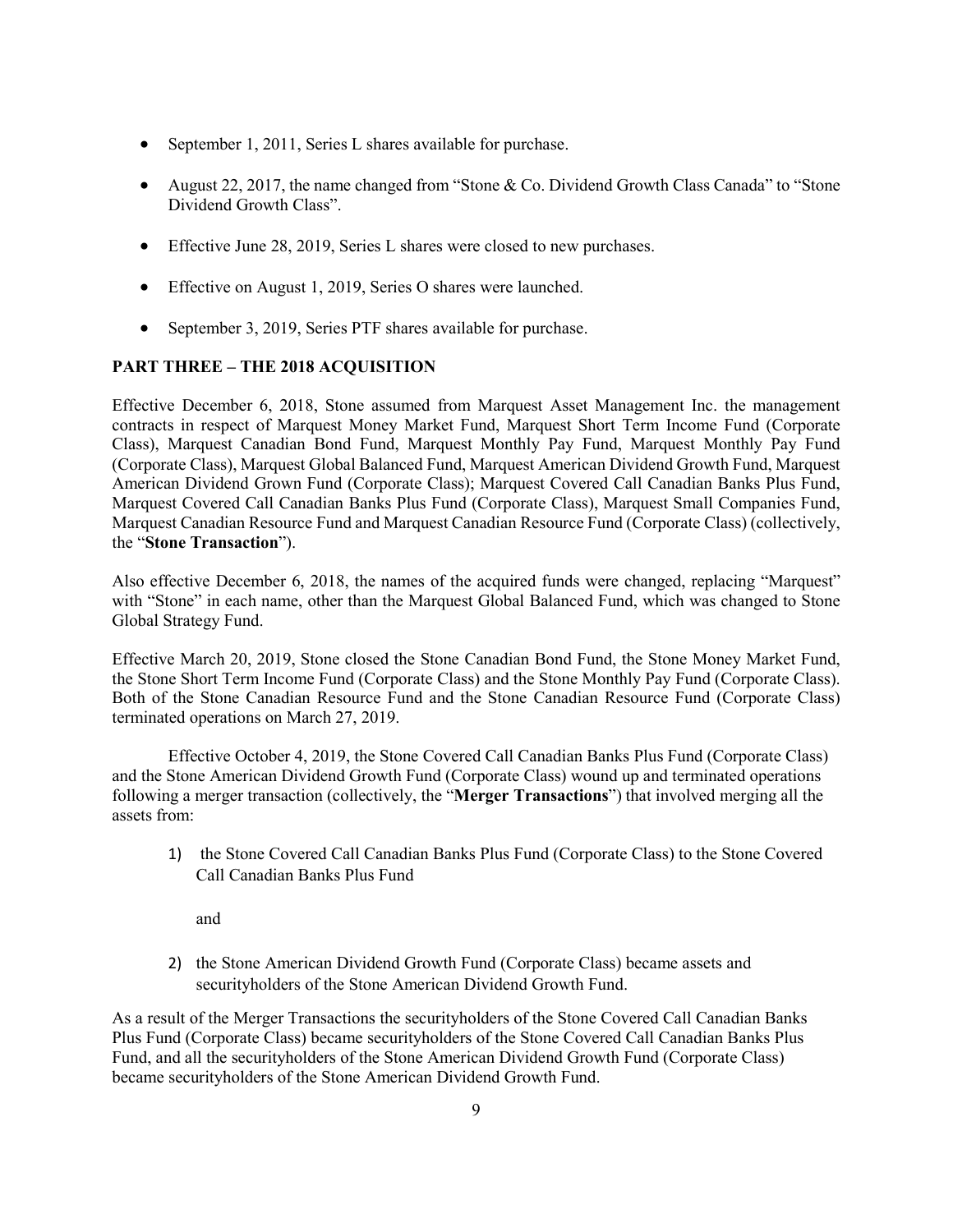Effective January 10, 2020, the Stone Small Companies Fund wound up and terminated operations.

#### **PART FOUR – HISTORY OF THE TRUST FUNDS ACQUIRED IN 2018**

Stone Dividend Yield Hog Fund, Stone Global ESG Strategy Fund, Stone American Dividend Growth Fund and Stone Covered Call Canadian Banks Plus Fund are open-end mutual fund trusts and below are details about the formation and history of these Funds.

#### *Stone Dividend Yield Hog Fund ("Dividend Yield Hog Fund")*

- Established as "Mavrix Canadian Income Trust Fund" pursuant to a Declaration of Trust dated June 24, 2003.
- Units of the Fund were first offered to the public on or about June 27, 2003.
- February 7, 2006, the Fund's Declaration of Trust was amended and restated for the purpose of bringing it into conformity with current mutual fund industry practice.
- May 22, 2007, the Fund's Declaration of Trust was amended to change the name of the Fund from "Mavrix Canadian Income Trust Fund" to "Mavrix Income Fund" effective on June 18, 2007.
- June 26, 2008, Mavrix Canada Fund (terminating fund) and Mavrix Diversified Fund (terminating fund) were merged into the Fund, whereby the assets of the terminating funds were exchanged in return for units of the Fund and unitholders of the terminating funds became unitholders of the Fund.
- June 27, 2008, the Fund's Declaration of Trust was amended to change the name of the Fund from "Mavrix Income Fund" to "Mavrix Balanced Monthly Pay Fund".
- July 7, 2008, the Trustee designated Class I and Class O Units of the Fund.
- July 22, 2010, Mavrix Fund Management Inc. resigned as manager of the Fund and Matrix Asset Management Inc. was appointed as the successor manager of the Fund and became the portfolio advisor of the Fund.
- July 22, 2010, the Fund's Declaration of Trust was amended and restated to reflect the change of trustee and to change the name of the Fund from "Mavrix Balanced Monthly Pay Fund" to "Matrix Monthly Pay Fund".
- June 30, 2011, Matrix Dividend & Income Fund (the terminating fund) was merged into the Fund, whereby the assets of the terminating fund were exchanged in return for units of the Fund and unitholders of the terminating fund became unitholders of the Fund.
- June 29, 2012, Matrix Sierra Equity Fund (the terminating fund) and Matrix Strategic Yield Fund (the terminating fund) were merged into the Fund, whereby the assets of the terminating funds were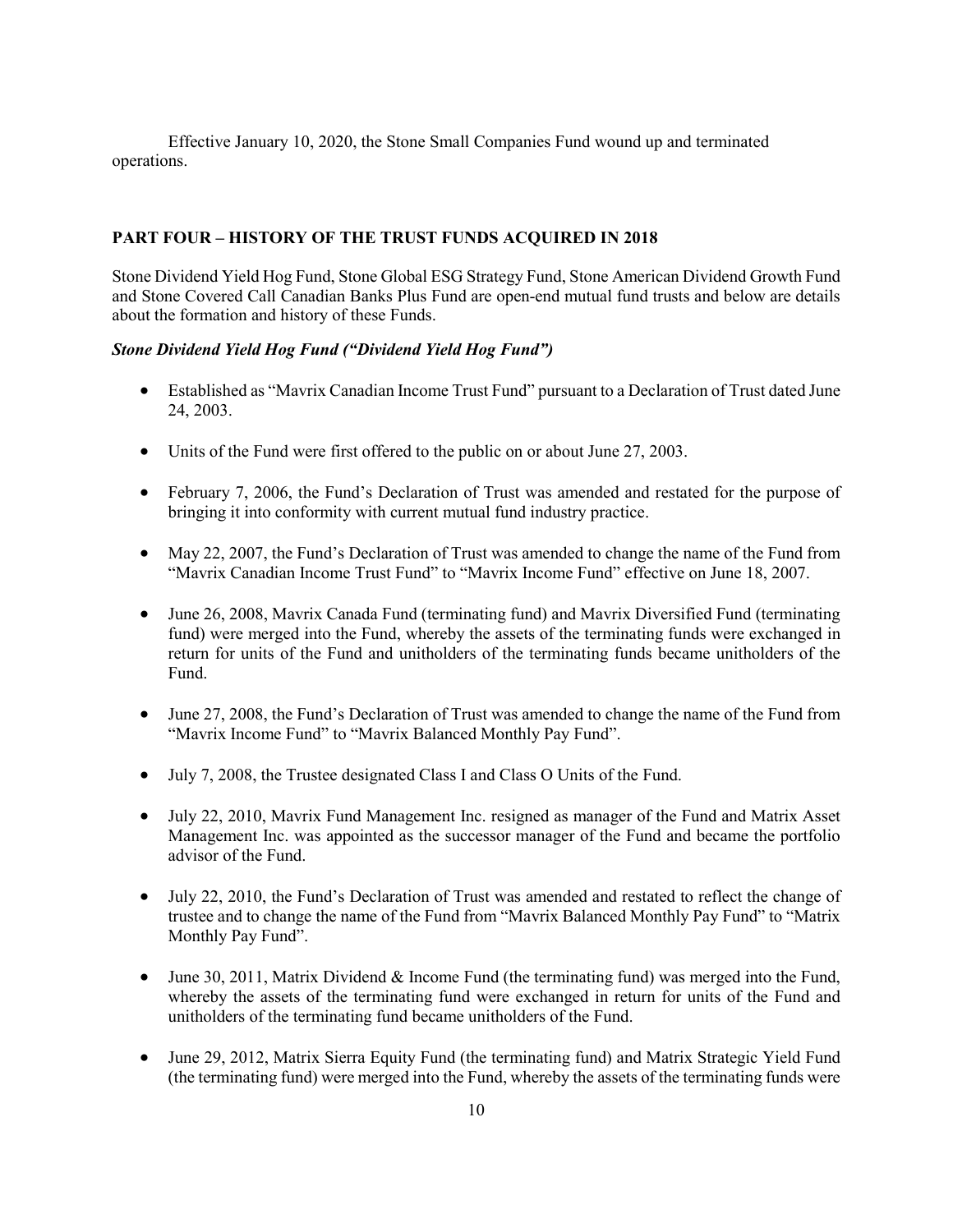exchanged in return for units of the Fund and unitholders of the terminating funds became unitholders of the Fund.

- May 28, 2013, the Trustee designated Class AA and Class F-AA Units of the Fund.
- September 17, 2013, Marquest Asset Management Inc. acquired the management and portfolio management of the Fund from Matrix Asset Management Inc.
- November 11, 2013, the Fund's Declaration of Trust was amended and restated to reflect the change of Manager and trustee and to change the name of the Fund from "Matrix Monthly Pay Fund" to "Marquest Monthly Pay Fund".
- April 8, 2014 Cassels Investment Management Inc. was retained as sub-advisor to the Fund.
- April 16, 2014, the Fund ceased to offer Class I and Class O units.
- July 14, 2014, the holders of Class T8 units of the Fund approved a resolution to redesignate the Class T8 Units as Class AA units of the Fund.
- October 16, 2015, Front Street Capital (2004) of was retained as the sub-advisor of this Fund.
- December 1, 2016, Front Street Capital (2004) amalgamated with LOGIQ Asset Management Inc. (formerly known as Aston Hill Financial Inc.) to form LOGIQ Asset Management Ltd.
- December 31, 2016, the Series AA Units and Series F-AA Units were reclassified as Series A Units and Series F Units, respectively.
- December 15, 2017, LOGIQ Asset Management Ltd. was removed as the sub-advisor of this Fund.
- December 6, 2018, Stone assumed management and portfolio management of the Fund from Marquest Asset Management Inc. and the Fund's Declaration of Trust was amended and restated to reflect the change of trustee and to change the name of the Fund from "Marquest Monthly Pay Fund" to "Stone Monthly Pay Fund".
- June 11, 2019, the Declaration of Trust was amended to effect the change of name of the Fund from "Stone Monthly Pay Fund" to "Stone Dividend Yield Hog Fund".
- August 1, 2019, the Series T5A and Series T5F units were available for purchase.
- Effective on August 1, 2019, Series O Units were launched.
- May 7, 2021, the Fund's Declaration of Trust was amended to change all references from "Class" of Units to "Series" of Units of the Trust for consistency with all the other Funds.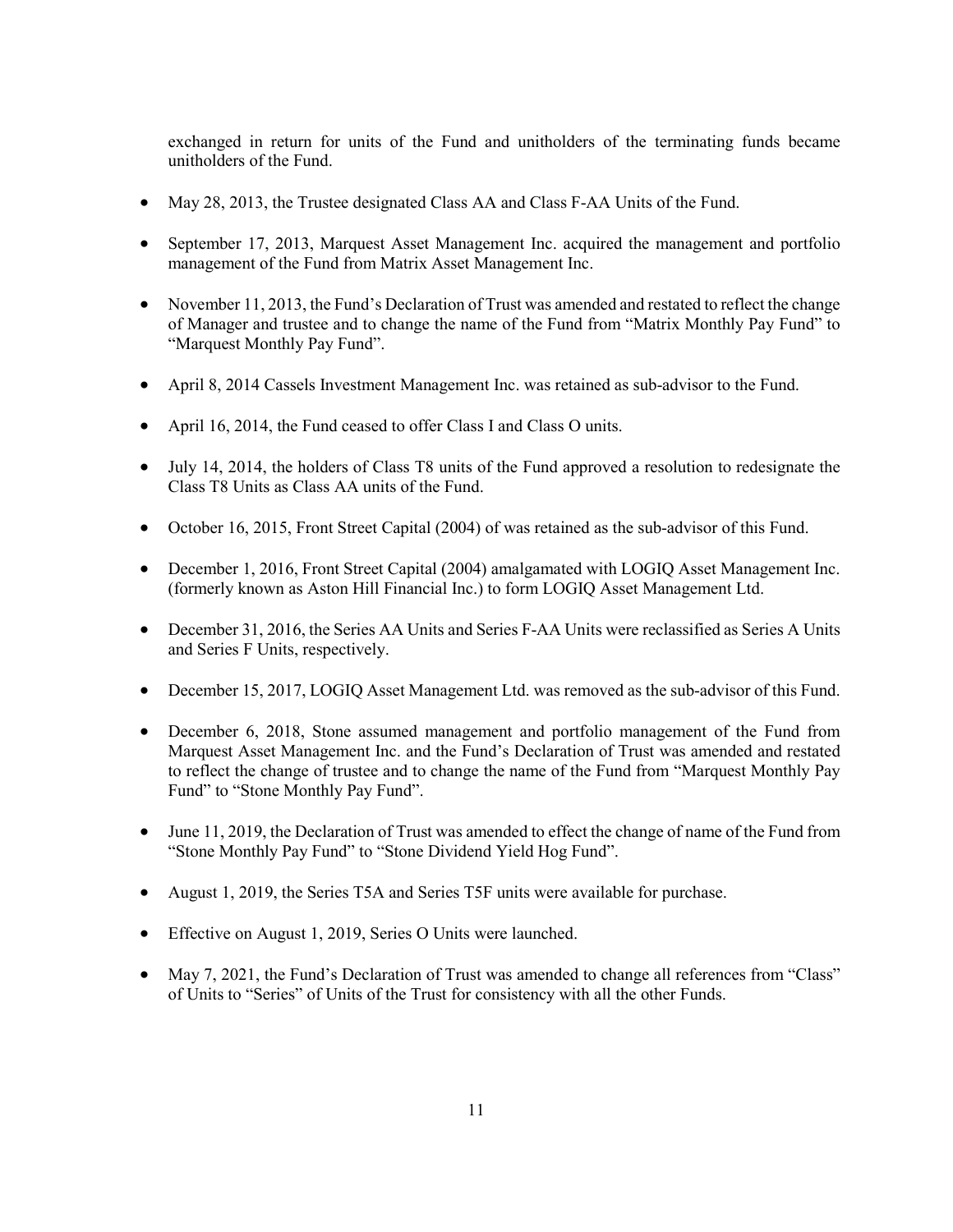## *Stone Global ESG Strategy Fund ("Global ESG Strategy Fund", formerly Stone Global Strategy Fund)*

- Established as "Northern Rivers Monthly Income and Capital Appreciation Fund" pursuant to a Declaration of Trust made September 7, 2006.
- Units of the Fund were first offered to the public on or about September 7, 2006.
- April 30, 2009, the Fund's Declaration of Trust was amended to reflect the change of trustee and manager of the Fund from Northern Rivers Capital Management Inc. to Mavrix Fund Management Inc. and the change of name of the Fund from "Northern Rivers Monthly Income and Capital Appreciation Fund" to "Mavrix Tax Deferred Income Fund".
- July 15, 2009, the Fund's Declaration of Trust was amended and restated to conform to the form of Declaration of Trust of all of the other Funds, including changing all references to "Series" of Units to "Classes" of Units for consistency with all of the other Funds.
- July 22, 2010, Mavrix Fund Management Inc. resigned as manager of the Fund and Matrix Asset Management Inc. was appointed as the successor manager of the Fund.
- July 22, 2010, the Fund's Declaration of Trust was amended and restated to reflect the change of trustee and to change the name of the Fund from "Mavrix Tax Deferred Income Fund" to "Matrix Tax Deferred Income Fund".
- June 30, 2011, the Trustee designated Class I and Class O Units of the Fund.
- May 30, 2012, Class T8 units of the Fund were created.
- March 21, 2013, the Minister of Finance (Canada), on behalf of the Federal Government, proposed new amendments to the Tax Act, including rules that would treat the gains realized on the disposition of property pursuant to a "derivative forward agreement" (as defined for the purposes of the new rules in the Tax Act), as ordinary income rather than capital gains. As such, the Matrix Tax Deferred Income Fund was closed to new investments after the close of business on Wednesday, April 17, 2013 in order to safeguard the interests of existing investors in the Fund.
- September 17, 2013, Marquest Asset Management Inc. acquired the management and portfolio management of the Fund from Matrix Asset Management Inc.
- November 11, 2013, the Fund's Declaration of Trust was amended and restated to reflect the change of trustee and to change the name of the Fund from "Matrix Tax Deferred Income Fund" to "Marquest Tax Deferred Income Fund".
- June 9, 2014, the Fund ceased to offer Class I and Class O units.
- July 14, 2014, the holders of Class T8 Units of the Fund approved a redesignation of the Class T8 Units to Class A Units of the Fund.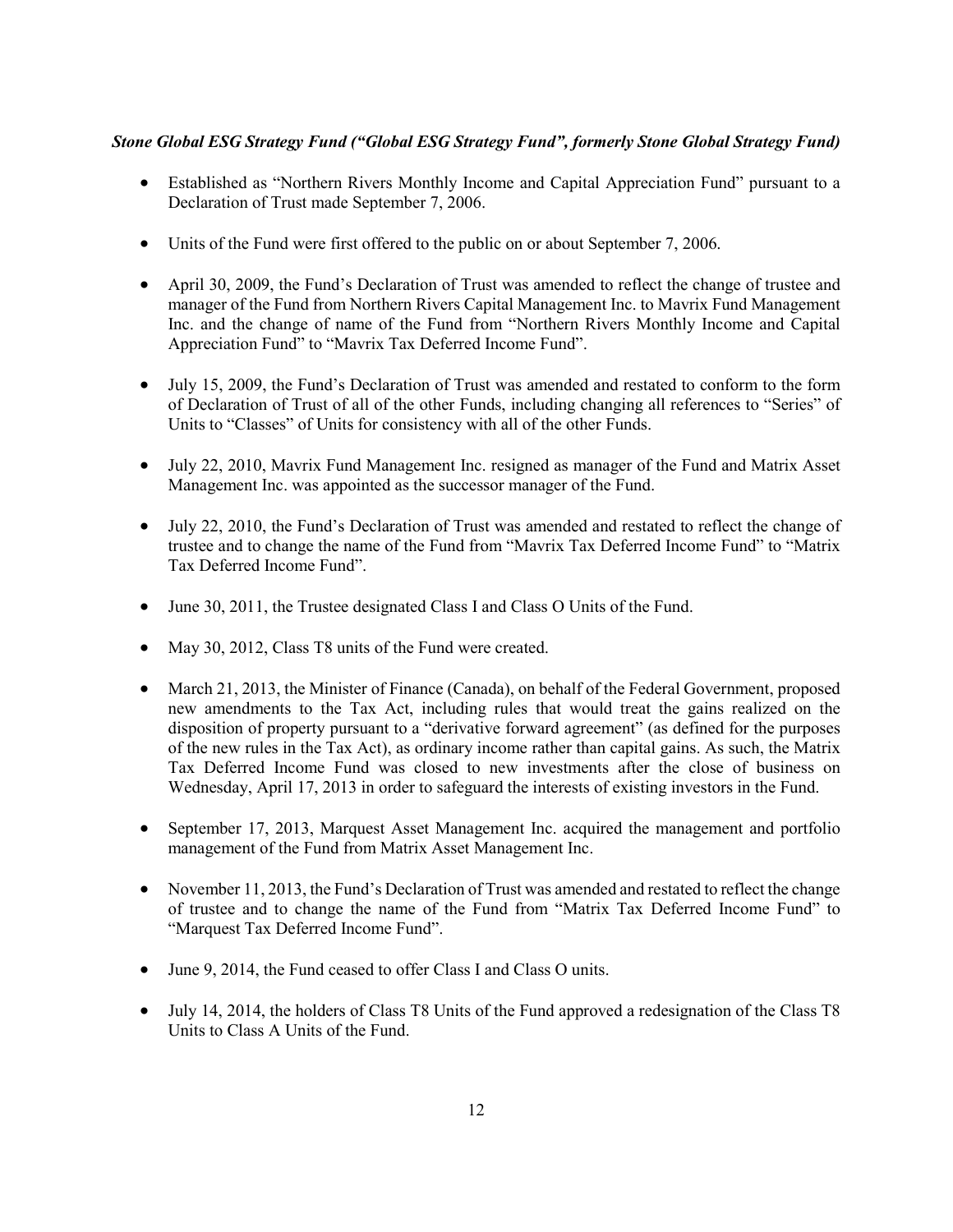- July 17, 2014, the Fund amended its Declaration of Trust to change the investment objective of the Fund to "The investment objective of the Fund is to provide investors with monthly cash distributions and to preserve and enhance the net asset value of the Fund against inflation through appreciation, primarily through the purchase of a diversified pool of global large capitalization dividend-yielding equity securities and fixed income securities" and to change the name of the Fund from "Marquest Tax Deferred Income Fund" to "Marquest Global Balanced Fund", which was approved by the applicable unitholders of the Fund on July 7, 2014.
- On or about September 2, 2014, Marquest terminated the Fund's forward purchase and sale agreement.
- September 5, 2014, the Marquest International Income Balanced Fund and Marquest International Balanced Fund (the terminating trust funds) merged into the Fund.
- In accordance with National Instrument 81-102 *Investment Funds*, holders of the terminating trust funds approved the merger at special meetings of unitholders held on July 7, 2014 and July 14, 2014 and the terminating trust funds were terminated on or about September 30, 2014.
- December 6, 2018, Stone assumed management and portfolio management of the Fund from Marquest Asset Management Inc. and the Fund's Declaration of Trust was amended and restated to reflect the change of trustee and to change the name of the Fund from "Marquest Global Balanced Fund" to "Stone Global Strategy Fund".
- Stone assumed the complete active portfolio management function on or about May 2, 2019; consequently, Cassels Investment Management Inc., the sub-advisor, received 90 days prior written notice of termination within 30 days herein.
- Effective on August 1, 2019, Series O Units were launched.
- December 4, 2019, security holder approval was granted to change the fundamental investment objective and to change the name of the Fund from "Stone Global Strategy Fund" to "Stone Global ESG Strategy Fund", all with effect as of January 1, 2020.
- January 1, 2020, the Fund's Declaration of Trust was amended to reflect the change of name of the Fund from "Stone Global Strategy Fund" to "Stone Global ESG Strategy Fund".
- May 7, 2021, the Fund's Declaration of Trust was amended to change all references from "Class" of Units to "Series" of Units of the Trust for consistency with all the other Funds.
- Effective on May 9, 2022, the Fund went through a tax deferred merger with the Global Sustainability whereby the Fund transferred 100% of its property to the Global Sustainability Fund and thereby terminating operations

## *Stone American Dividend Growth Fund ("American Dividend Growth Fund")*

• Established as "Marquest American Dividend Growth Fund" pursuant to a Declaration of Trust made on July 17, 2014.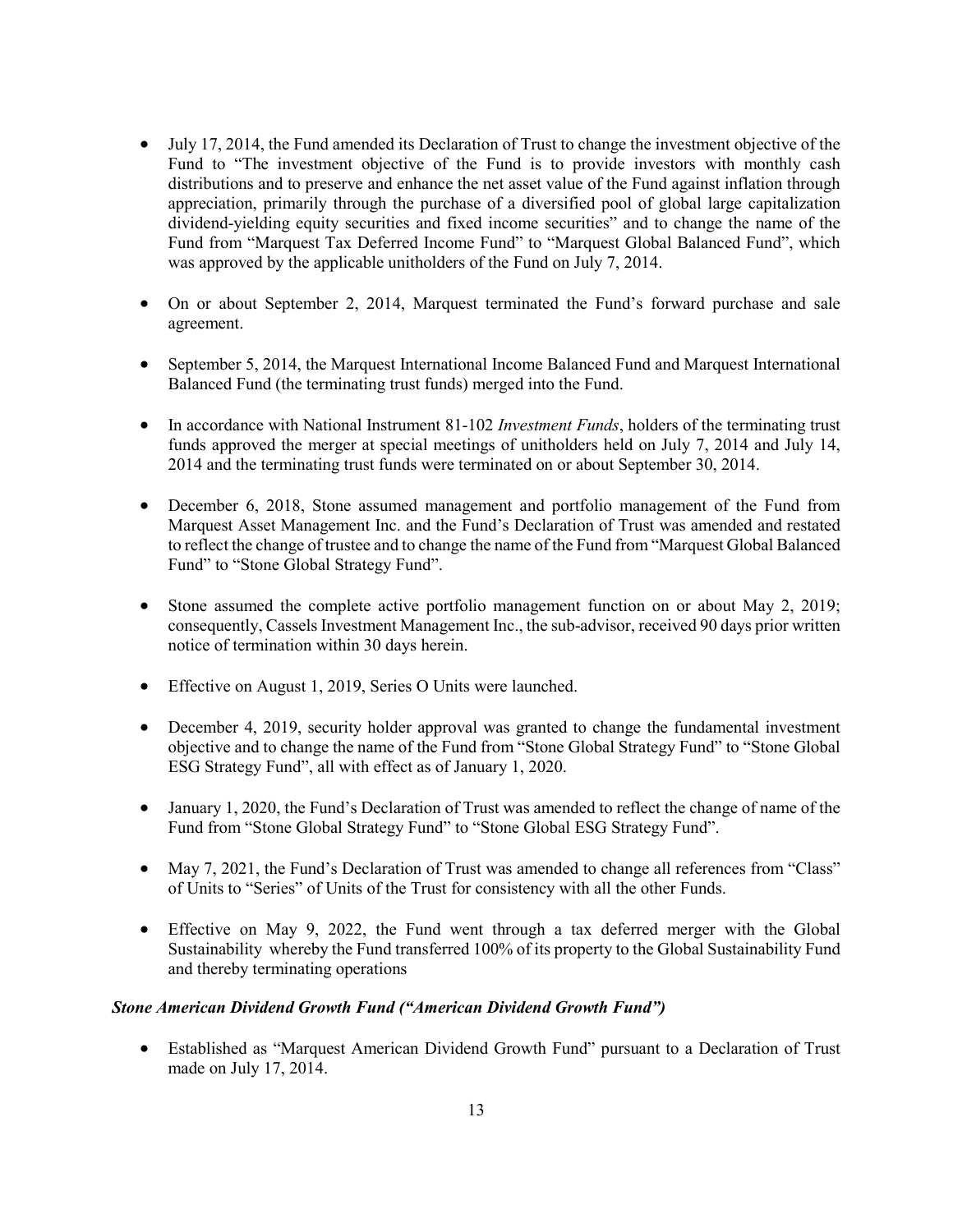- Units of the Fund were first offered to the public on or about July 17, 2014.
- December 6, 2018, Stone assumed management and portfolio management of the Fund from Marquest Asset Management Inc. and the Fund's Declaration of Trust was amended and restated to reflect the change of trustee and to change the name of the Fund from "Marquest American Dividend Growth Fund" to "Stone American Dividend Growth Fund".
- Stone assumed the complete active portfolio management function on or about August 31, 2019; consequently, SEAMARK Asset Management Ltd., the sub-advisor, received 90 days prior written notice of termination within 30 days herein.
- August 1, 2019, the Series T5A and Series T5F units were available for purchase.
- Effective on August 1, 2019, Series O Units were launched.
- May 7, 2021, the Fund's Declaration of Trust was amended to change all references from "Class" of Units to "Series" of Units of the Trust for consistency with all the other Funds.

#### *Stone Covered Call Canadian Banks Plus Fund ("Covered Call Canadian Banks Plus Fund")*

- Established as "Marquest Covered Call Canadian Banks Plus Fund" pursuant to a Declaration of Trust made on July 17, 2014.
- Units of the Fund were first offered to the public on or about July 17, 2014.
- December 6, 2018, Stone assumed management and portfolio management of the Fund from Marquest Asset Management Inc. and the Fund's Declaration of Trust was amended and restated to reflect the change of trustee and to change the name of the Fund from "Marquest Covered Call Canadian Banks Plus Fund" to "Stone Covered Call Canadian Banks Plus Fund".
- Effective on August 1, 2019, Series O Units were launched.
- Effective on March 22, 2021, Series PTF Units were launched.
- May 7, 2021, the Fund's Declaration of Trust was amended to change all references from "Class" of Units to "Series" of Units of the Trust for consistency with all the other Funds.

## **PART FIVE – HISTORY OF THE CORPORATE FUNDS ACQUIRED IN 2018**

#### *Stone Corporate Funds II Limited*

Stone Corporate Funds II Limited was incorporated under the laws of the Province of Ontario on March 11, 2004 under the name "Mavrix Multi Series Fund Ltd." The articles were amended on May 26, 2004 to correct certain provisions thereof respecting the creation of new Series of mutual fund shares. The articles were further amended on July 14, 2010 to change the name of the corporation from "Mavrix Multi Series Fund Ltd." to "Matrix Corporate Class Funds Ltd." The articles were further amended on November 11, 2013 to change the name of the corporation from "Matrix Corporate Class Funds Ltd." to "Marquest Corporate Class Funds Ltd." Effective December 6, 2018, Stone Investment Group Limited became the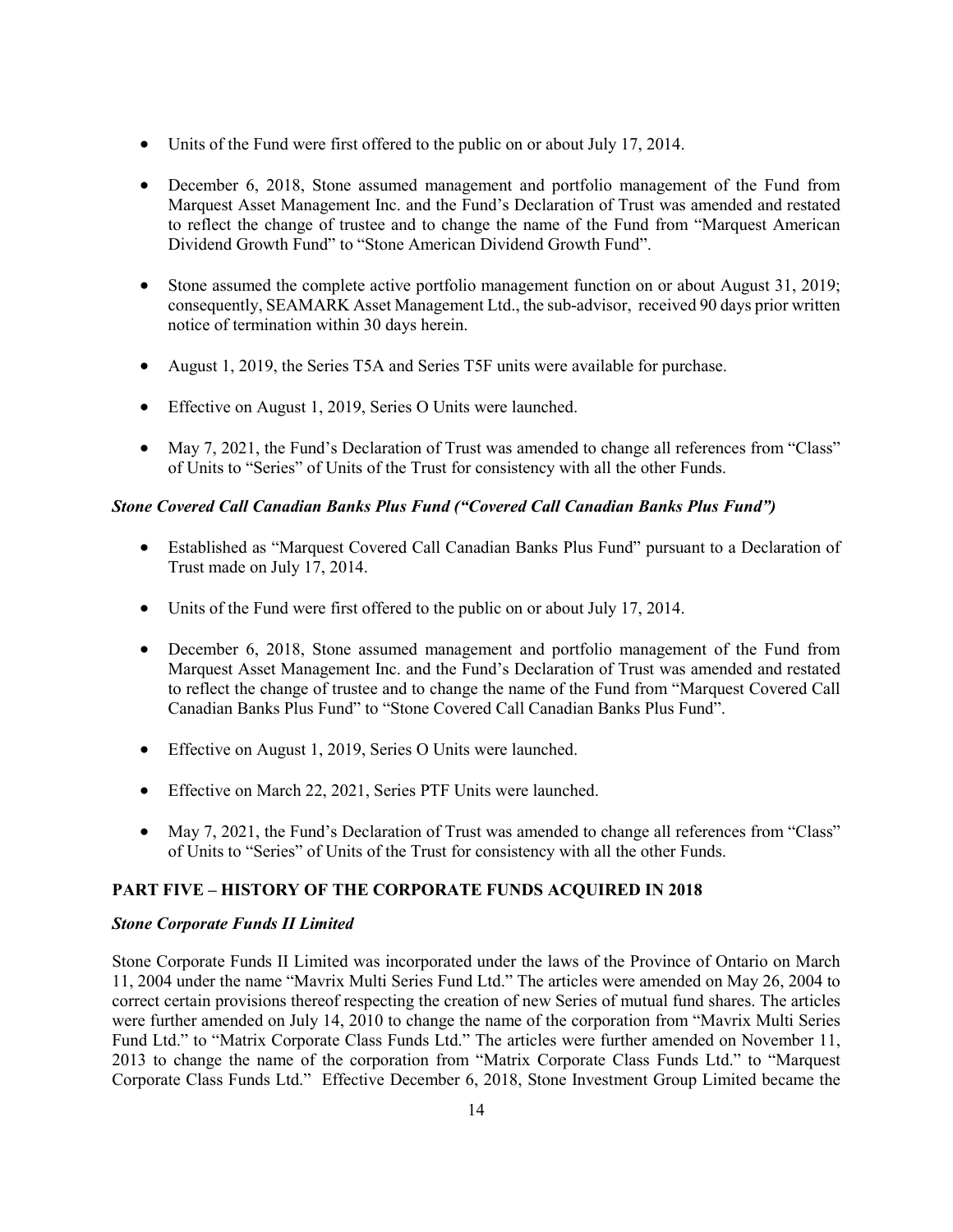sole holder of common shares of the corporation. The articles were amended on December 13, 2018 to change the name of the corporation to "Stone Corporate Funds II Limited". Effective April 30, 2020 Stone Investment Group Limited passed a special resolution authorizing Stone Corporate Funds II Limited be dissolved pursuant to subsection 237(b) of the *Business Corporations Act* (Ontario).

#### **Manager of the Funds**

Stone Asset Management Limited is the trustee of each of the Trust Funds and manager of each of the Trust Funds and the Corporate Fund and is also the Portfolio Manager of each of the Trust Funds and the Corporate Fund. In this document, "we", "us", "our", the "Manager" and the "Portfolio Manager" means Stone Asset Management Limited. Please refer to the section entitled "*Responsibility for Operations of the Funds*" for more details about the management and operations of the Funds.

The head office and principal place of business of the Funds is:

Stone Asset Management Limited 276 King Street West Suite 203 Toronto, Ontario M5V 1J2 Phone: 1-800-336-9528 Fax: (416) 364-8456

E-mail: [info@stoneco.com](mailto:info@stoneco.com) www.stoneco.com

#### **Stone Investment Group Limited and Proposed Starlight Transaction**

The Manager is a wholly-owned subsidiary of SIG, a reporting issuer in all provinces and territories of Canada other than Québec.

On April 7, 2022, Starlight Investments Capital LP ("**Starlight**") and SIG announced they have entered into an arrangement agreement, pursuant to which Starlight, through a wholly-owned subsidiary, will, through a series of transactions, acquire SIG and all of its subsidiaries. This transaction is referred to herein as the Starlight Transaction.

The acquisition by Starlight is subject to regulatory approval. SIG shareholders have approved the acquisition and the arrangement at SIG's annual and special shareholder's meeting held on June 15, 2022. The arrangement is scheduled to close before the end of the second quarter of 2022, subject to receipt of the requisite regulatory approval and satisfaction of applicable conditions of closing.

Subject to the aforesaid regulatory approval and satisfaction of the conditions of closing, following the closing of the arrangement, the Manager will continue to be the Manager of the Funds. The portfolio management of the Funds is expected to remain the same as disclosed in this prospectus. The following changes to the Manager are expected to be made following the closing:

• Starlight intends to change the directors and senior officers of the Manager to the same directors and senior officers of Starlight, being Mr. Dennis Mitchell as Chief Executive Officer, Chief Investment Officer and director, Mr. Graeme Llewellyn as Chief Financial Officer and Chief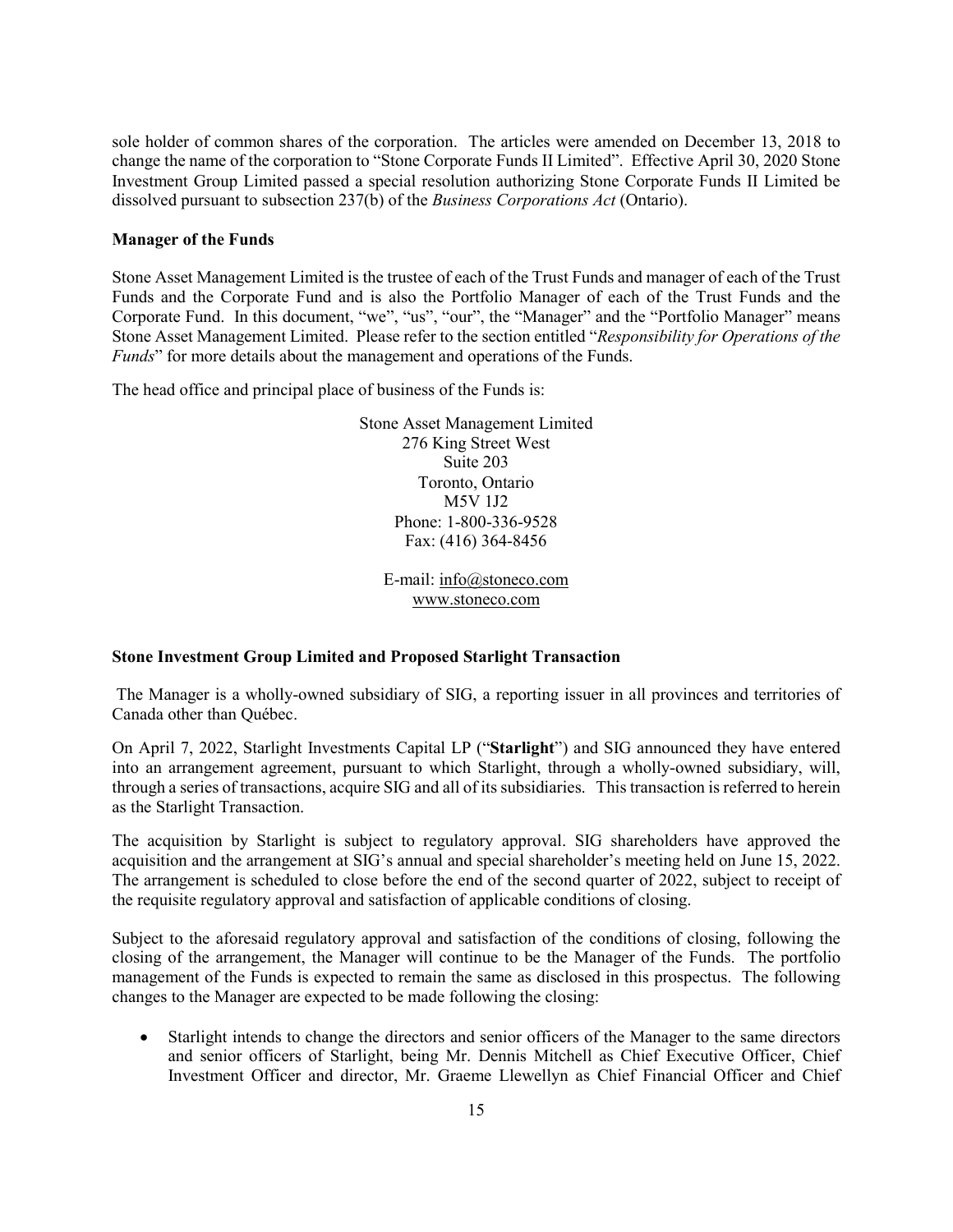Operating Officer and director and Daniel Drimmer, Leonard Drimmer and Neil Fischler as directors.

• The current members of the IRC will cease to be members of the IRC by operation of law, and Starlight will appoint the following individuals as members of the IRC, all of whom also act as members of the IRC for the investment funds managed by Starlight, being Merri Jones, Heather-Anne Irwin and Paul Spagnolo.

#### **INVESTMENT RESTRICTIONS AND PRACTICES**

<span id="page-16-0"></span>The Funds are subject to certain investment restrictions and practices contained in securities legislation, including NI 81-102, which are designed in part to ensure that the investments of the Funds are diversified and relatively liquid and to ensure the proper administration of the Funds. Except as set out below, the Funds are managed in accordance with these standard investment restrictions and practices.

Any variation in the standard investment restrictions and practices prescribed by securities legislation, including NI 81-102, would require the prior approval of the Canadian securities regulatory authorities. We may in our discretion cause a Fund to adopt investment restrictions and practices that are in addition to the prescribed investment restrictions and practices.

The fundamental investment objective of a Fund may not be changed without the affirmative vote of a majority of votes cast at a meeting of securityholders of the Fund called for that purpose. The Manager may make other changes to the investment strategies and activities of a Fund without notice to or the consent of the affected securityholders, subject to any required approval of the Canadian securities regulatory authorities. Please refer to the Simplified Prospectus of the Funds for a description of the investment objective and investment strategies of each Fund.

Provided that each of the Trust Funds is at all relevant times, a "registered investment" or a "mutual fund trust" for the purpose of the Tax Act, and Stone Corporate Funds Limited is, at all relevant times, a "registered investment" or a mutual fund corporation" for the purposes of the tax Act, securities of the Fund will be "qualified investments" for Registered Plans. The Funds have not deviated in the last year from the rules under the Tax Act that apply to the status of their securities.

Notwithstanding the foregoing, if the securities of a Fund are a "prohibited investment" (as defined in the Tax Act) for a trust governed by registered retirement savings plan ("RRSP"), registered retirement income fund ("RRIF"), registered education savings plan ("RESP"), registered disability savings plan ("RDSP") or tax-free savings account ("TFSA"), the annuitant of the RRSP or RRIF, the holder of the RDSP or TFSA or the subscriber of the RESP, as the case may be, will be subject to a penalty tax as set out in the Tax Act. Investors should consult their own tax advisors as to whether securities of a Fund are a prohibited investment under the Tax Act for their RRSP, RRIF, RESP, RDSP or TFSA in their particular circumstances.

A Fund may use clearing corporation options, future contracts, options on futures, over-the-counter options, forwards contracts, debt-like securities and listed warrants for hedging and non-hedging purposes, provided their use is consistent with the Fund's investment objectives. We currently contemplate the following types of derivative transactions for the Funds:

- (a) the use of forward foreign exchange contracts to hedge a Fund's currency exposure to investments denominated in non-Canadian currencies;
- (b) the purchase of conventional warrants or rights;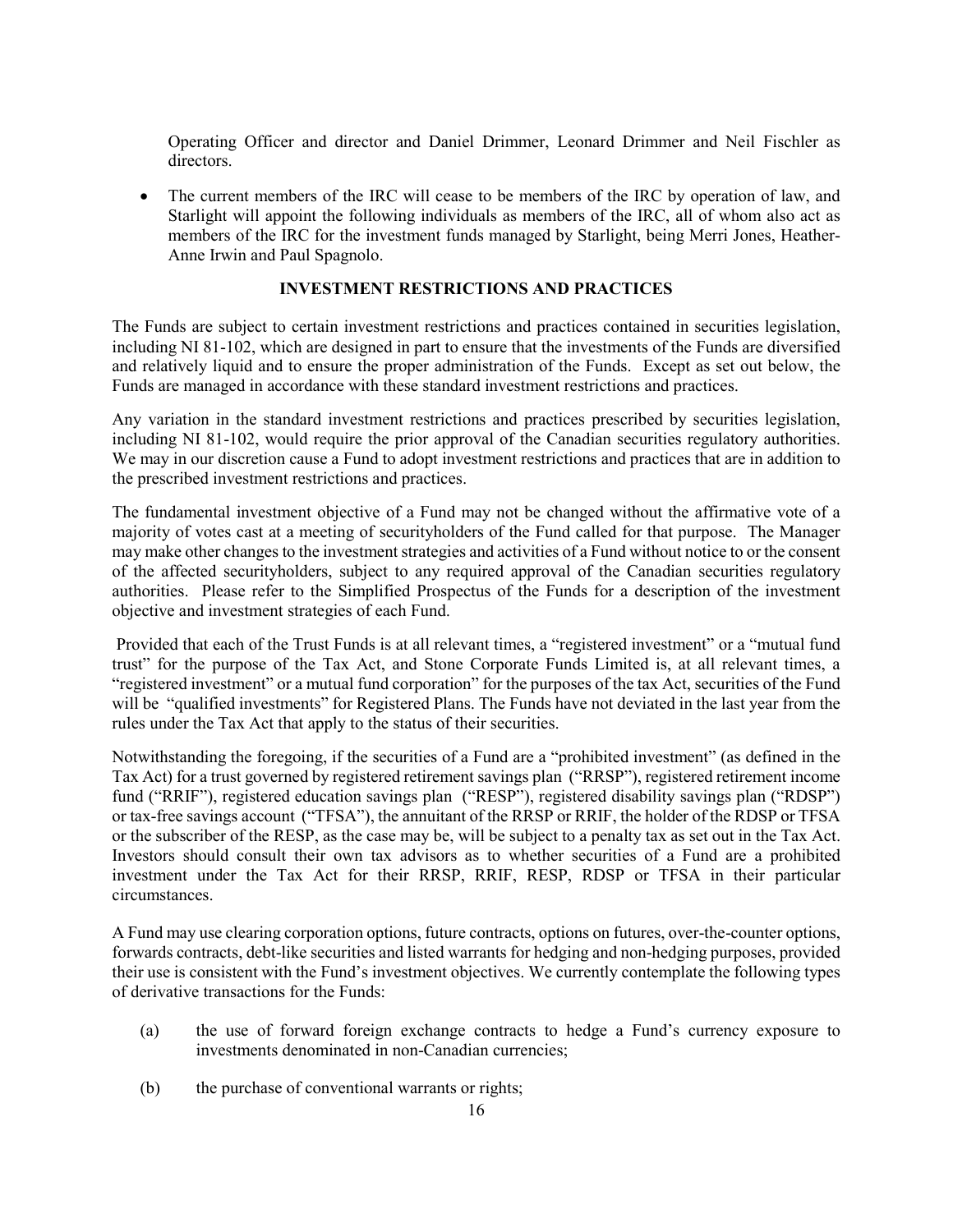- (c) the purchase of unlevered equity futures contracts and debt-like securities; and
- (d) the writing of covered calls and cash secured puts.

# **DESCRIPTION OF SECURITIES OFFERED BY THE FUNDS**

<span id="page-17-0"></span>Each Trust Fund is a trust established under the laws of Ontario by a declaration of trust. An investment in a Trust Fund is represented by Units. No Units are issued until they have been fully paid for. No certificates are issued to Unitholders. Each Trust Fund can issue an unlimited number of Units of one or more Series , as determined by the Trustee. The Trustee determines whether the capital of a Trust Fund is divided into one or more Series of Units and the attributes which attach to each Series of Units. The Series of Units authorized for each Trust Fund, and the attributes attached thereto, will be as shown from time to time in the Simplified Prospectus and in this Annual Information Form.

The Corporate Fund is a class of shares of Stone Corporate Funds Limited, a corporation incorporated under the laws of Canada, and an unlimited number of shares of each series is authorized. The Fund offers one or more series of securities as described under "*Name, Formation and History of the Funds*" earlier in this document.

## **Dividend Growth Class, Growth Fund, Global Balanced Fund, Global Growth Fund, and Global Sustainability Fund:**

## **Series A, AA, B, BB, C and L**

Available to all investors. Each of Series A, B, C and L represent a separate purchase option. Series A, Series AA – Initial Sales Charge Options; Series B, Series BB – Deferred Sales Charge Options; and Series C – Deferred Low Load Options; Series L – Low Load Option.

## **Series T8A, T8B and T8C**

Available to all investors. Series T offers the same purchase options as Series A, B and C but has a different distribution policy than those series.

## **Series F and FF**

Available to investors who participate in fee-based programs through their dealer.

Investments in securities of any series of a Fund are combined to create a single investment portfolio for such Fund.

At the present time, the following securities of the Funds are closed to new purchases, although the Manager may, in its discretion, reopen one or more of such series to new purchases in the future:

- Series B securities of each Fund:
- Series C securities of Dividend Growth Class;
- Series BB securities of Global Balanced Fund;
- Series T8B and T8C securities of each Fund; and
- Series L securities of each Fund.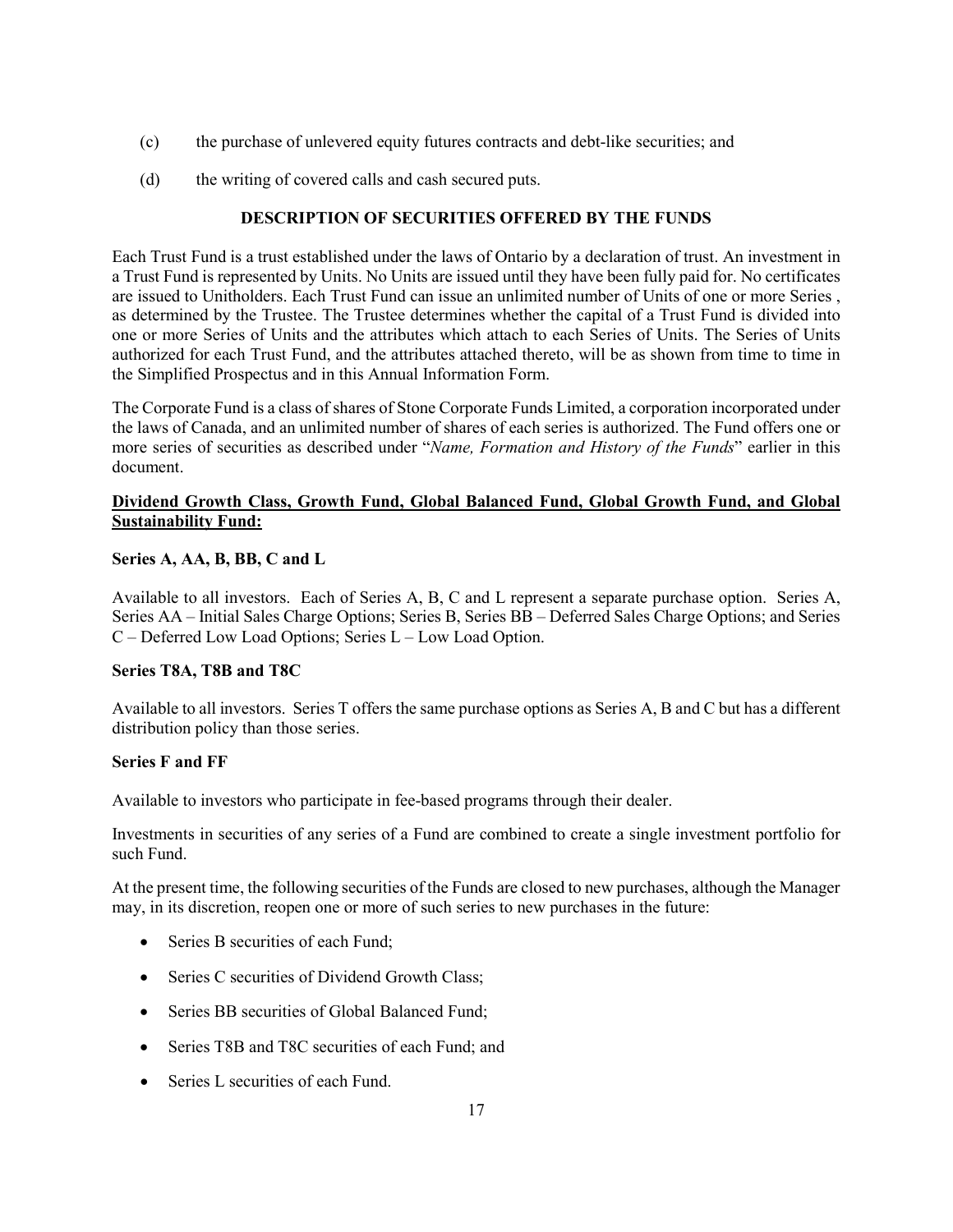Effective September 4, 2015, Series C securities of all Funds, except Dividend Growth Class were redesignated as Series L securities and Series CC securities of Growth & Income Fund (now Global Balanced Fund) were re-designated as Series L securities.

On September 7, 2012, Series F units of the Growth & Income Fund (now Global Balanced Fund) were redesignated as Series FF units. On March 8, 2013, Series T8C securities of the EuroPlus (now Global Sustainability) Fund were terminated, as no investors held Series T8C securities as of such date. On January 15, 2015, Series T8B units of the EuroPlus (now Global Sustainability) Fund were terminated, as no investors held Series T8B units as of such date. On September 1, 2016, Series T8C securities of the Global Growth Fund were terminated, as no investor held Series T8C securities as of such date.

## **Growth Fund**

#### **Series R and R2**

In addition to the securities described above, Series R and R2 are available to certain investors in the Growth Fund in connection with certain acquisition transactions and is not generally available for sale.

## **Dividend Growth Class, Growth Fund, Covered Call Canadian Banks Plus Fund and Global Growth:**

#### **Series PTF**

Available to investors in an account where investors pay for advice directly to the dealer (in whatever form agreed to between the investor and the dealer), rather than through us (either directly or indirectly).

## **Dividend Yield Hog Fund, Covered Call Canadian Banks Plus Fund, and American Dividend Growth Fund:**

#### **Series A**

Available to all investors. Series A represents three purchase options: Initial Sales Charge Option, Deferred Sales Charge Option, and Low Load Option.

#### **Series T5A**

Available to all investors. Series T offers the same purchase options as Series A but has a different distribution policy than those series.

#### **Series F**

Available to investors who participate in fee-based programs through their dealer.

#### **Series T5F**

Available to investors who participate in fee-based programs through their dealer.

Investments in securities of any series of a Fund are combined to create a single investment portfolio for such Fund.

At the present time, the following securities of the Funds are closed to new purchases:

• DSC and LL securities of Series A and T5A.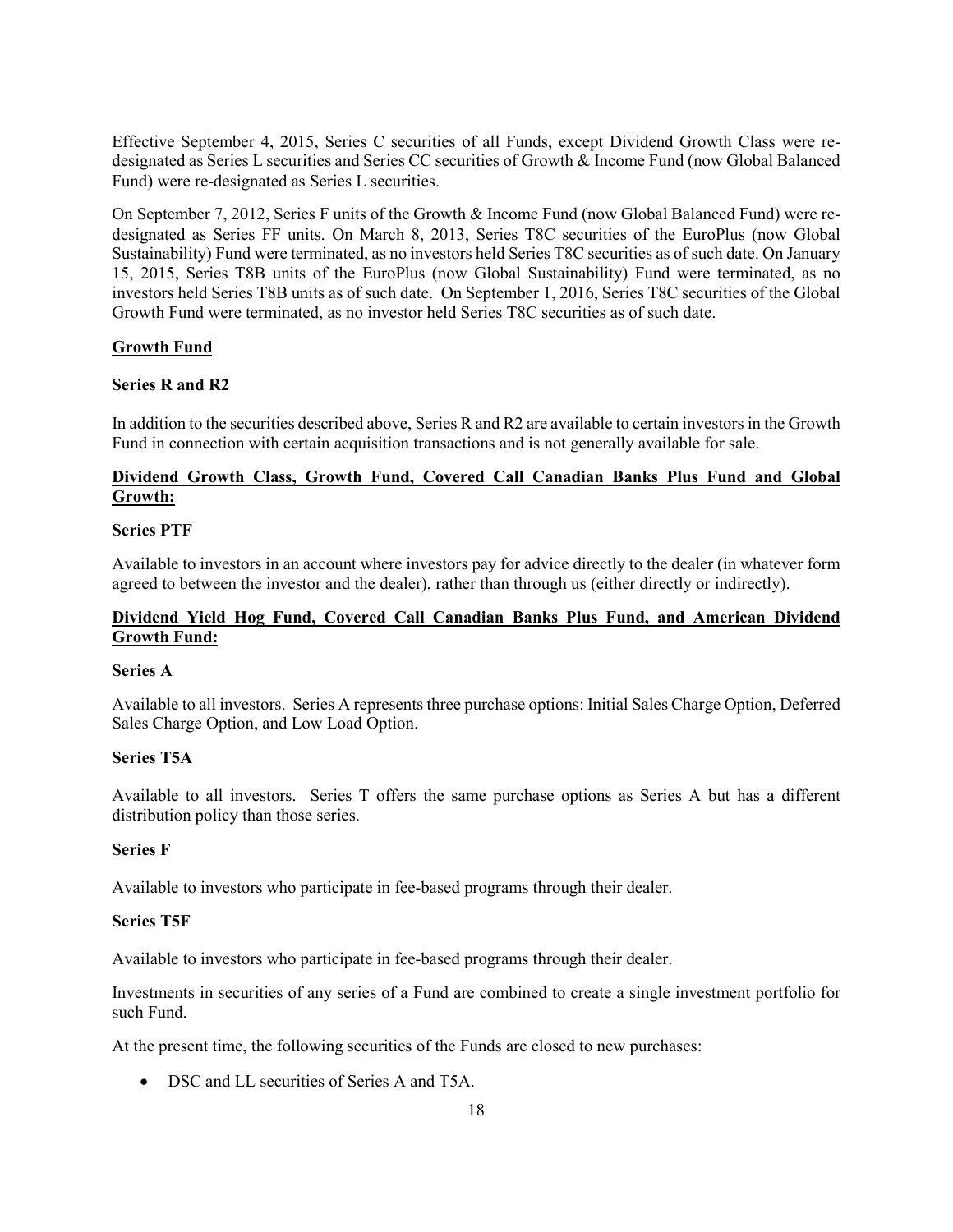### All Funds

#### Series O

Series O securities are offered to large private or institutional investors on a case-by case basis.

A security of a Fund gives an investor one vote per security at all investor meetings (and any meetings of investors of a series of the Fund), entitles an investor to distributions of income and capital gains and a prorata distribution of the Fund's assets on winding-up. Where the nature of the business to be transacted at an investor meeting concerns an issue that is relevant only to the holders of a particular series, only holders of that series will be entitled to vote and such securities will be voted separately as a series.

Securities are redeemable at the net asset value per security. Fractions of securities are proportionately entitled to the foregoing rights with the exception that the holding of fractional securities does not entitle the holders to vote at investor meetings.

There are no conversion rights attaching to securities of a Fund, but you may switch your investment in securities of one Fund into securities of the same series of another Fund by following the switch procedures described in the Simplified Prospectus of the Funds.

The declarations of trust or other constating documents that govern a Trust Fund may be changed, without investor approval, to protect your tax position, to comply with any law or regulation, or to overcome problems in administering the Fund. An investor will be permitted to vote on all matters that require securityholder approval under NI 81-102 or a Fund's declaration of trust or other constating documents. These matters are:

- a change to the fundamental investment objective of the Fund;
- an increase in the management fees or other expenses charged to the Fund;
- a change in the basis of calculation of a fee or expense that is charged to a Fund or directly to its securityholders by the Fund or the Manager in connection with the holding of securities of the Fund in a way that could result in an increase in charges to the Fund or to its securityholders. No securityholder approval will be required if a Fund is at arm's length to the person or company charging the fee or expense and if written notice is sent to all securityholders at least 60 days before the effective date of the change that could result in an increase in charges to the Fund or to its securityholders;
- a decrease in the frequency of calculating the net asset value per security of the Fund;
- a change in the manager of the Fund, unless the new manager is an affiliate of the current manager;
- a reorganization of the Fund with another mutual fund or if the Fund transfers its assets to another mutual fund and the Fund ceases to continue after the reorganization or transfer and the securityholders of the Fund become securityholders of the other mutual fund\*; and
- a reorganization of the Fund with another mutual fund or if the Fund acquires assets from another mutual fund and the Fund continues to exist after the reorganization or transfer and the securityholders of the other mutual fund become securityholders of the Fund and the transaction is a material change to the Fund.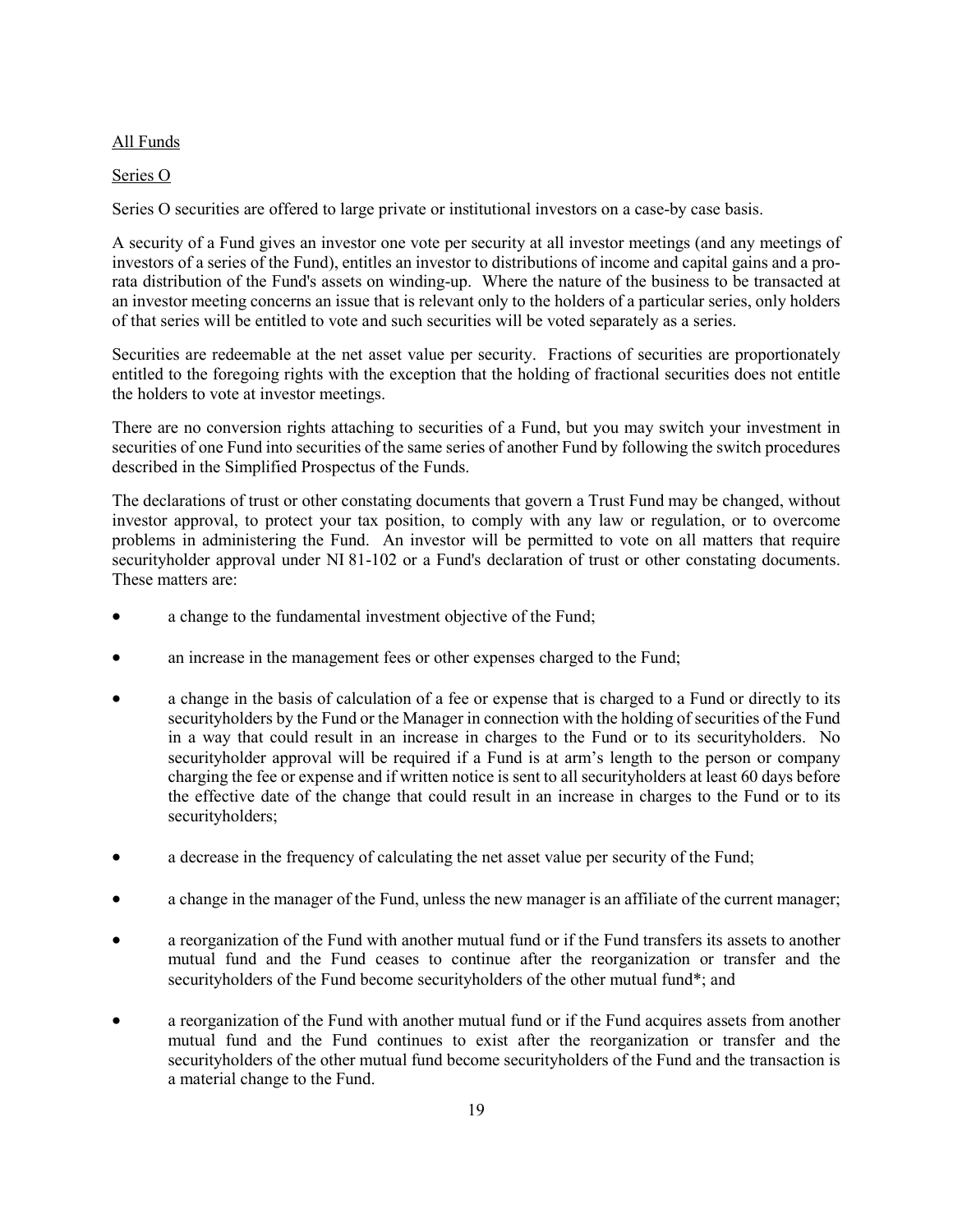Each of these matters requires an affirmative vote of at least 50% of the votes cast at the meeting called to consider the matter. The required quorum, or minimum attendance required for such meetings, is two Unitholders present in person or by proxy, owning at least 10% of the outstanding Units of the Fund.

\* Securityholder approval will not be required where the other mutual fund is managed by the Manager or its affiliates, provided that securityholders are sent written notice at least 60 days before the effective date of the transaction. In addition, the Fund's Independent Review Committee must approve the change and the transaction must comply with certain other requirements of applicable securities legislation.

### **CALCULATION OF NET ASSET VALUE**

<span id="page-20-0"></span>The purchase and redemption price of securities of a Fund is based on the net asset value ("NAV") per security of a series determined after the receipt of a purchase or redemption order, as applicable. We calculate a separate NAV for each series of securities of each Fund. The NAV per series and per security is calculated as described below on each day that the Toronto Stock Exchange ("TSX") is open for trading (a "Business Day"):

- The NAV of each series of securities of a Fund is the value of the series' proportionate share of the assets of the Fund less the total of the liabilities of the Fund allocated to that series.
- The NAV per security of a series of securities of a Fund is calculated by dividing the NAV of the applicable series by the total number of outstanding securities in that series.

We calculate the NAV for each security of each Fund at the close of trading  $(4:00 \text{ p.m.}$  Toronto time) on each Business Day. The purchase and redemption price of securities is the NAV per security of the applicable series next determined after the receipt of a purchase or redemption order.

<span id="page-20-1"></span>Each Fund is valued in Canadian dollars.

## **VALUATION OF PORTFOLIO SECURITIES**

The net asset value of each of the Funds must be calculated using the fair value of the Funds' assets and liabilities. The valuation principles used to value the assets of the Funds are as follows:

- 1. The value of any cash on hand or its equivalent or on deposit, bills, demand notes, accounts receivable, prepaid expenses, cash dividends declared and interest accrued and not yet received, will be its face amount, unless the Manager determines an otherwise fair value.
- 2. The value of a security or interest in a security listed on a stock exchange will be determined by:
	- (a) in the case of a security which was traded on the day the net asset value is being determined, the closing sale price on the principal exchange on which it is traded;
	- (b) in the case of a security which was not traded on the day the net asset value is being determined because such exchange is closed for business, the most recent closing sale price;
	- (c) in the case of a security which was not traded on the day the net asset value is being determined, subject to paragraph 3 below, a price which is the average of the bid and asked prices.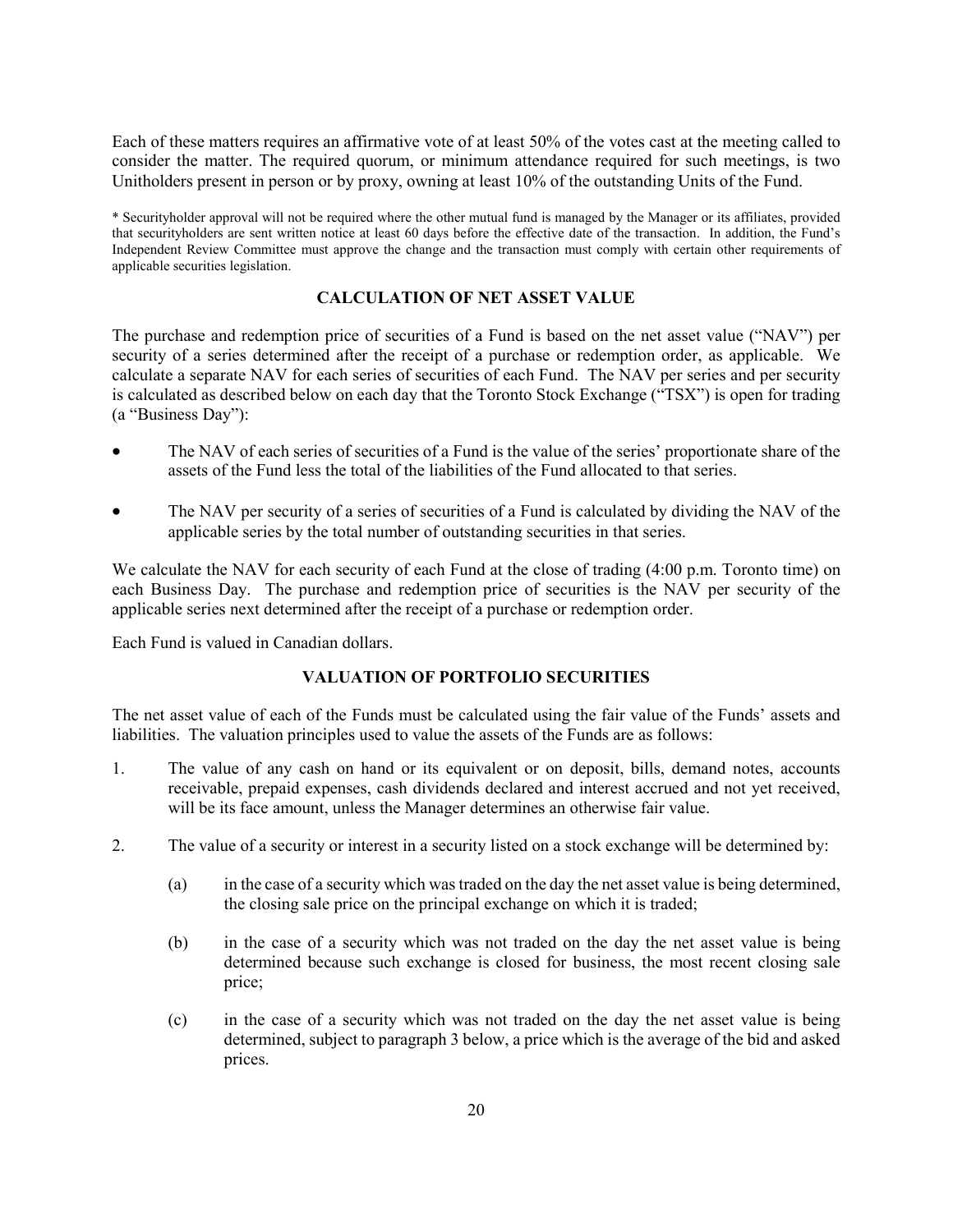- 3. Securities and other assets for which market quotations are, in the Manager's opinion, inaccurate or unreliable, not reflective of all available material information, or not readily available, are valued at their fair value, as determined by the Manager.
- 4. The value of any security, the resale of which is restricted or limited by reason of a representation, undertaking or agreement by the Fund or by the Fund's predecessor in title, shall be the lesser of: (a) the value based on the reported closing price; and (b) a percentage of the market value of unrestricted securities of the same class. This percentage is equal to the percentage of the security's market value when the Fund acquired the security. If the date when the restriction will be lifted is known, the actual value of the securities is generally taken into account.
- 5. The value of any securities denominated in a currency other than Canadian currency and liabilities payable in a currency other than Canadian currency shall be translated to Canadian currency at the day's exchange rate.
- 6. The value of any security that is not listed on a stock exchange will be determined as nearly as possible in the manner described in paragraph 2, except that, for the purposes of determining the sale price or the bid and asked prices, any commonly used public quotations may be used. In the absence of any commonly used public quotations, the Manager will use certain valuation techniques, including taking into account general market conditions, to determine fair value.
- 7. The value of long positions in clearing corporation options, options on futures, over-the-counter options, debt-like securities and listed warrants shall be determined by:
	- (a) the closing sale price on the principal exchange on which it is traded, if a security listed on a stock exchange was traded on the day the net asset value is being determined;
	- (b) the price which is the average of the bid and ask prices, if a listed security was not traded on the day the net asset value is being determined;
	- (c) the price last determined for the security for the purposes of determining the net asset value.
- 8. Where a clearing corporation option, option on futures or over-the-counter option is written by a Fund, the premium received by the Fund will be reflected as a deferred credit which will be valued at an amount equal to the current market value of the clearing corporation option, option on futures or over-the-counter option which would have the effect of closing the position; any difference resulting from revaluation shall be treated as an unrealized gain or loss on investment; the deferred credit shall be deducted in arriving at the net asset value of the Fund; the securities, if any, which are the subject of a written clearing corporation option or over-the-counter option will be valued in the manner described above for listed securities. If an option expires on its stipulated date or if the Fund enters into a closing purchase transaction, the Fund will realize a gain (or a loss if the cost of a closing purchase transaction exceeds the premium received when the option was written) without regard to any unrealized gain or loss on the underlying securities and the liability related to each call will be extinguished. If an option is exercised, the Fund will realize a gain or loss from the sale of the underlying securities and proceeds of the sale will be increased by the premium originally received.
- 9. The value of a futures contract or a forward contract shall be the gain or loss, if any, that would arise as a result of closing the position in the futures contract or forward contract, as the case may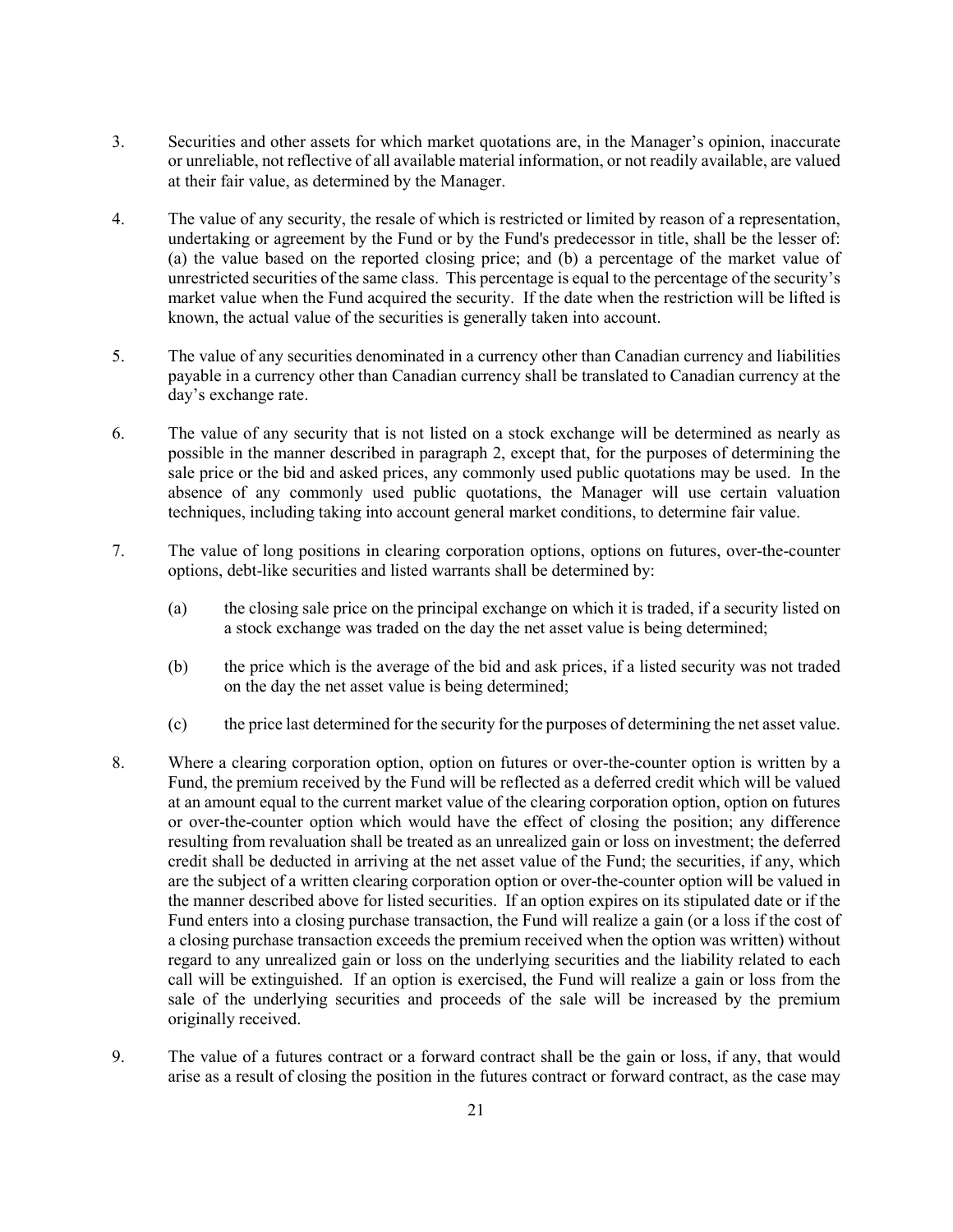be, on that valuation date unless daily limits are in effect, in which case fair market value shall be based on the current value of the underlying interest.

- 10. The value of any security of a mutual fund held by a Fund will be the last available net asset value per security.
- 11. If an asset cannot be valued under the above rules or under any valuation rules set out in securities legislation or if any of the valuation rules adopted by the Manager but not set out in securities legislation are at any time considered by the Manager to be inappropriate in the circumstances, then the Manager shall use a valuation that it considers to be fair in the circumstances.
- 12. The value of the derivative, the investment in which or the use of which is permitted by Canadian securities legislation together with any premium received or margin paid or deposited with respect thereto, shall be determined in accordance with Canadian securities legislation.

The Manager has exercised its discretion in determining the fair market value of certain illiquid securities and warrants of unlisted securities in the past three years, in accordance with the Manager's valuation principles.

The liabilities of the Fund shall be deemed to include, without limitation, all bills, notes and accounts payable; all administrative or operating expenses payable or accrued; all obligations for the payment of money or property, including the amount of any declared but unpaid distributions; all allowances authorized or approved by the Manager for taxes or contingencies; and all other liabilities of the Fund of whatever kind and nature.

In accordance with National Instrument 81-106 – *Investment Fund Continuous Disclosure* ("NI 81-106"), the fair value of the securities used to determine the unit or share value of the Funds will be based on the Funds' valuation rules set out above, which may not be consistent with International Financial Reporting Standards ("IFRS"). Under IFRS, a Fund is permitted to use last traded price (or "close price") on exchange traded securities as fair value provided that the close price of the securities falls within the bid-ask spread of the reporting date. For annual and interim financial reporting purposes, and in accordance with NI 81- 106, if a close price does not fall within the bid-ask spread, the close price will then be adjusted by the Manager, to a point within the bid-ask spread that is most representative of fair value based on specific facts and circumstances. As a result of this potential adjustment, the fair value for exchange traded securities of a Fund determined under IFRS may differ from the values used to calculate the NAV of that Fund.

The NAV and net asset value per security for each series of the Funds is available at no cost to the public on our website at [www.stoneco.com.](http://www.stoneco.com/)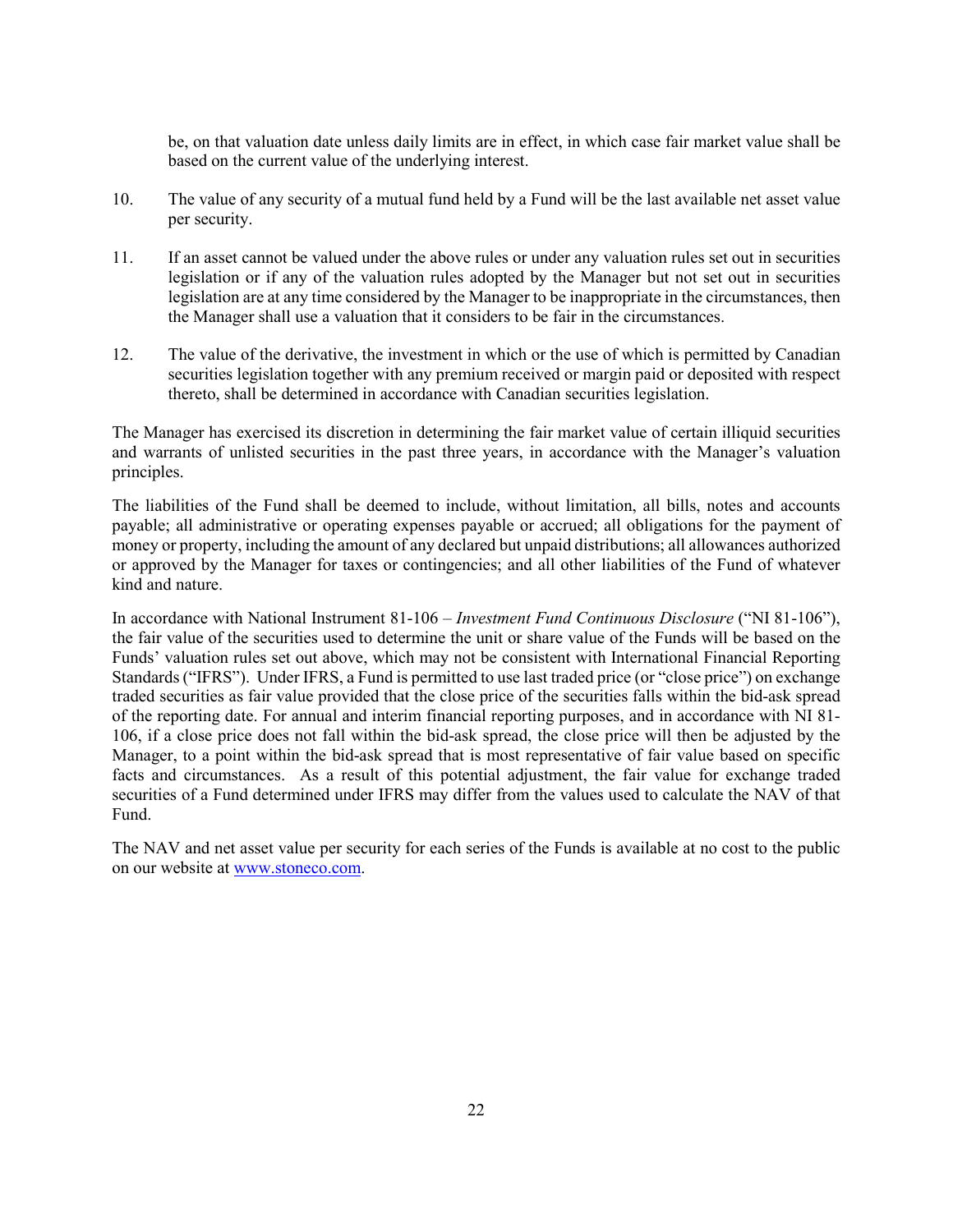#### **PURCHASE OF SECURITIES**

<span id="page-23-0"></span>Purchases of securities of the Funds are effected through third-party dealers.

Your choice of purchase option is dictated by the series of securities that you purchase. Your choice of purchase option affects the sales charges you, or we, will pay to your dealer. Please refer to the Simplified Prospectus of the Funds for a detailed description of the purchase options for each Fund.

If you purchase securities under the Initial Sales Charge ("ISC") option, you may have to pay an initial sales charge, as more particularly described in the Simplified Prospectus of the Funds. Where an initial sales charge applies, it is negotiated with your dealer and must be paid at the time of purchase. If you purchased securities under the Deferred Sales Charge ("DSC"), Deferred Low Load ("DLL"), or Low Load ("LL") option you may have to pay a redemption charge if you redeem the securities, or change the securities into another series of securities, within the following seven years for DSC and within the following three years for DLL or LL, as more particularly described in the Simplified Prospectus for the Funds. The redemption charge is a percentage of the cost of the securities being redeemed and declines over the course of seven years for DSC securities and three years for DLL and LL securities.

You must complete a purchase order. Except as provided in the following sentence, the dealer receiving the purchase order must send the order, along with payment, to our offices on the same day the dealer receives the order. If the dealer receives the order on a Business Day after 4:00 p.m. Toronto time or after the TSX closes, whichever is earlier, or on a day which is not a Business Day, the dealer must send the order to us on the next Business Day. Whenever practicable, the dealer must send the order by courier or wire order to ensure that we receive it as quickly as possible. The dealer must pay for the cost of sending the order. As a security measure, a purchase order placed by wire order directly by you will not be accepted.

Subject to our right of rejection of any purchase order, if a purchase order is received by us on a Business Day before 4:00 p.m. (Toronto time) or such earlier time that the TSX closes, the purchase order will be processed at the NAV per security ("NAVPS") calculated at the close of business on the same Business Day. If the purchase order is received by us on a Business Day after 4:00 p.m. (Toronto time) or such earlier time that the TSX closes or on a day which is not a Business Day, it will be deemed to be received on the next Business Day and will be processed at the NAVPS calculated at the close of business on the deemed day of receipt. Please note that dealers may establish earlier cut-off times for receiving purchase orders from their respective representatives so that they can transmit orders to us before 4:00 p.m. (Toronto time).

If payment of the total amount of the purchase order and all necessary documentation is not received by us within the regulatory timeframe (2 Business Days) after the date on which the price of the securities is determined for the order or if you pay for the Fund securities by cheque or a method of payment that is subsequently not honoured, we will redeem your securities on the next Business Day or on the day on which the Fund first knows that the method of payment will not be honoured. The redemption proceeds will be used to pay for the amount owing on the purchase. The Fund is required by securities legislation to keep any excess proceeds. Your dealer will pay any shortfall, plus any costs involved. Your dealer may wish to collect this amount, plus the expenses of doing so, from you. Where no dealer has been involved, we will be entitled to collect the shortfall costs from you.

We have the right to accept or reject any purchase order, but must make a decision to reject an order within one (1) Business Day of receiving the order with complete documentation. In the event that we reject a purchase order, any payment received with that order will be refunded immediately without interest.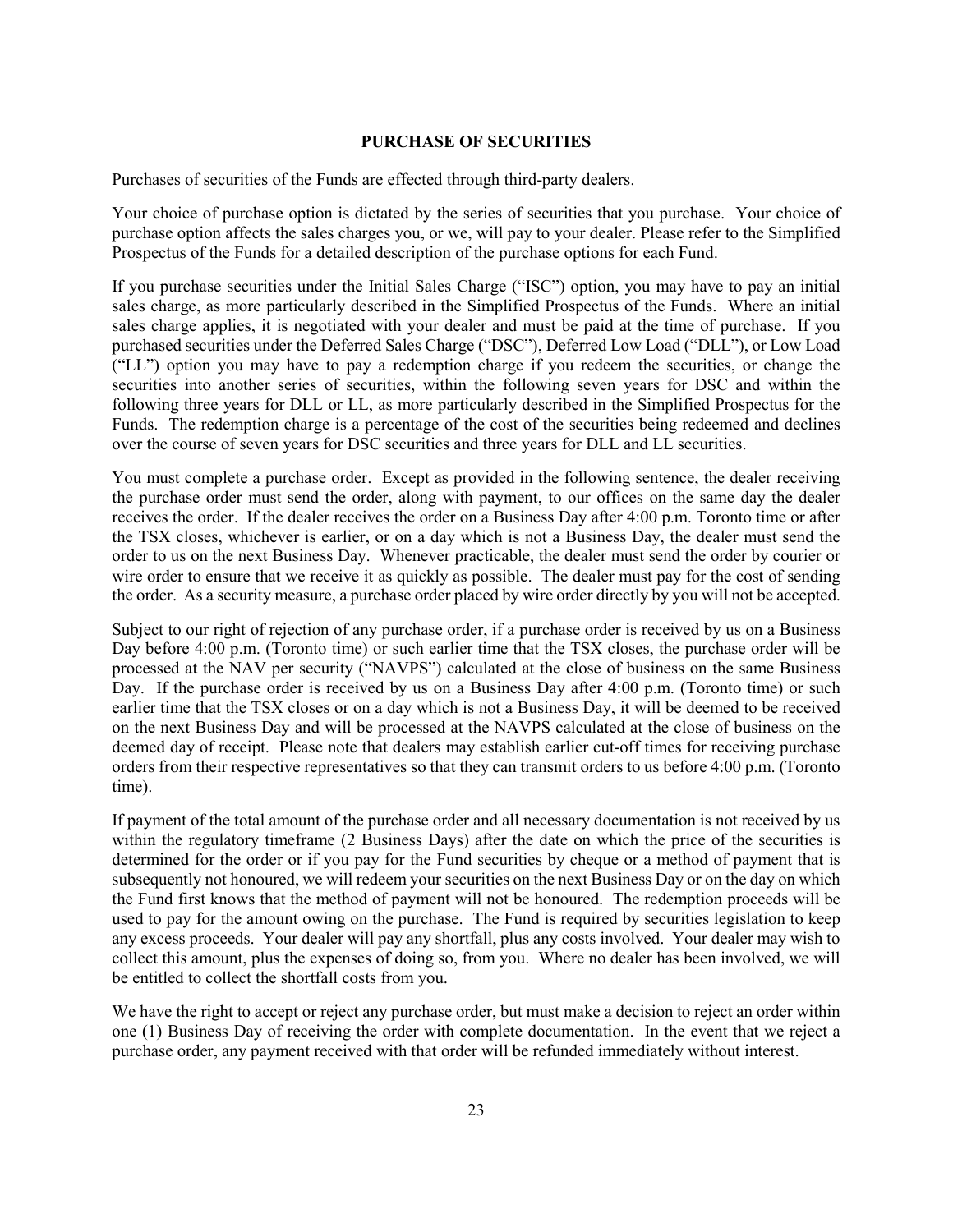If a cheque for the purchase of securities of a Fund is dishonoured by your bank or other financial institution for any reason, you must pay us a service charge. We may redeem securities from your account to pay this charge.

No certificates are issued for securities of a Fund.

Series F securities are available to investors who participate in fee-based programs through their dealer and whose dealer has signed a Series F agreement with us. Instead of paying sales commissions and services fees, these investors pay an annual fee to their dealer for investment advice and other services. We do not pay any sales commission or service fees to dealers in respect of Series F securities, which means that we can charge a lower management fee.

If you are no longer eligible to hold Series F securities, we may re-designate your Series F securities into Series A securities of the same Fund after giving you 30 days' prior written notice, unless you notify us during the notice period, and demonstrate to our satisfaction, that you continue to be or are once again eligible to hold Series F securities.

The Global Balanced Fund offers Series FF units, which have the same rights, privileges and attributes as Series F units. If you are no longer eligible to hold Series FF units of Global Balanced Fund, we may redesignate your Series FF units into Series AA units of Global Balanced Fund after giving you 30 days' prior written notice unless you notify us during the notice period, and demonstrate to our satisfaction, that you continue to be or are once again eligible to hold Series FF units.

A dealer may make provision in arrangements that it has with an investor that will require the investor to compensate the dealer for any such losses suffered by the dealer in connection with a failed settlement of a purchase of securities of a Fund by such investor.

#### *Sales Charge Options*

Your choice of purchase option will require you to pay different fees and will affect the amount of compensation your dealer and advisor will receive.

#### *Initial Sales Charge ("ISC") Option*

If you purchase securities of a Fund under this sales charge option, you negotiate, at the time of purchase, a sales charge with your dealer of up to 5% of the total amount of ISC securities purchased, and the balance is invested in the Fund.

Each Fund offers securities for purchase with an ISC option. For investors seeking regular distributions, Series T securities are available with an ISC option for the following Funds, Dividend Growth Class, Growth Fund, Global Balanced Fund, Global Growth Fund, Global Sustainability Fund, American Dividend Growth Fund, and Dividend Yield Hog Fund.

#### *No Load ("NL") Sales Charge Option*

This sales charge option is available to investors who participate in fee-based programs through their dealer and whose dealer has signed a Series F agreement with us. Instead of paying sales commissions and services fees, these investors pay an annual fee to their dealer for investment advice and other services. We do not pay any sales commission or service fees to dealers in respect of NL securities, which means that we can charge a lower management fee.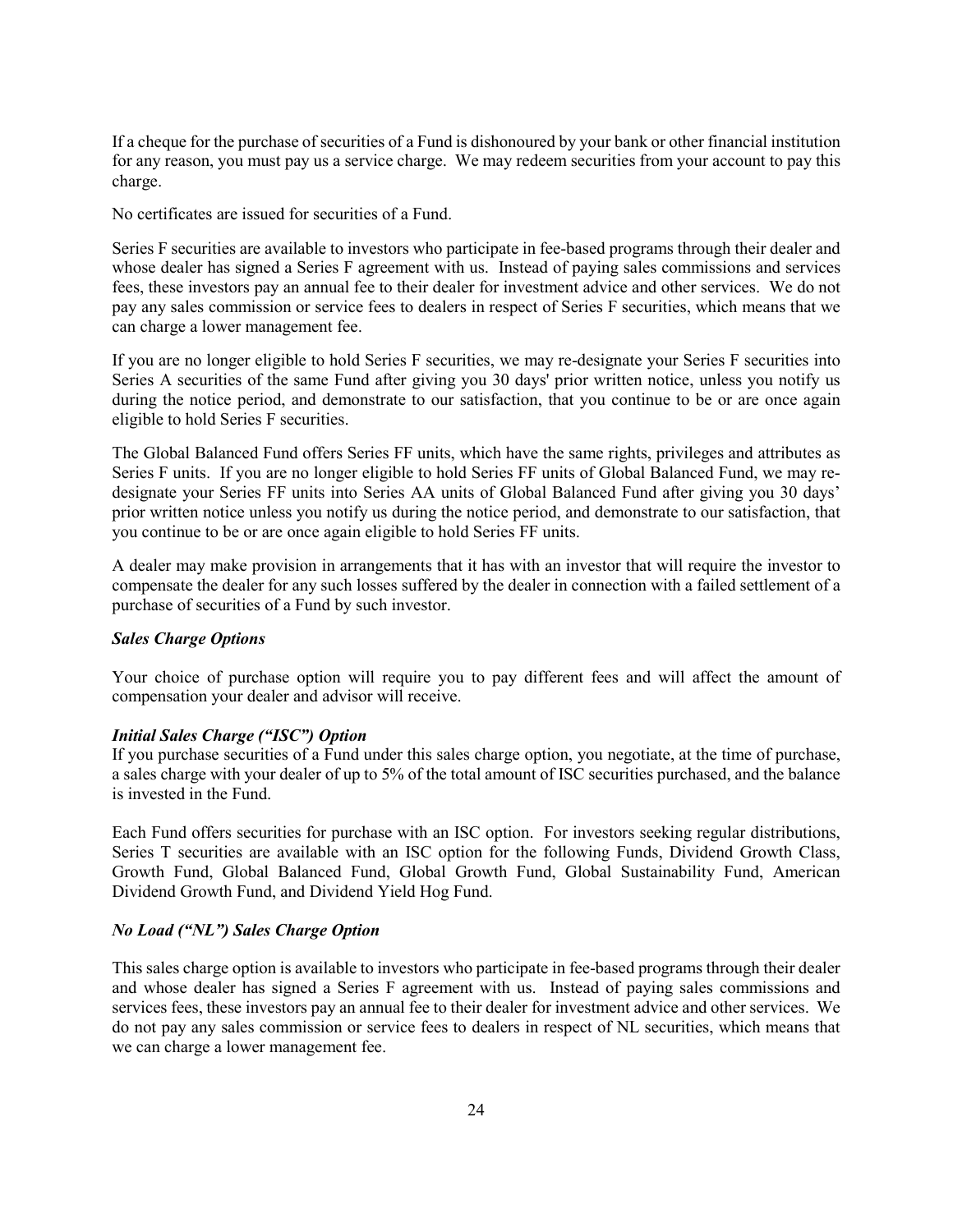If you are no longer eligible to hold this purchase option, we may re-designate your NL securities into ISC securities of the same Fund after giving you 30 days' prior written notice, unless you notify us during the notice period, and demonstrate to our satisfaction, that you continue to be or are once again eligible to hold NL securities.

Each Fund offers securities for purchase with a NL sales charge option. For investors seeking regular distributions, Series T securities are available with an NL sales charge option for the following Funds, American Dividend Growth, and Dividend Yield Hog.

#### *Low Load ("LL") Sales Charge Option*

At the time of purchase, the full amount of your purchase is invested in a Fund and we pay your dealer a commission equal to 3% of the amount of your investment. You pay a redemption fee on a declining scale if you redeem securities within three years of purchase.

LL securities of each Fund are closed to new purchases. This closure applies to purchases made pursuant to a pre-existing:

- (a) "Stone Savers Plan" whereby an investor automatically purchases LL securities of each Fund;
- (b) "Stone Automatic Exchange Plan" whereby securities of a mutual fund managed by the Manager (or an affiliate of the Manager) are automatically switched into LL securities of each Fund; and
- (c) plan whereby distributions of a mutual fund managed by the Manager (or an affiliate of the Manager) are automatically used to purchase LL securities of each Fund.

#### *Deferred Sales Charge ("DSC") Option*

At the time of purchase, the full amount of your purchase is invested in a Fund and we pay your dealer a commission equal to 5% of the amount of your investment. You pay a redemption fee on a declining scale if you redeem securities within seven years of purchase.

DSC securities of each Fund are closed to new purchases. This closure applies to purchases made pursuant to a pre-existing:

- (a) "Stone Savers Plan" whereby an investor automatically purchases DSC securities of each Fund;
- (b) "Stone Automatic Exchange Plan" whereby securities of a mutual fund managed by the Manager (or an affiliate of the Manager) are automatically switched into DSC securities of each Fund; and
- (c) plan whereby distributions of a mutual fund managed by the Manager (or an affiliate of the Manager) are automatically used to purchase DSC securities of each Fund.

#### *Deferred Low Load ("DLL") Option*

At the time of purchase, the full amount of your purchase is invested in a Fund and we pay your dealer a commission equal to 2% of the amount of your investment. You pay a redemption fee on a declining scale if you redeem securities within three years of purchase. See "*How are Redemption Fees Calculated?*" section of the Simplified Prospectus of the Funds.

DLL securities are closed to new purchases. This closure applies to purchases made pursuant to a preexisting: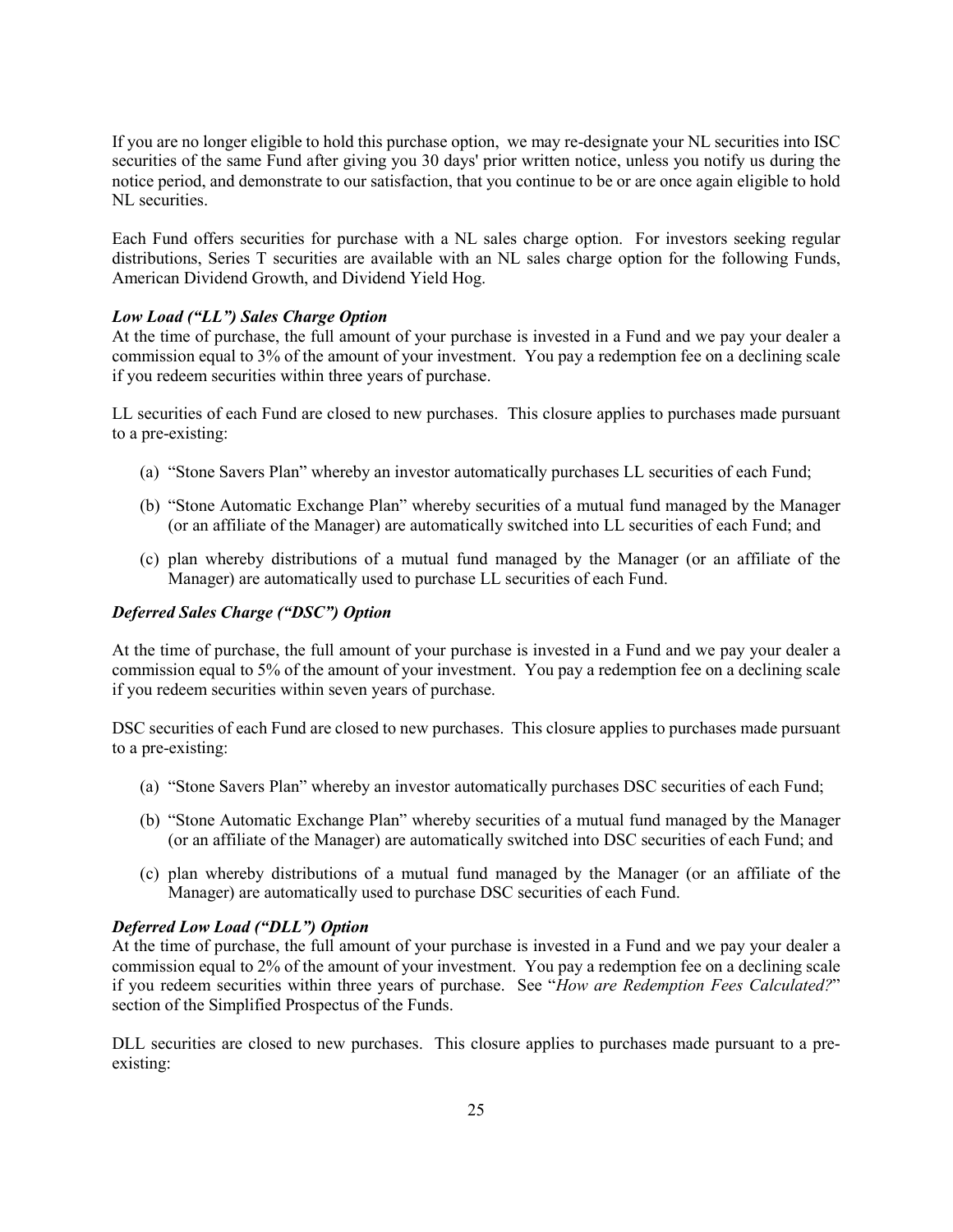- (a) "Stone Savers Plan" whereby an investor automatically purchases DLL securities of each Fund;
- (b) "Stone Automatic Exchange Plan" whereby securities of a mutual fund managed by the Manager (or an affiliate of the Manager) are automatically switched into DLL securities of each Fund; and
- (c) plan whereby distributions of a mutual fund managed by the Manager (or an affiliate of the Manager) are automatically used to purchase DLL securities of each Fund.

### *Series O Sales Charge Option*

Series O securities are offered to large private or institutional investors on a case-by case basis. No management, operating or performance fees are charged to the Fund for Series O securities; rather, the investor who holds Series O securities will pay management fees directly to us as set out in the Series O securities Agreement. If the market value of your investment falls below the specified minimum requirement, we may redesignate your investment into the NL sales option of the same Fund after giving you 30 days' prior notice; redesignation will be at the Manager's discretion and the Manager reserves the right to waive the redesignation on a case-by-case basis. A redesignation will not take place if the value drops below the specified minimum investment requirement as a result of a decline in the price rather than a redemption. All terms and conditions are set out in the Series O securities Agreement.

#### *Platform Traded Fund ("PTF") Option*

This option is only available to investors in an account where investors pay for advice directly to the dealer (in whatever form agreed to between the investor and the dealer), rather than through us (either directly or indirectly). This option is only available through dealers who have met certain infrastructure requirements.

You may become ineligible to buy additional Series PTF if you move your Series PTF securities to an account maintained by your dealer that includes other securities for which your dealer is entitled to receive trailing commissions from us. In this case, your dealer may redeem your securities of Series PTF and may or may not recommend the purchase of a different Series.

#### *Series R Sales Charge Option*

Series R units are issued to certain investors in the Growth Fund in connection with certain acquisition transactions and are not generally available to be purchased. When you acquire Series R securities, you do not pay a sales charge. Instead, you may be required to pay your representative's firm a negotiated fee for investment advice and other services that it provides to you.

#### Series R2 Sales Charge Option

Series R2 units are issued to certain investors that use discount dealers in the Growth Fund in connection with certain acquisition transactions and are not generally available to be purchased. When you acquire Series R2 securities, you do not pay a sales charge. Instead, you may be required to pay your representative's firm a negotiated fee for investment advice and other services that it provides to you. There will be no trailing commission paid for this sales charge option.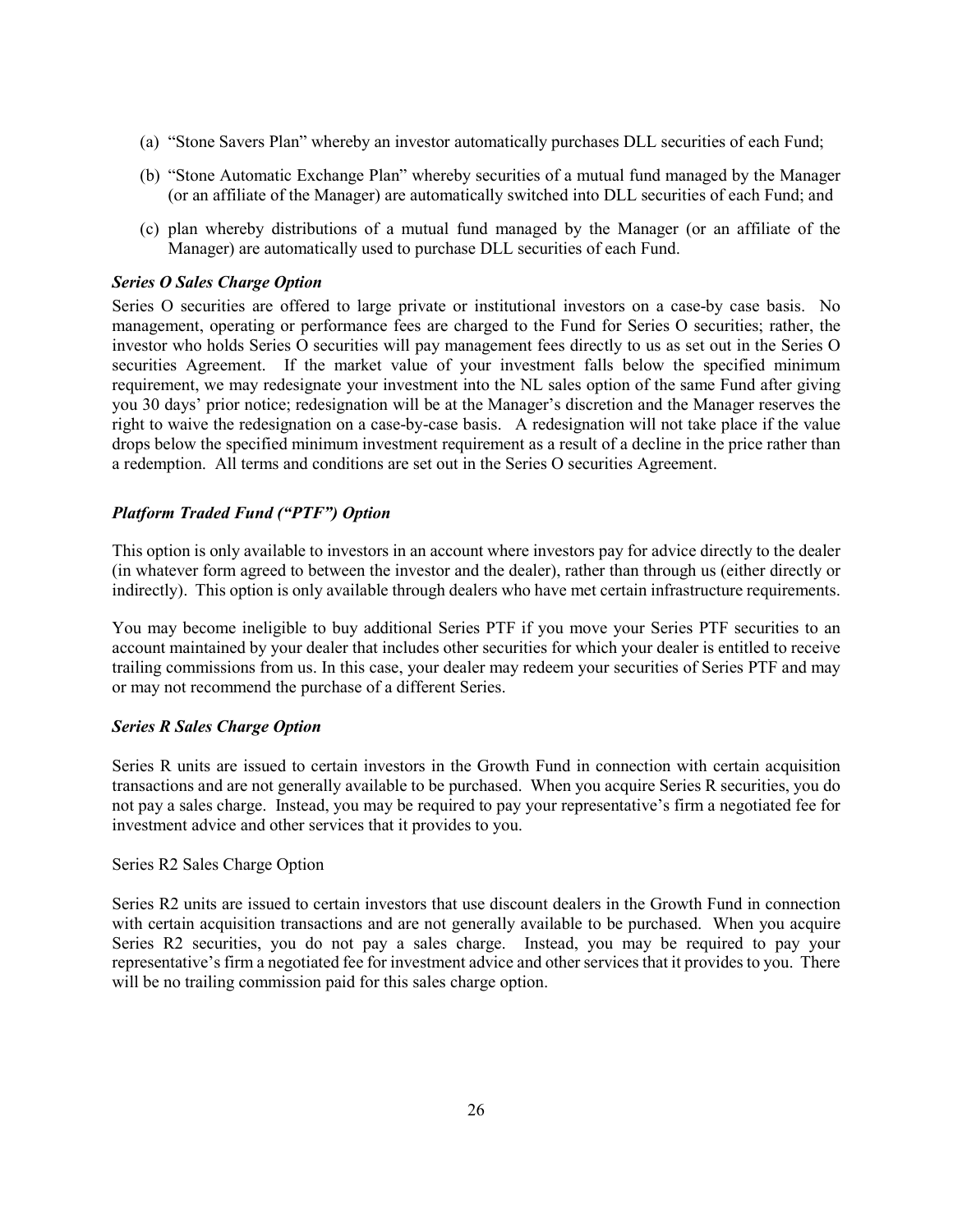#### **SWITCHES**

<span id="page-27-0"></span>You can switch securities of a Fund to securities of the same series of another Fund through your dealer. A switch from one Trust Fund to another Trust Fund is a redemption of the switched units and a purchase of units in the new Trust Fund. Switching units of a Trust Fund for units of another Trust Fund or for shares of the Corporate Fund, or shares of the Corporate Fund for units of a Trust Fund, triggers a disposition for tax purposes.

If you are switching DSC, DLL, or DLL securities, the new securities will have the same redemption charge schedule as the original series of securities purchased.

Your dealer may charge you a fee of up to 2% of the value of securities you switched.

You may be charged a short-term trading fee in addition to a switch fee if you switch securities within certain time periods. See "*Short-Term Trading Fees*" below for additional information.

If we determine that you hold units and or shares of a Series that charges a trailing commission for which your dealer was not required to make a suitability determination in connection with your ownership of those units or shares, for example a discount dealer /order execution only account, we will switch your units and or shares into a No Load Series of the same Fund.

#### **CHANGES**

<span id="page-27-1"></span>In addition to switching between Funds, you may change between sales charge options within a Fund. The table below sets out permissible changes of sales charge options while remaining within the same Fund:

| Changin<br>g From | <b>Changing To</b> |                    |                    |            |                  |                |                  |                |                |
|-------------------|--------------------|--------------------|--------------------|------------|------------------|----------------|------------------|----------------|----------------|
|                   | <b>ISC</b>         | NL                 | $\bf{0}$           | <b>PTF</b> | <b>DSC</b>       | <b>DLL</b>     | $\bf LL$         | R              | R <sub>2</sub> |
| <b>ISC</b>        | Yes                | Yes <sup>1</sup>   | Yes <sup>1</sup>   | No         | No               | N <sub>o</sub> | N <sub>o</sub>   | No             | No             |
| NL                | Yes                | Yes <sup>1</sup>   | Yes <sup>1</sup>   | No         | No               | N <sub>o</sub> | N <sub>o</sub>   | No             | N <sub>o</sub> |
| $\mathbf 0$       | Yes                | Yes <sup>1</sup>   | n/a                | No         | N <sub>o</sub>   | N <sub>o</sub> | N <sub>o</sub>   | N <sub>o</sub> | N <sub>o</sub> |
| <b>PTF</b>        | No.                | N <sub>o</sub>     | N <sub>o</sub>     | n/a        | N <sub>o</sub>   | N <sub>o</sub> | N <sub>o</sub>   | N <sub>o</sub> | No             |
| <b>DSC</b>        | Yes <sup>2</sup>   | Yes <sup>1,2</sup> | Yes <sup>1,2</sup> | No         | Yes <sup>3</sup> | N <sub>o</sub> | N <sub>o</sub>   | N <sub>o</sub> | No             |
| <b>DLL</b>        | Yes <sup>2</sup>   | Yes <sup>1,2</sup> | Yes <sup>1,2</sup> | No         | No               | n/a            | N <sub>o</sub>   | No             | No             |
| LL                | Yes <sup>2</sup>   | Yes <sup>1,2</sup> | Yes <sup>1,2</sup> | No         | No               | N <sub>o</sub> | Yes <sup>4</sup> | No             | N <sub>o</sub> |
| $\bf R$           | No.                | N <sub>o</sub>     | N <sub>o</sub>     | No         | N <sub>o</sub>   | N <sub>o</sub> | N <sub>o</sub>   | n/a            | Yes            |
| R <sub>2</sub>    | No                 | No                 | N <sub>o</sub>     | No         | No               | No             | N <sub>o</sub>   | Yes            | n/a            |

Notes:

<sup>1</sup> You must be eligible to purchase this Series

<sup>2</sup> A redemption fee may apply

<sup>3</sup> A switch from Series A (DSC) to Series T5A (DSC), and from Series T5A (DSC) to Series A (DSC) is permitted

<sup>4</sup> A switch from Series A (LL) to Series T5A (LL), and from Series T5A (LL) to Series A (LL) is permitted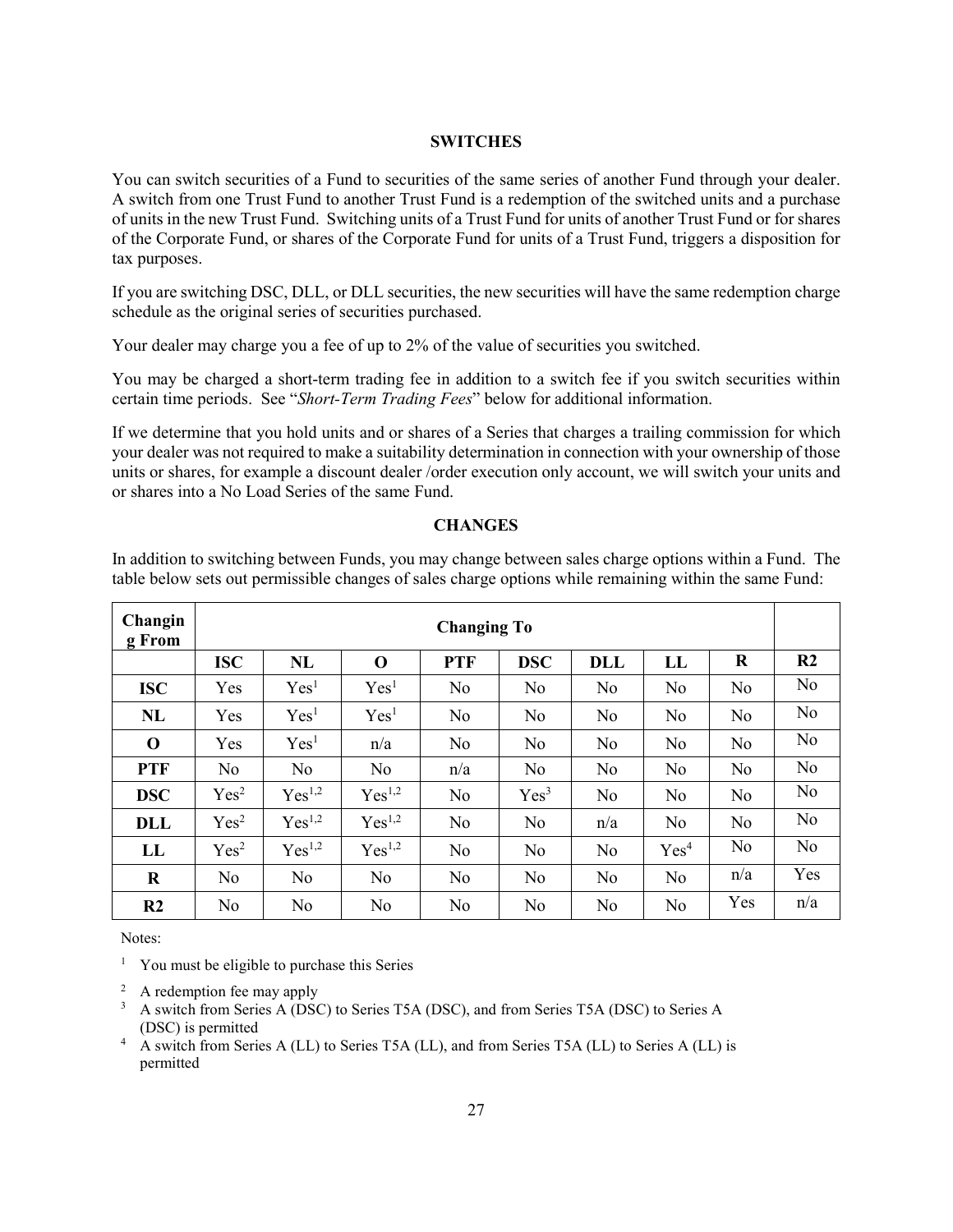If we determine that you are no longer eligible to hold Series F securities, we may switch you out of Series F securities to Series A securities of the same Fund. If we determine that you are no longer eligible to hold Series FF units of Global Balanced Fund, we may switch you out of Series FF units for Series AA units of Global Balanced Fund.

A change from DSC, DLL, and LL securities to Series ISC securities will result in higher service fees being paid to your dealer but a lower management fee being charged to the Fund due to different attributes of those series.

Your dealer may charge you a fee of up to 2% of the value of securities you change.

If we determine that you are no longer eligible to hold Series F or FF securities and we change your Series F or FF securities for securities of Series A or AA of the same Fund you will not be charged a change fee.

#### **REDEMPTION OF SECURITIES**

<span id="page-28-0"></span>You may redeem Fund securities on any Business Day by completing a redemption request. Except as provided in the following sentence, if the redemption request is deposited with a dealer, such dealer must send the redemption request to us on the same day that such dealer receives the redemption request. If the dealer receives the redemption request on a Business Day after 4:00 p.m. (Toronto time) or after the TSX closes, whichever is earlier, or on a day which is not a Business Day, the dealer must send it to us on the next Business Day. Whenever practicable, a dealer must send your redemption request by courier or wire order to ensure that we receive it as quickly as possible. The cost of sending the redemption request must be paid by the dealer. As a security measure, a redemption request sent by wire order directly by you will not be accepted.

For your protection, your signature on any redemption request must be guaranteed by a bank, trust company or a dealer. This procedure must be followed carefully. Other documentation may be required for corporations and other accounts that are not in the name of an individual.

A redemption request that is received by us on a Business Day before 4:00 p.m. (Toronto time) or before the TSX closes, whichever is earlier, will be processed at the NAVPS calculated at the close of business on the same Business Day. A redemption request that is received by us on a Business Day after 4:00 p.m. (Toronto time) or after the TSX closes, or on a day which is not a Business Day will be deemed to be received on the next Business Day and will be processed at the NAVPS calculated at the close of business on the deemed day of receipt.

If all necessary redemption documents have been properly completed and sent with the redemption request, we will pay the redemption amount within two (2) Business Days of the Business Day on which the redemption request is processed.

If we do not receive all of the documentation needed to complete the redemption request within ten (10) Business Days, we will repurchase your securities on or before 4:00 p.m. (Toronto time) on the tenth Business Day. If the sale proceeds are greater than the repurchase amount, the Fund is entitled to keep the difference. If the sale proceeds are less than the repurchase amount, your dealer will be required to pay the Fund the difference plus any expenses, and may wish to collect this amount plus the expenses of doing so from you. Where no dealer has been involved, we will be entitled to collect the shortfall and costs from you.

If you hold your Fund investment in a Registered Plan, the redemption amount will be paid to the trustee of the plan, because the necessary tax forms must be prepared.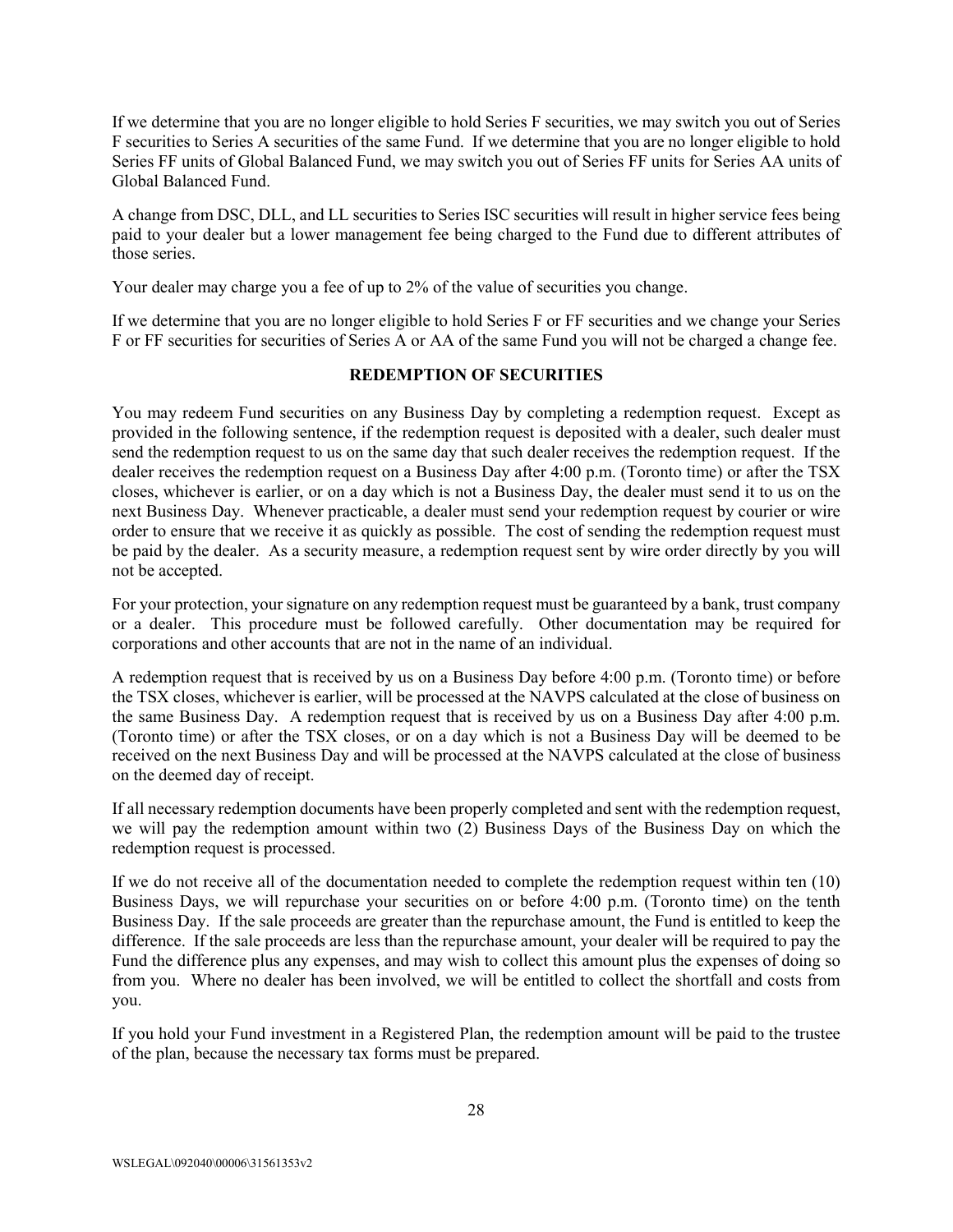A dealer may make provision in arrangements that it has with an investor that will require the investor to compensate the dealer for any such losses suffered by the dealer in connection with a failed settlement of a redemption of securities of a Fund by such investor.

## *When Can Securities of the Funds Be Redeemed By the Funds?*

A Fund has the right to redeem your securities when your investment in such Fund has a value of less than \$1,000 (Cdn.). The Fund may give you 30 days' notice to make another investment. If your account remains below \$1,000 we may redeem the account. If a partial redemption of securities reduces the value of an investment in a Fund to less than \$1,000 (Cdn.), such Fund has the right to automatically redeem the balance.

## *Suspension of Redemptions*

A Fund may suspend your right to request a redemption for all or part of a period when such suspension is approved by Canadian securities regulatory authorities or when:

- (i) normal trading is suspended on a stock, options or futures exchange in Canada or outside Canada on which securities or derivatives that make up more than 50% of the value or underlying exposure of the Fund's total assets, without allowance for liabilities, are traded, and
- (ii) those securities or derivatives are not traded on any other exchange that represents a reasonable alternative for the Fund.

During any period of suspension there will be no calculation of the Fund's NAVPS and the Fund will not be permitted to issue any securities. The calculation of the NAVPS will resume on the first day on which the condition giving rise to the suspension has ceased to exist, provided that no other condition under which a suspension is authorized then exists. If there is a suspension of the calculation of the NAVPS of the Fund, (a) a securityholder who has requested redemption may either withdraw the redemption request prior to the termination of the suspension period or receive payment based on the NAVPS next calculated after the termination of the suspension period, and (b) a securityholder who has placed a purchase order may either withdraw the purchase order prior to the termination of the suspension period or receive securities based on the NAVPS next calculated after the termination of the suspension period.

## *Short-Term Trading Fees*

If you redeem or switch securities of the American Dividend Growth Fund, , Global Growth Fund, and the Global Sustainability Fund within 30 days of purchase, you may be charged a short-term trading fee of 2% of the value of the securities redeemed or switched. In addition, if you redeem or switch securities of the all the other Funds within 90 days of purchase, you may be charged a short-term trading fee of 2% of the value of the securities redeemed or switched. We may waive this fee at our discretion in special circumstances. These fees do not apply to securities purchased under systematic plans (such as the "Stone Savers Plan" and the "Stone Pay Yourself Plan").

# **RESPONSIBILITY FOR OPERATIONS OF THE FUNDS**

# <span id="page-29-0"></span>**Manager**

We are responsible for managing the day-to-day operations of the Funds under management agreements between us and the Funds. As Manager, we are responsible for providing, or arranging for the provision of, investment management and administrative services to the Funds, including general portfolio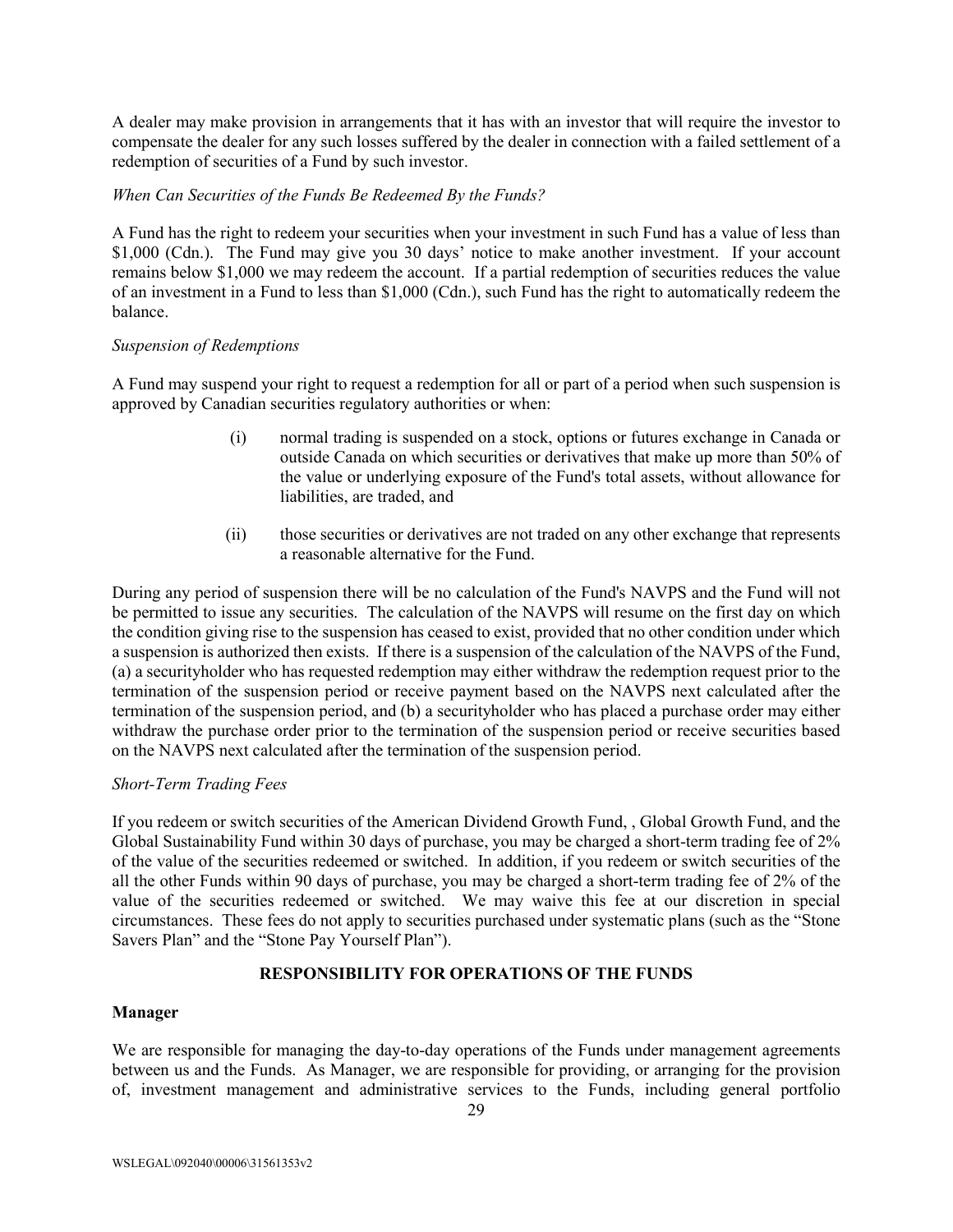management, maintaining accounting records and preparing reports to securityholders. We are paid a management fee as compensation for services we provide to the Funds. The annual rates of the management fee as compensation for services we provide to the Funds. The annual rates of the management fee for Series A, B, C, F, L, AA, BB, FF, T8A, T8B, T8C, T5A, T5F, O, PTF, R and R2 securities are set out in the "*Fund Details*" section of the Simplified Prospectus of the Funds.

The Manager is a wholly-owned subsidiary of Stone Investment Group Limited, a reporting issuer in all provinces and territories of Canada other than Québec. Assuming that the Starlight Transaction closes, the Manager will become wholly owned by Starlight pursuant to that transaction.

# *Management Agreements for the Trust Funds*

The management agreements are of varying dates and continue indefinitely but may be terminated by us upon giving 180 days' prior notice of our intention to do so or by such shorter notice as we and the Funds may agree. The management agreements may also be terminated by the Funds or us upon giving notice in writing to the other party, if any party ceases to carry on business, becomes bankrupt or insolvent, resolves to wind-up or liquidate or to have an examiner appointed, or if a receiver of any of its assets is appointed, or if a party commits a material breach of the management agreements which is not remedied within 30 days.

## *Management Agreement for the Corporate Fund*

The management agreement continues indefinitely but may be terminated by us upon giving 180 days' prior notice of our intention to do so or such shorter notice as we and the Corporate Fund may agree. This management agreement may also be terminated by the Corporate Fund or us upon giving notice in writing to the other party if any party ceases to carry on business, becomes bankrupt or insolvent, resolves to windup or liquidate or to have an examiner appointed or if a receiver of any of its assets is appointed or if a party commits a material breach of this management agreement which is not remedied within 30 days.

# *Directors and Executive Officers of the Manager*

The table below sets out the names of all directors and executive officers of the Manager, their municipality of residence, their positions and offices held with the Manager and their principal occupations during the five years preceding the date of this Annual Information Form.

| <b>Name and Municipality of</b><br><b>Residence</b><br><b>Position</b> |                                                                                                                                   | <b>Principal Occupation During</b><br>the Five Preceding Years                                                                                                                                                                                |
|------------------------------------------------------------------------|-----------------------------------------------------------------------------------------------------------------------------------|-----------------------------------------------------------------------------------------------------------------------------------------------------------------------------------------------------------------------------------------------|
| Richard G. Stone<br>Toronto, Ontario                                   | President,<br>Chief.<br>Executive<br>Officer,<br>Director, Chief<br>Compliance<br>Officer and<br>Ultimate<br>Designated<br>Person | President, Chief Executive Officer and a Director of<br>Stone Investment Group Limited President, Chief<br>Executive Officer, Co-Chief Investment Officer, Ultimate<br>Designated Person and a Director of Stone Asset<br>Management Limited. |
| James A. Elliott, CPA, CA<br>Toronto, Ontario                          | <b>Chief Financial</b><br>Officer and<br>Director                                                                                 | Chief Financial Officer of Stone Investment Group<br>Limited, Stone Asset Management Limited.                                                                                                                                                 |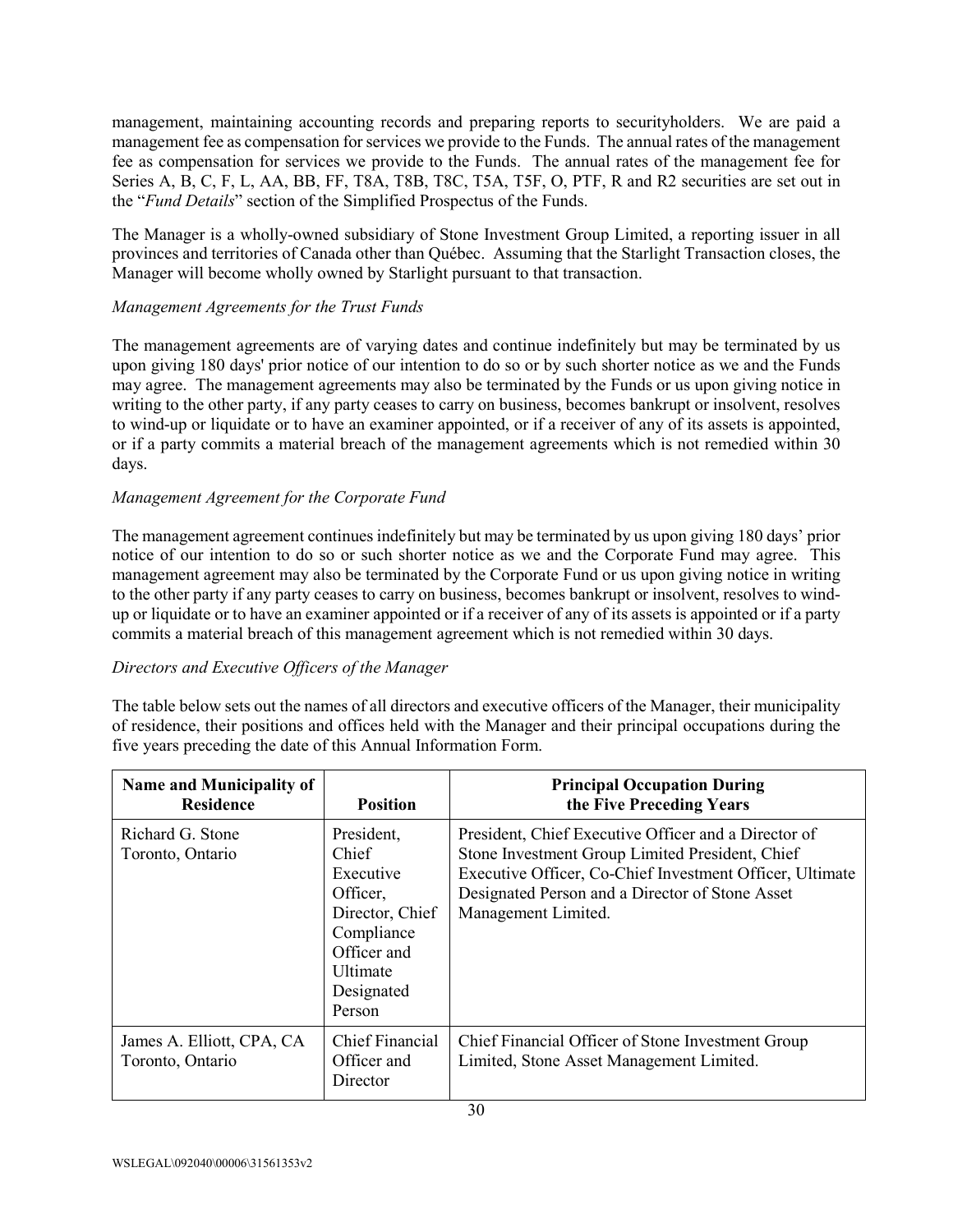| <b>Name and Municipality of</b><br><b>Residence</b> | <b>Position</b> | <b>Principal Occupation During</b><br>the Five Preceding Years                                                    |
|-----------------------------------------------------|-----------------|-------------------------------------------------------------------------------------------------------------------|
|                                                     |                 |                                                                                                                   |
| Ragen Mangal, CPA, CGA<br>Brampton, Ontario         | Director        | Vice President of Finance of Stone Investment Group<br>Limited and director of Stone Asset Management<br>Limited. |

Any of the foregoing directors and executive officers of the Manager can be reached at or through the registered office of the Manager located at 276 King Street West, Suite 203, Toronto, Ontario, M5V 1J2, by phone at 1-800-336-9528, by fax at (416) 364-8456 or by e-mail at [info@stoneco.com.](mailto:info@stoneco.com)

Under the Starlight Transaction, assuming it closes, the senior officers and directors of the Manager are expected to be changed to officers and directors of Starlight – please see *Stone Investment Group Limited and Proposed Starlight Transaction.*

## **Portfolio Manager**

## *Portfolio Manager Fees*

The Manager is also the Portfolio Manager of the Funds (in its role as Portfolio Manager, the "Portfolio Manager"). The Portfolio Manager does not receive an annual Portfolio Manager fee from the Funds but is paid out of the annual management fees that the Manager receives from the Funds.

A performance fee ("Performance Fee") may be payable to the Portfolio Manager by the Funds (and, in turn, a portion thereof to the Portfolio Sub-Advisor) in certain circumstances. The Performance Fee is based on the performance of a series of securities of a Fund from the last time a Performance Fee was paid for such series of securities to the next calendar year end at which a Performance Fee is payable (the "Performance Measurement Period"). Where a Performance Fee has not previously been paid by a Fund, the Performance Measurement Period commences on the first date of issuance of a series of securities of a Fund. If a Performance Fee is payable at the end of a calendar year, the Performance Measurement Period ends at such year end. If a Performance Fee is not payable at the end of a calendar year, the Performance Measurement Period is extended until the next calendar year end at which a Performance Fee is payable.

The Performance Fee in respect of a series of Securities of a Fund is equal to 10% of the amount by which the performance of a series of securities exceeds the performance of its Fund's benchmark over the Performance Measurement Period, multiplied by the Fund's average series NAV during the calendar year, subject to the following conditions:

- (1) No Performance Fee will be paid unless the cumulative performance of a series of securities exceeds the cumulative performance of its Fund's benchmark during the Performance Measurement Period; and
- (2) Notwithstanding (1) above, no Performance Fee will be paid where the performance of the NAVPS of a series of securities is negative (without giving effect to any distributions or performance fee accrual) during the calendar year.

For Dividend Growth Class, Growth Fund, Global Balanced Fund and Global Growth Fund, Performance Fees are calculated to a maximum of 0.30% of the average NAV of the series of securities during the calendar year. If a Fund invests in another fund managed by the Manager, the Manager ensures that there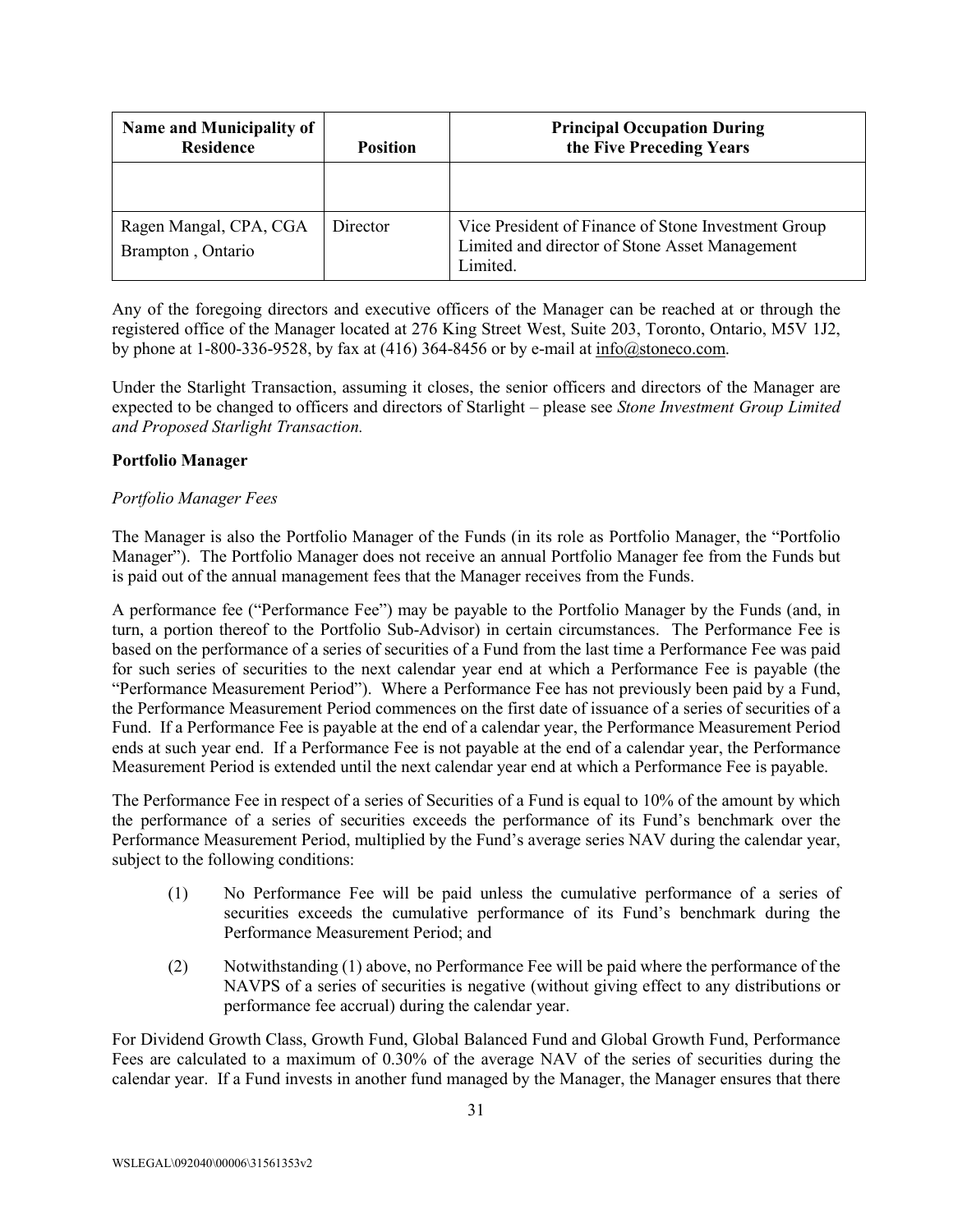is no duplication of performance fees. You will find a description of the Performance Fee payable by a Fund and the Fund's benchmark in the "*Fund Details*" section of each Fund in the Simplified Prospectus.

Effective August 31, 2019, the Portfolio Manager will amend the benchmarks for all the Funds (except the Select Growth Class) that are subject to Performance Fees. The Portfolio Manager has determined that there will be no impact to the performance fee as the new benchmarks have a 1:1 correlation with the old benchmarks. The new benchmarks are disclosed under the *"Fund Details"* section of each Fund in the Simplified Prospectus.

The table below sets out the benchmark for each Fund that is eligible for a performance fee:

| <b>Name of Fund</b>        | <b>Benchmark</b>                                                                                                                                                                                                                                                                                                                                                  |
|----------------------------|-------------------------------------------------------------------------------------------------------------------------------------------------------------------------------------------------------------------------------------------------------------------------------------------------------------------------------------------------------------------|
| Growth Fund                | 50% of the percentage gain or loss of the Morningstar® Canada Index;<br>plus<br>50% of the percentage gain or loss of the Morningstar® US Large Cap<br>Index                                                                                                                                                                                                      |
| Global Balanced Fund       | 15% of the percentage gain or loss of the Morningstar® Canada Index;<br>plus<br>15% of the percentage gain or loss of the Morningstar® US Large Cap<br>Index; plus<br>40% of the percentage gain or loss of the Morningstar® Canada Liquid<br>Bond Index; plus<br>30% of the percentage gain or loss of the Morningstar® Developed<br>Markets Large-Mid Cap Index |
| Global Growth Fund         | 100% of the percentage gain or loss of the Morningstar® Developed<br>Markets Large-Mid Cap Index                                                                                                                                                                                                                                                                  |
| Dividend Growth Class      | 80% of the percentage gain or loss of the Morningstar® Canada Index;<br>plus<br>20% of the percentage gain or loss of the Morningstar® US Large Cap<br>Index                                                                                                                                                                                                      |
| Global Sustainability Fund | 100% of the percentage gain or loss of the Morningstar® Global Markets<br>Index                                                                                                                                                                                                                                                                                   |

The Manager can switch or substitute the benchmark for the Funds provided that the new benchmark adheres to the guidelines under National instrument 81-102 – Investment Funds section 7.1(a).

## *Investment Management Agreements*

Stone Asset Management Limited has been appointed as the Portfolio Manager of the Funds pursuant to investment management agreements (the "Investment Management Agreements") of varying dates. Among other things, the Investment Management Agreements provide that they shall remain in force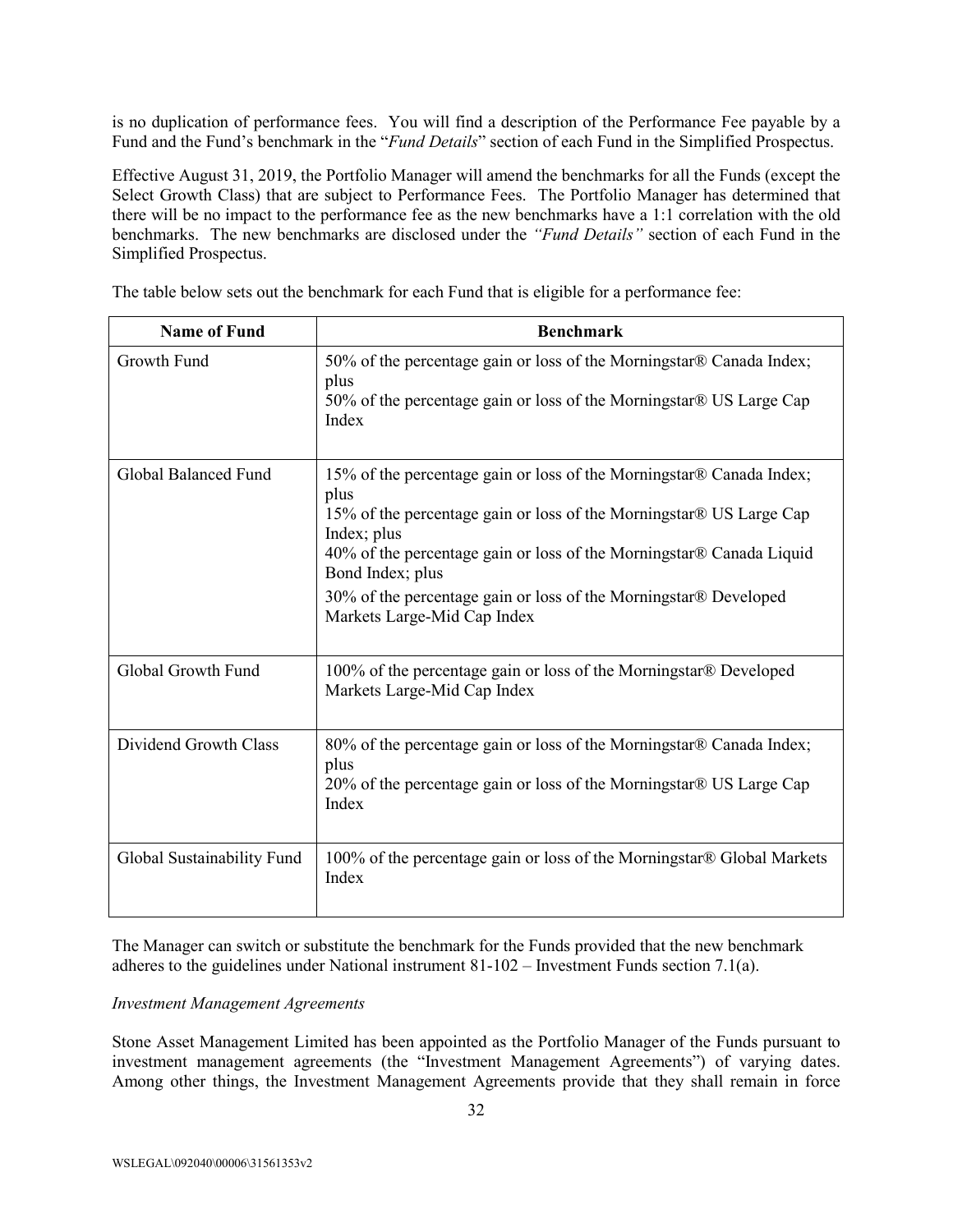indefinitely but may be terminated at any time by either party giving the other 360 days' prior written notice of termination.

The Portfolio Manager is responsible for providing or arranging for the provision of investment advice and portfolio management services for the Funds.

The following table sets forth the names of the members of the Portfolio Manager who have principal responsibility in respect of the Funds, their position and principal occupation in the last five years.

| <b>Name and Title</b>                                                                                  | Length of Service and Principal Occupation in Last Five Years                                                                                                                                                                                                                                                                                                                                                                                                                                                                                                                                      |
|--------------------------------------------------------------------------------------------------------|----------------------------------------------------------------------------------------------------------------------------------------------------------------------------------------------------------------------------------------------------------------------------------------------------------------------------------------------------------------------------------------------------------------------------------------------------------------------------------------------------------------------------------------------------------------------------------------------------|
| Richard G. Stone<br>President, Chief Executive<br>Officer, Co-Chief Investment<br>Officer and Director | Mr. Stone has been with the Portfolio Manager since 1999. Mr. Stone<br>has been Chief Executive Officer and Director of Stone & Co. Limited<br>since 1994 and President, Chief Executive Officer and Director of<br>Stone Investment Group Limited since 2006.                                                                                                                                                                                                                                                                                                                                     |
| Michael Giordano, CPA, CA,<br><b>CIM</b><br>Vice President Investments                                 | Mr. Giordano has been with the Portfolio Manager since 2005. In the<br>last five years, Mr. Giordano has acted as Portfolio Manager of Global<br>Balanced Fund, Dividend Growth Class, Growth Industries Fund,<br>Money Market Fund, Select Growth Class and Stone Flow-Through<br>Limited Partnerships. In the last two years, Mr. Giordano has acted as<br>Portfolio Manager of the Growth Fund.                                                                                                                                                                                                 |
| Rene Fantin, CFA, MBA<br>Vice President Investments                                                    | Mr. Fantin, now a portfolio manager, rejoined Stone Asset Management<br>Limited in May 2015 as a Senior Investment Analyst as a member of<br>the Asset Mix, Canadian Equity (all cap) and Canadian Total Return<br>Groups. Previously, he worked in product management and analytics<br>roles at President's Choice Financial and as a Research Analyst at Stone<br>Asset Management. René received an Honours Bachelor of Arts degree<br>(Economics) and a Masters of Business Administration degree from<br>York University and received his Chartered Financial Analyst<br>designation in 2014. |

Investment decisions made by the above mentioned individuals are not subject to the approval or ratification of a committee.

The registered address of the Portfolio Manager is located at 276 King Street West, Suite 203, Toronto, Ontario, M5V 1J2.

#### **Portfolio Sub-Advisors**

#### *Portfolio Sub-Advisor Fees*

Aviva Investors Canada Inc. and Rathbone Unit Trust Management Limited (the "Portfolio Sub-Advisors") manage certain Funds' portfolio investments and supervise brokerage arrangements for the purchase and sale of the Funds' securities. As compensation for their services, the Portfolio Sub-Advisors receive an annual fee from the Portfolio Manager. This fee is not charged to the Funds but is paid out of the annual Portfolio Manager fee that the Portfolio Manager receives from the Manager, which Portfolio Manager fee is in turn paid out of the annual management fee that the Manager receives from the Funds.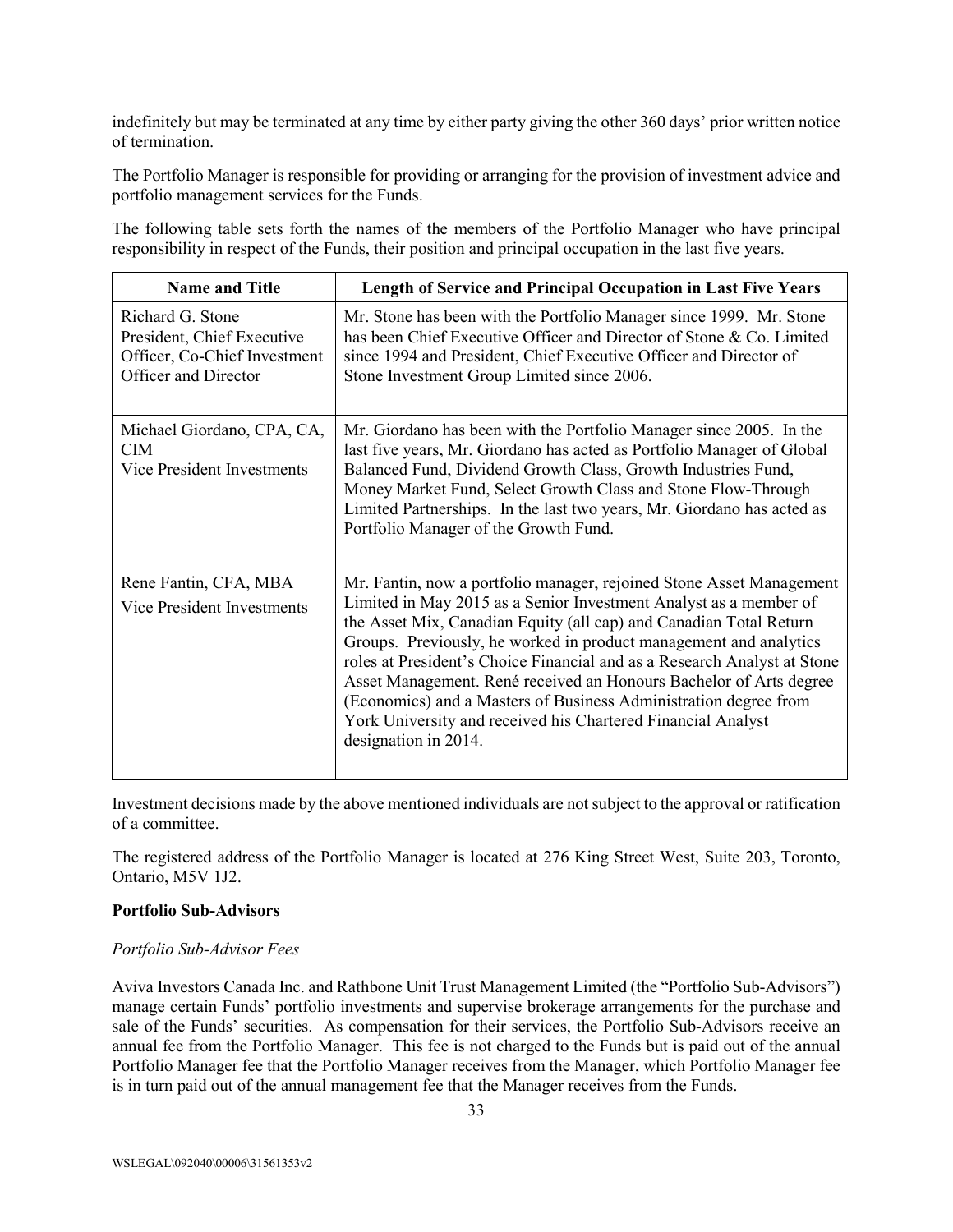The Portfolio Sub-Advisors may receive a portion of the performance fee, if any, that is payable to the Portfolio Manager. Please see "*Responsibility for Operations of the Funds – Portfolio Manager*" above for more information about the performance fees payable to the Portfolio Manager.

Investment decisions are made by the Portfolio Sub-Advisors, as and when appropriate. While the Portfolio Manager will monitor the decisions of the Portfolio Sub-Advisors, the Portfolio Sub-Advisors will not require the Portfolio Manager's pre-approval thereof.

## *Aviva Investors Canada Inc.*

The Portfolio Adviser has retained Aviva Investors Canada Inc. ("Aviva") of Toronto, Ontario to provide investment management services to the fixed-income portion of Global Balanced Fund. Among other things, the sub-advisory agreement with Aviva provides that it may be terminated by either party upon giving 120 days' prior written notice. The sub-advisory agreement may also be terminated immediately by written notice if either party ceases to carry on business, becomes bankrupt or insolvent, resolves to windup or liquidate, has a receiver of its assets appointed or commits fraud or material wrongdoing in conducting its business.

The following are the names, titles, duration of service and experience of individuals employed by Aviva who are principally responsible for the day-to-day management of the fixed-income portion of Global Balanced Fund:

| <b>Name</b>               | <b>Title</b>                                                        | <b>Duration of Service and Experience</b>                                                                                                                                                                                                                                                                                                                                                                                                                                                                                                                                                                     |
|---------------------------|---------------------------------------------------------------------|---------------------------------------------------------------------------------------------------------------------------------------------------------------------------------------------------------------------------------------------------------------------------------------------------------------------------------------------------------------------------------------------------------------------------------------------------------------------------------------------------------------------------------------------------------------------------------------------------------------|
| Sunil Shah,<br><b>CFA</b> | Head of Canadian<br>Fixed Income and<br>Senior Portfolio<br>Manager | Sunil Shah joined Aviva in September 2010. He is responsible<br>for the management of all Canadian fixed income portfolios<br>and is the lead Portfolio Manager for the fixed income<br>component of the Stone Global Balanced Fund.                                                                                                                                                                                                                                                                                                                                                                          |
|                           |                                                                     | Mr. Shah started in the investment industry in 1997. Prior to<br>joining Aviva Investors, Mr. Shah was Managing Director &<br>Head of Fixed Income for Sceptre Investment Counsel, and<br>responsible for the firm's Canadian Core Fixed income<br>portfolio strategy. He also has had analyst roles at rating<br>agency firms Canadian Bond Rating Service, and Standard and<br>Poors, and was also Director and Head of Canadian Corporate<br>Debt Research for RBC Capital Markets. Prior to joining the<br>asset management industry, Mr. Shah was employed at Ford<br>Motor Company as a profit analyst. |
|                           |                                                                     | Mr. Shah holds an Honours Bachelor of Science degree, a<br>Masters of Health Science degree, and an MBA from the<br>University of Toronto. He is also a CFA charterholder.                                                                                                                                                                                                                                                                                                                                                                                                                                    |
| Robert Prospero           | Associate<br>Portfolio                                              | Robert joined Aviva Investors in 2014 as a research analyst<br>responsible for research and recommendations for Canadian                                                                                                                                                                                                                                                                                                                                                                                                                                                                                      |
| <b>CFA</b>                | Manager, Global<br><b>Investment Grade</b>                          | corporate. He will assist in supporting the management of<br>Canadian fixed income strategies and Global Investment<br>Grade fund's investment process                                                                                                                                                                                                                                                                                                                                                                                                                                                        |
|                           |                                                                     | Prior to joining Aviva Investors, Robert was an Investment<br>Analyst with Manulife Asset Management where he held<br>various roles in Tactical Investment Management, Canadian                                                                                                                                                                                                                                                                                                                                                                                                                               |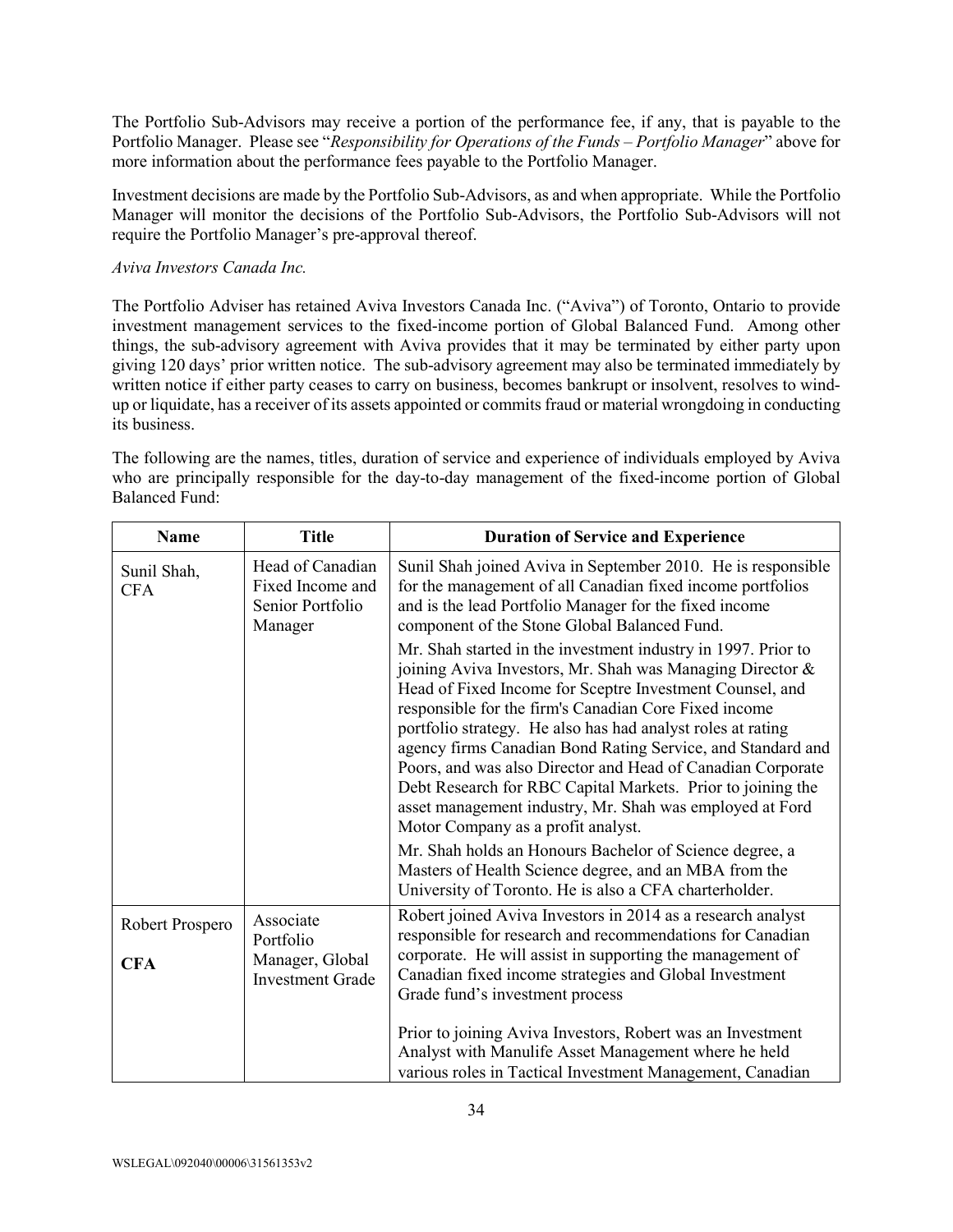| <b>Name</b> | Title | <b>Duration of Service and Experience</b>                                                              |
|-------------|-------|--------------------------------------------------------------------------------------------------------|
|             |       | Private Placements, Proprietary Investments and Canadian<br>Fixed Income.                              |
|             |       | Robert holds a Bachelor of Commerce from the University of<br>Toronto. He is also a CFA charterholder. |

## *Rathbone Unit Trust Management Limited*

The Portfolio Manager has retained Rathbone Unit Trust Management Limited ("Rathbone") of London, England to provide investment management services to Global Sustainability Fund and Global Growth Fund. Among other things, the sub-advisory agreements with Rathbone provide that they may be terminated by either party upon giving 90 days' prior written notice. The sub-advisory agreements may also be terminated immediately by written notice if either party ceases to be registered in their local jurisdiction, carry on business, becomes bankrupt or insolvent, resolves to wind up or liquidate, has a receiver of its assets appointed or commits fraud or material wrongdoing in conducting its business.

Rathbone is not registered as an advisor or an international advisor in Ontario. The Portfolio Manager has agreed to be responsible for any loss if Rathbone fails to meet its standard of care in performing its services to Global Sustainability Fund or Global Growth Fund.

Investors should be aware that there may be difficulty enforcing legal rights against Rathbone because it is resident outside Canada and all or a substantial portion of its assets are situated outside Canada.

The following are the names, titles, duration of service and experience of individuals employed by Rathbone who are principally responsible for the day-to-day management of Global Sustainability Fund and Global Growth Fund:

| <b>Name and Title</b>               | <b>Duration of Service and Experience</b>                |  |  |
|-------------------------------------|----------------------------------------------------------|--|--|
| James Thomson                       | Fund Manager at Rathbone Unit Trust Management Limited   |  |  |
| Fund Manager, Executive Director    | since $2000$ .                                           |  |  |
| David Harrison                      | Fund Manager at Rathbone Unit Trust Management Limited   |  |  |
| <b>Investment Manager</b>           | since $2014$ .                                           |  |  |
| Sammy Dow                           | Assistant Fund Manager at Rathbone Unit Trust Management |  |  |
| <b>Assistant Investment Manager</b> | Limited since 2014.                                      |  |  |

## **Brokerage Arrangements**

Decisions as to the purchase and sale of portfolio securities and decisions as to the execution of portfolio transactions, including selection of market, dealer or broker and the negotiation, where applicable, of commissions, are made by each individual Portfolio Manager or Sub-Advisor. In executing portfolio transactions, the Portfolio Manager or Sub-Advisor has a duty to seek best execution. In making a determination regarding best execution, the Portfolio Manager or Sub-Advisor will take into account certain criteria including the commission rate offered, execution capability, trading expertise, value market depth and available liquidity, timing and size of an order and current market conditions, amongst other things.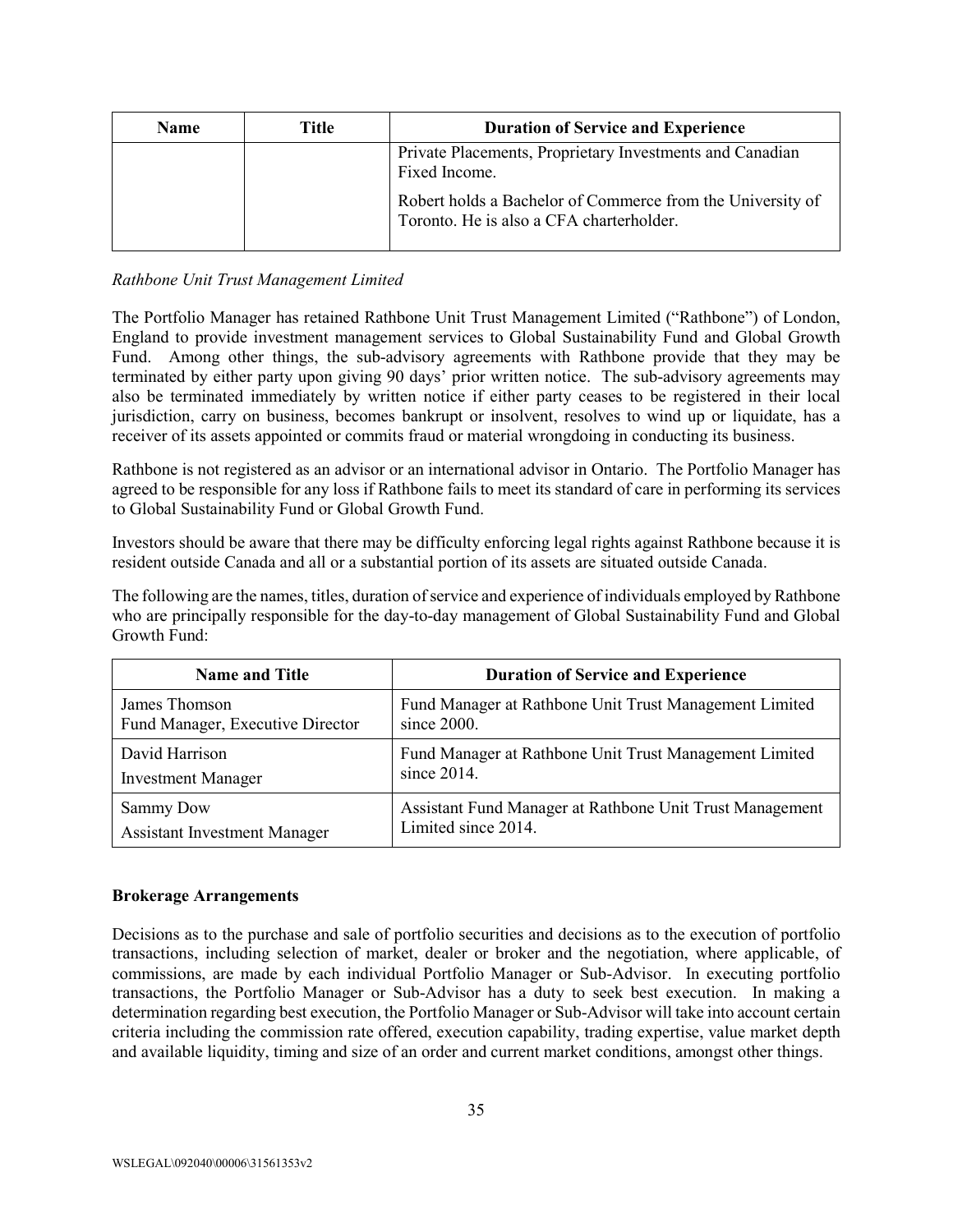In some cases, where the execution and prices offered by more than one dealer or broker are reasonably comparable, the Portfolio Manager or Sub-Advisor may, in its discretion, choose to effect portfolio transactions through dealers or brokers in return for the provision of some goods and services, other than order execution, to the Funds through the Portfolio Manager or Sub-Advisor.

Where a dealer or broker offers goods and services other than order execution to the Funds through the Portfolio Manager or Sub-Advisor, these must be limited to "research goods and services".

Where commissions are directed to a dealer for such services, the Portfolio Manager or Sub-Advisor must make a good faith determination that the client receives reasonable benefits, considering both the use of the goods or services, and the amount of brokerage commissions paid. Such a determination takes a number of factors into account, which may include, among other things, a determination as to whether the order execution and research actually provide appropriate assistance that is directly beneficial to the Funds in the performance of its own investment or trading decisions; whether the allocation of commissions paid is reasonable justifiable and documentable in light of the value of the investment decision-making services used for the Funds.

Order execution goods and services are defined as (a) order execution; and (b) goods or services to the extent that they are directly related to order execution. To be considered to be directly related to order execution, goods or services should be integral to the arranging and conclusion of the transactions that generated the commissions. The goods and services must generally be provided or used between the point at which the advisor makes an investment or trading decision, and the point at which the resulting securities transaction is concluded, which is when settlement is clearly and irrevocably completed. Order execution goods and services can include: order management systems, algorithmic trading software, market data and custody, and clearing and settlement services.

Research goods and services are defined to be (a) advice relating to the value of a security or the advisability of effecting a transaction in a security; (b) an analysis, or report, concerning a security, portfolio strategy, issuer, industry or an economic or political factor or trend; and (c) a database or software, to the extent that it supports goods or services referred to in paragraphs (a) and (b).

Items such as databases and software that are used by advisors in support of, or as an alternative to dealers' advice, analyses and reports could be considered research goods. In order to link to order execution, they should be provided or used before an advisor makes an investment or trading decision. More specifically, traditional research reports, publications marketed to a narrow audience and directed to readers with specialized interests, seminars and conferences and trading advice would generally be considered to fall within this category. Eligible databases and software could include quantitative analytical software, market data from feeds or databases, post trade analytics from prior transactions and possibly order management systems (to the extent they provide research or assist with the research process).

Since the date of the last annual information form, some of the Portfolio Managers and Sub- Advisors have entered into brokerage transactions for the provision of services other than order execution goods and services. These goods and services relate to research goods and services which includes the provision of information services. None of these goods or services was provided by an affiliated entity to the Portfolio Managers or Sub-Advisors.

The names of any dealers or third parties that provided services other than order execution services will be provided upon request by contacting Stone toll free at 1-800-336-9528, or by e-mail at info@stoneco.com.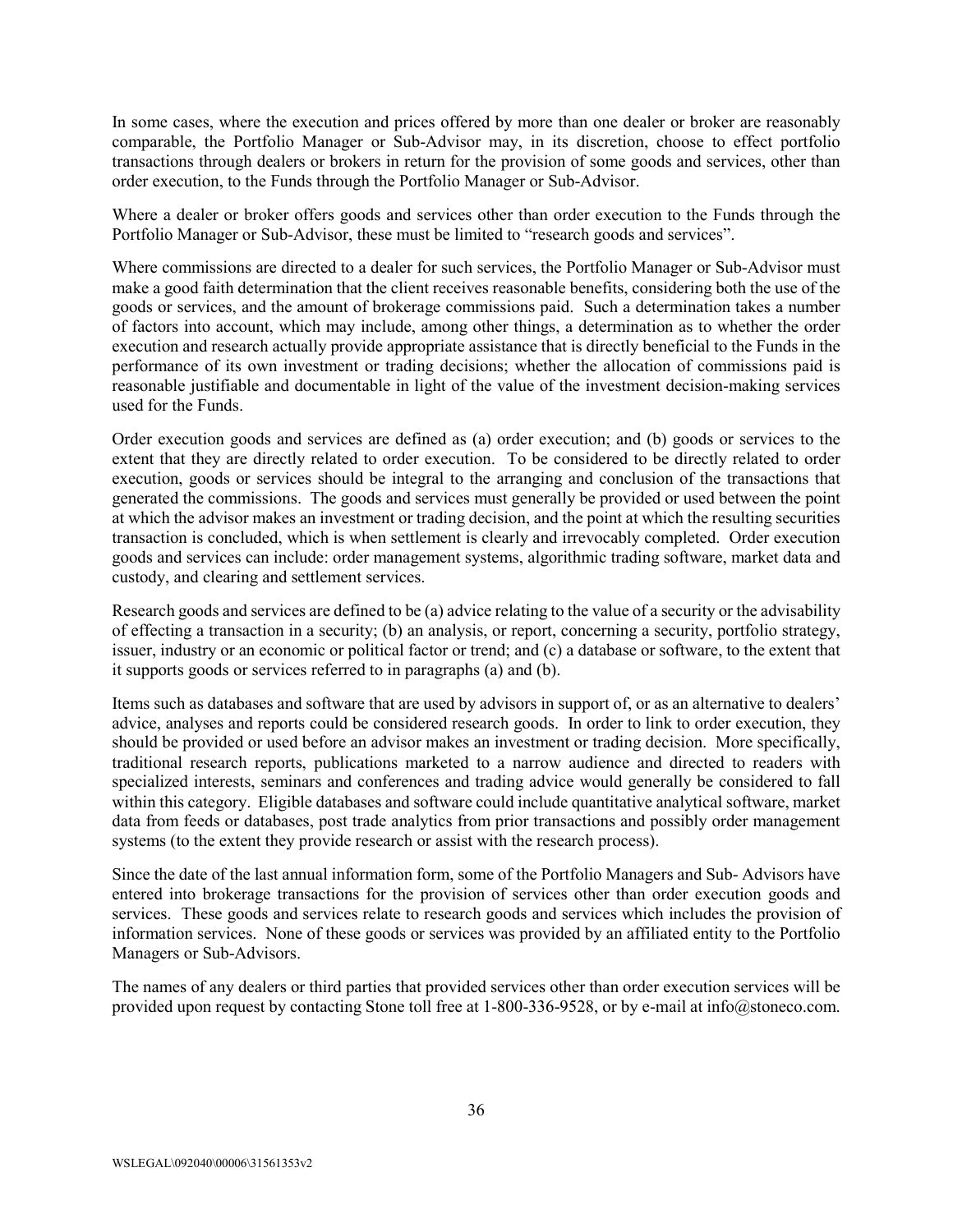#### **Directors, Officers and Trustees**

Stone Asset Management Limited is the trustee of each of the Trust Funds. The Stone Dividend Growth Class is a corporate fund and, as such, does not have a trustee. See "*Responsibility for Operations of the Funds – Manager – Directors and Officers of the Manager*".

#### *Directors and Officers of Stone Corporate Funds Limited*

The table below sets out the names of all directors and officers of Stone Corporate Funds Limited and, their municipality of residence, their positions and offices with Stone Corporate Funds Limited and their principal occupations during the five years preceding the date of this Annual Information Form.

| Name and Municipality of<br><b>Residence</b> | <b>Position</b>                                       | <b>Principal Occupation During the Five</b><br><b>Preceding Years</b>                                                                                                                                                                          |
|----------------------------------------------|-------------------------------------------------------|------------------------------------------------------------------------------------------------------------------------------------------------------------------------------------------------------------------------------------------------|
| Richard G. Stone,<br>Toronto, Ontario        | President, Chief<br>Executive Officer and<br>Director | President, Chief Executive Officer and a Director<br>of Stone Investment Group Limited. President,<br>Chief Executive Officer, Co-Chief Investment<br>Officer, Ultimate Designated Person and a<br>Director of Stone Asset Management Limited. |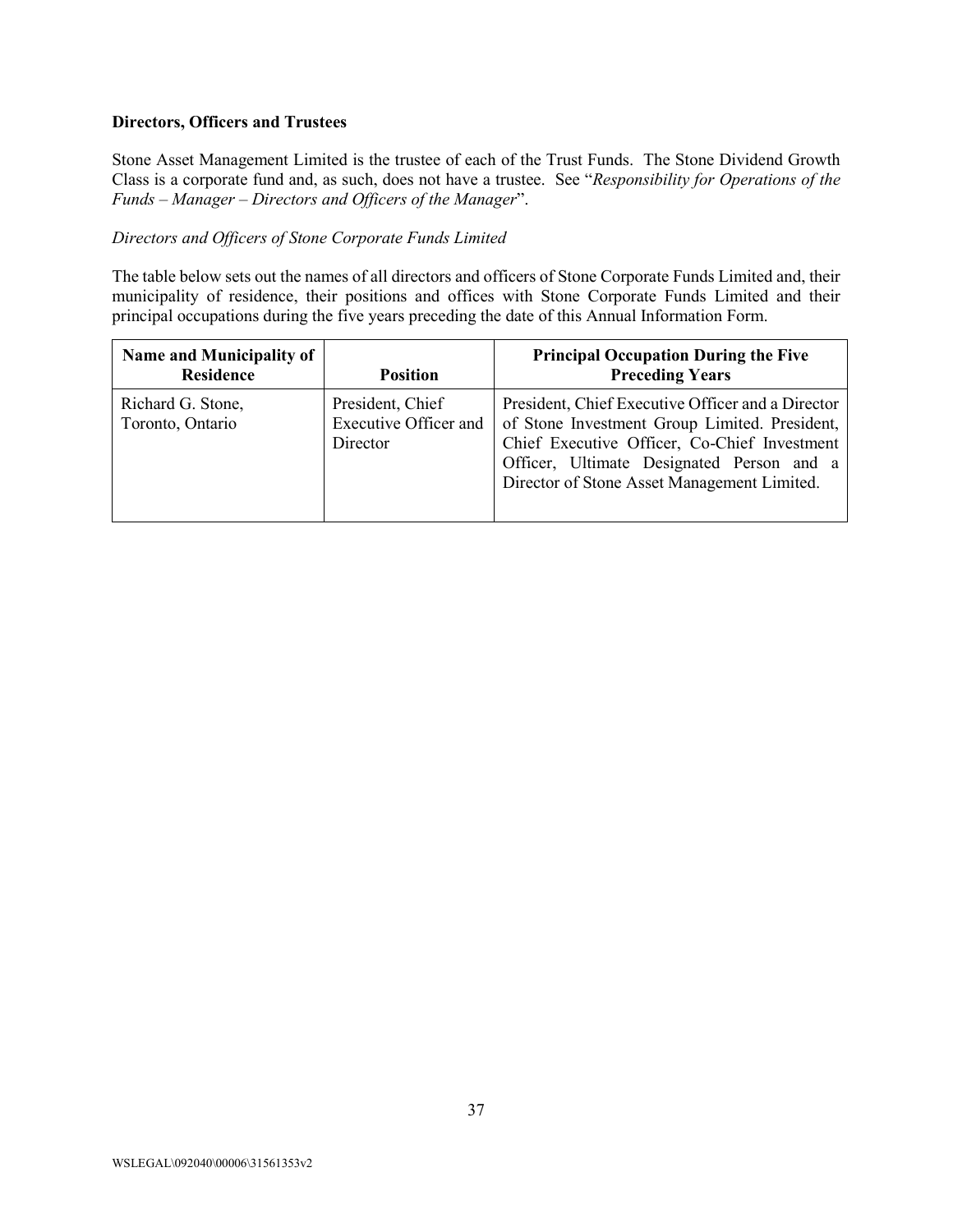| <b>Name and Municipality of</b><br><b>Residence</b> | <b>Position</b>                                | <b>Principal Occupation During the Five</b><br><b>Preceding Years</b>                                                                                                                                                                                                                                                                                                                                                                                                                                                                                                                                                                                                                                                                                                                                                                                                                                                                                                                                                                                                                                                                                                                                                       |
|-----------------------------------------------------|------------------------------------------------|-----------------------------------------------------------------------------------------------------------------------------------------------------------------------------------------------------------------------------------------------------------------------------------------------------------------------------------------------------------------------------------------------------------------------------------------------------------------------------------------------------------------------------------------------------------------------------------------------------------------------------------------------------------------------------------------------------------------------------------------------------------------------------------------------------------------------------------------------------------------------------------------------------------------------------------------------------------------------------------------------------------------------------------------------------------------------------------------------------------------------------------------------------------------------------------------------------------------------------|
| James A. Elliott, CPA, CA<br>Toronto, Ontario       | <b>Chief Financial</b><br>Officer and Director | Chief Financial Officer of Stone Investment<br>Group Limited, Stone Asset Management<br>Limited.                                                                                                                                                                                                                                                                                                                                                                                                                                                                                                                                                                                                                                                                                                                                                                                                                                                                                                                                                                                                                                                                                                                            |
| Jacques Boulet, CPA, CGA<br>Toronto, Ontario        | Director                                       | Mr. Boulet has been a Financial Coach since 2006<br>and also provides services as an independent<br>consultant. He currently provides life insurance<br>advisory services through the Financial Horizons<br>Group Up to December of 2012, he was also a<br>mutual fund representative with Equity<br>Associates Inc. $(2006 - 2012)$ , IPC Investment<br>Corporation (2000 – 2006), and CEO/President<br>of Sutherland Investment Corporation, a mutual<br>fund dealer (1985 - 2000). Mr. Boulet is a<br>Certified General Accountant, holds an ICD.D<br>designation from the Institute of Corporate<br>Directors, an CFP designation from the Financial<br>Planning Standards Council, has earned the CSC<br>designation<br>from the Canadian<br>Securities<br>Institute and has also completed the Officers',<br>Partners' and Directors' Course offered by the<br>Canadian Securities Institute. Mr. Boulet holds<br>the position of Chairman of the Board of<br>Directors of Stone Investment Group Limited, a<br>reporting issuer, and the parent of SCFL. He is<br>also a Director of Stone Corporate Funds<br>Limited, a mutual fund corporation having<br>corporate share classes consisting of fund<br>securities. |

## **Any of the directors and officers of the Manager and Stone Corporate Funds Limited can be reached at or through the registered office of the Manager located at 276 King Street West, Suite 203, Toronto, Ontario, M5V 1J2, by phone at 1-800-336-9528, by fax at (416) 364-8456 or by e-mail at [info@stoneco.com.](mailto:info@stoneco.com)**

Assuming the closing of the Starlight Transaction, the directors and senior officers of the Stone Corporate Funds Limited will be changed to be Mr. Dennis Mitchell as Chief Executive Officer and director, Mr. Graeme Llewellyn as Chief Financial Officer and director and Daniel Drimmer, Leonard Drimmer and Neil Fischler as directors.

# **Promoter**

Stone & Co. Limited, a predecessor corporation of Stone Investment Group Limited (the sole shareholder of the Manager), as a mutual fund company, took initiative in founding and organizing the Funds. With the introduction of registration requirements for investment fund managers pursuant to National Instrument 31-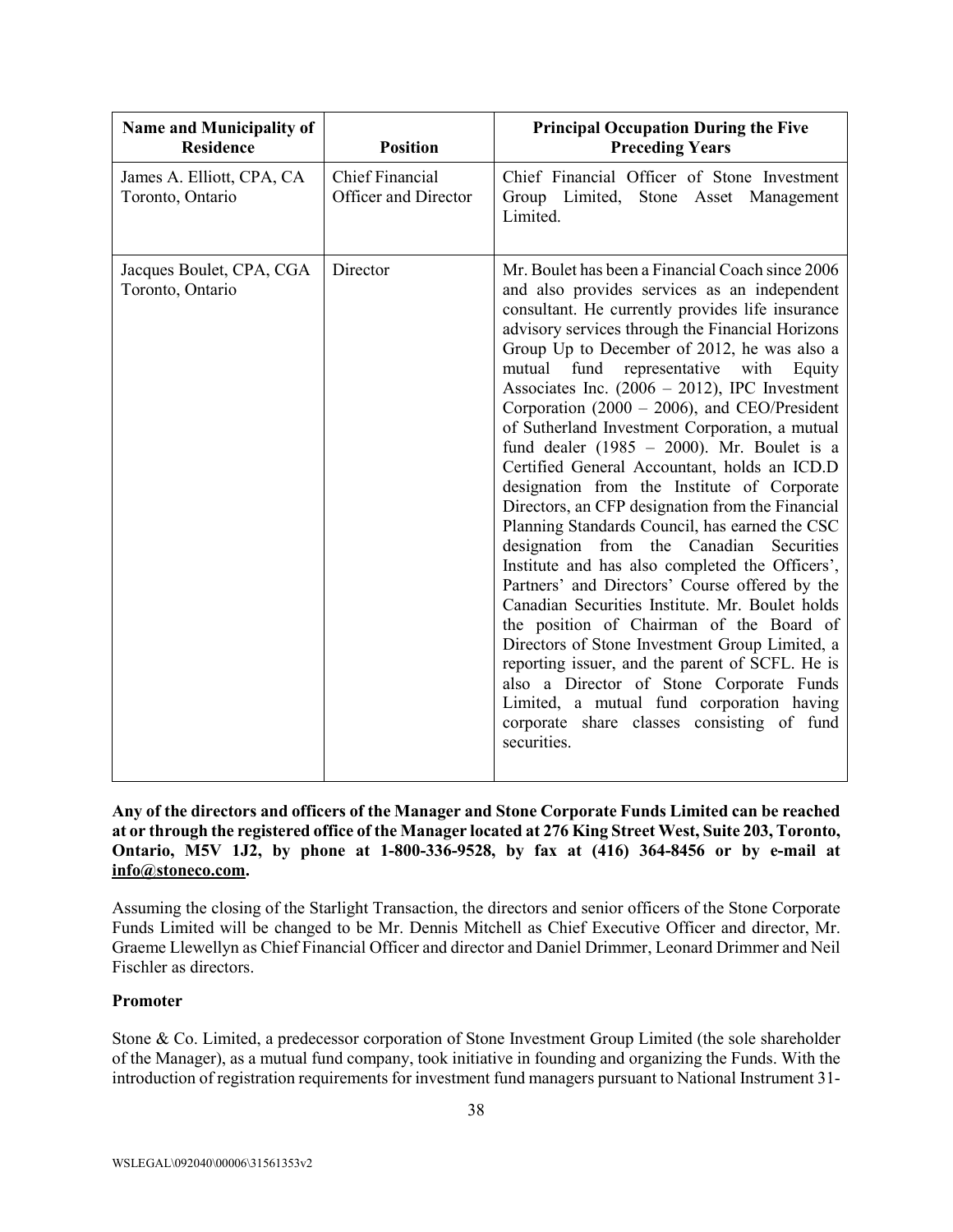103, the Manager became registered as an investment fund manager and assumed these duties in respect of the Funds. Accordingly, the Manager is considered to be the promoter of the Funds.

## **Custodian**

The portfolio securities and cash of the Funds are held in safekeeping by CIBC Mellon Trust Company (the "Custodian") in Toronto, Ontario. The Custodian is in the business of providing domestic custody, global custody and Canadian sub-custody services for its corporate clients. The Custodian may appoint subcustodians outside Canada and the sub-custodians will hold portfolio securities. The Custodian will continue to have overall responsibility for the assets. We may remove the Custodian and appoint a new custodian, provided however that any appointed party shall in all cases be a Canadian chartered bank or a trust company which complies with the requirements of the applicable Canadian securities regulatory authorities.

## **Valuation Agent and Fund Accountant**

CIBC Mellon Global Securities Services Company (the "Valuation Agent"), located in Toronto, Ontario, is the valuation agent and fund accountant of the Funds. The Valuation Agent provides valuation services to the Fund pursuant to a fund administration agreement (the "Fund Administration Agreement") between the Fund, the Manager and the Valuation Agent. The fees payable by the Fund under the Fund Administration Agreement will be as agreed upon from time to time in writing by the Valuation Agent and the Fund as well as all reasonable expenses incurred by the Valuation Agent in the discharge of its duties under the Fund Administration Agreement.

The Fund Administration Agreement may be terminated by the Fund or the Valuation Agent without any penalty (a) upon at least 90 days' written notice or such lesser notice as the other party may agree to or (b) immediately if any party becomes insolvent, or makes an assignment for the benefit of creditors, or a petition in bankruptcy is filed by or against that party and is not discharged within 30 days, or proceedings for the appointment of a receiver for that party are commenced and not discontinued within 30 days.

## **Auditor**

The auditor of the Funds is Ernst & Young LLP, Chartered Professional Accountants, located in Toronto, Ontario. The auditor is responsible for auditing the annual financial statements of the Funds and reporting to securityholders on the fair presentation of the annual financial statements in accordance with International Financial Reporting Standards. The auditors are independent with respect to each of the Funds within the meaning of the Rules of Professional Conduct of the Chartered Professional Accountants of Ontario. Although the approval of securityholders will not be obtained before making a change to the auditor of a Fund, securityholders will be sent a written notice at least 60 days before the effective date of the change.

## **Registrar and Transfer Agent**

The registrar and transfer agent for the Funds is International Financial Data Services (Canada) Ltd. ("IFDS"), located in Toronto, Ontario. Effective May 14, 2018, CIBC Mellon Global Securities Services Company located in Toronto, Ontario assumed the registrar and transfer agent role. Effective September 3, 2019, AST Trust Company (Canada), located in Toronto, Ontario, assumed the registrar and transfer agent role for Series PTF. Effective August 12, 2021, the TMX Group Limited announced the acquisition of AST Trust Company (Canada) and accordingly rebranded AST Trust Company (Canada) to TSX Trust Company. The TMX Group Limited is located in Toronto, Ontario.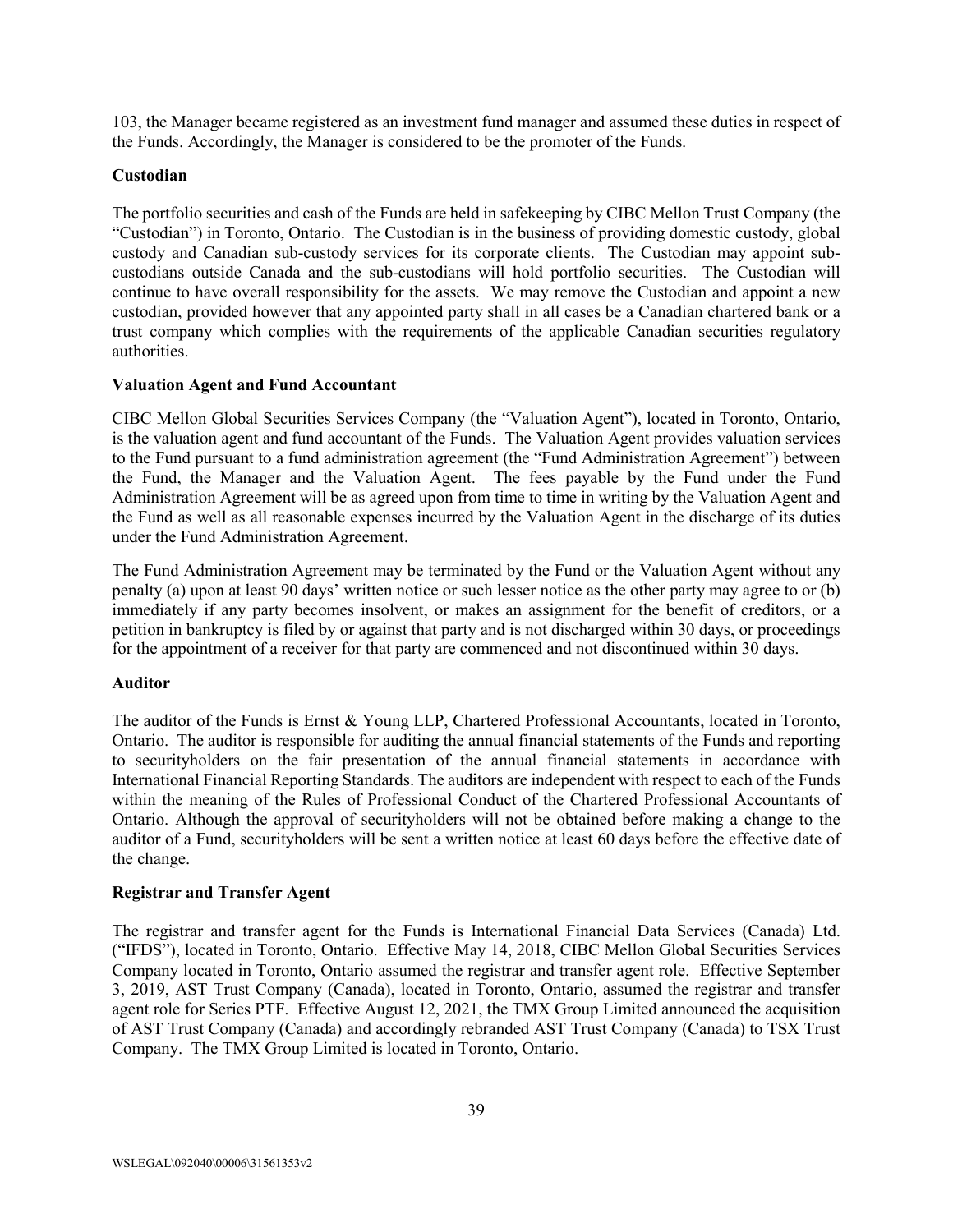## **CONFLICTS OF INTEREST**

#### <span id="page-40-0"></span>**Principal Holders of Securities**

#### *Funds*

As of May 31, 2022, no persons owned of record or beneficially, directly or indirectly, more than 10% of the outstanding voting securities of a Fund, other than:

| <b>Name of Investor</b> | <b>Series</b> | Number of<br><b>Securities</b> |        | <b>Type of</b><br>% Held   Ownership | <b>Name of Fund</b>              |
|-------------------------|---------------|--------------------------------|--------|--------------------------------------|----------------------------------|
| Global Balanced Fund    | A             | 347,544.651                    | 33.79% | Holder of<br>Record                  | Global Sustainability Fund       |
| Investor B              | А             | 48,283.901                     | 13.75% | Holder of<br>Record                  | American Dividend Growth<br>Fund |

As of May 31, 2022, the IRC members, as a group, did not beneficially own in aggregate, directly or indirectly, more than 10% of the outstanding securities of the Funds.

#### *Manager*

Stone Asset Management Limited is the Manager of the Funds.

Stone Asset Management Limited is a wholly-owned subsidiary of Stone Investment Group Limited.

As of May 31, 2022: (a) the directors and senior officers of Stone Corporate Funds Limited, as a group, beneficially owned, directly or indirectly, 13,079,808 voting shares of Stone Investment Group Limited, representing 52.26% of the voting shares of Stone Investment Group Limited; (b) Richard Stone, beneficially owned, directly or indirectly, 11,352,309 voting shares of Stone Investment Group Limited, representing 45.36% of the voting shares of Stone Investment Group Limited; (c) the directors and senior officers of Stone Investment Group Limited, as a group, beneficially owned, directly or indirectly, 13,079,808 voting shares of Stone Investment Group Limited, representing 52.33 % of the voting shares of Stone Investment Group Limited; and (d) the IRC members, as a group, did not beneficially own, directly or indirectly any voting shares of Stone Investment Group Limited, Stone Corporate Funds Limited.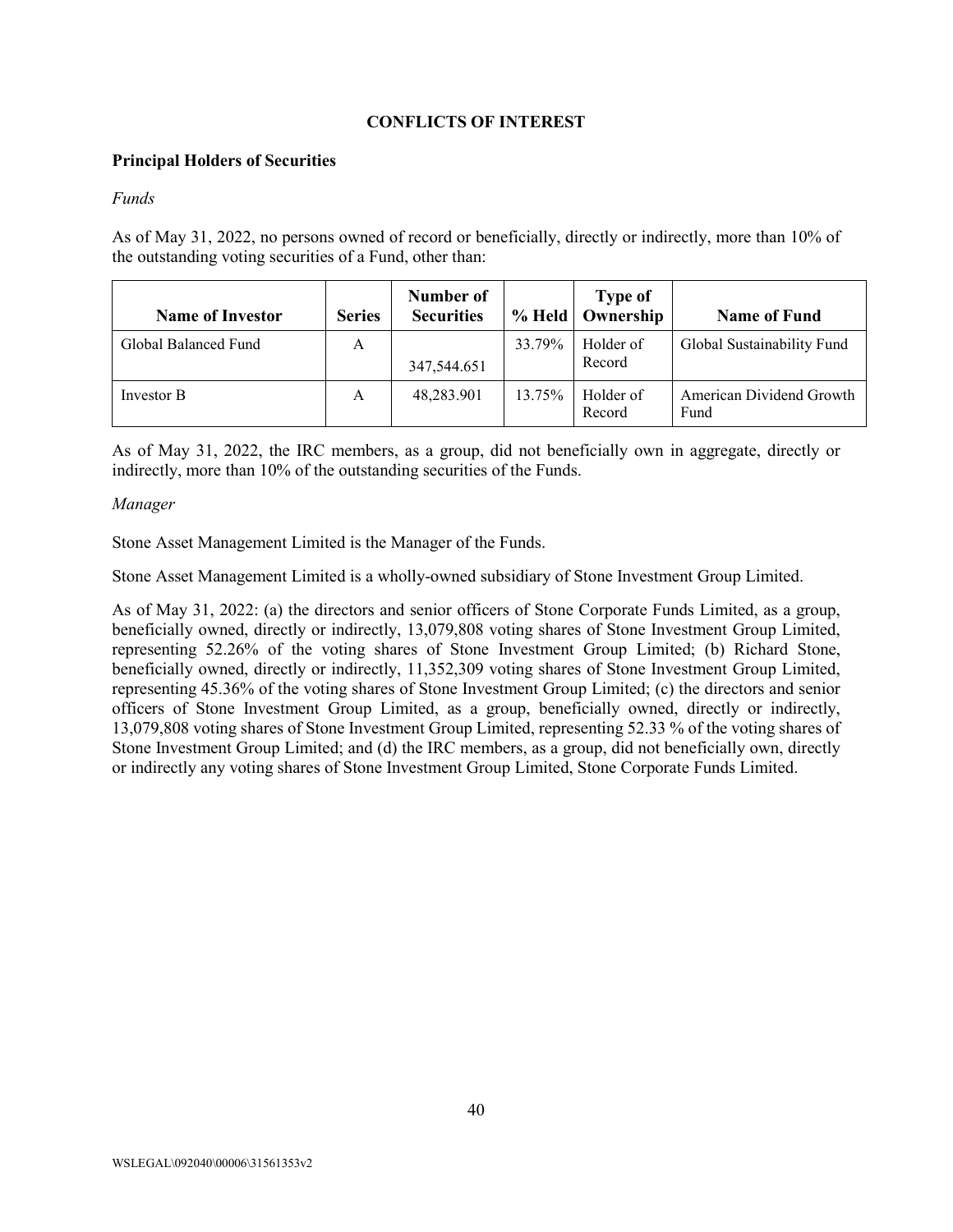#### **Affiliated Entities**

The relationship between the Manager and certain of its affiliates that provide services to the Funds or to the Manager in relation to the Funds' operations is set forth below:



The Manager and Stone Corporate Funds Limited are both wholly-owned subsidiaries of SIG. Stone Corporate Funds Limited has special share classes for the Dividend Growth Class which is an existing corporate class fund belonging to the Stone Funds group.

Fees payable by the Funds to Stone Asset Management Limited are disclosed in the Funds' annual financial statements.

The following individuals hold the positions indicated below of the Manager and of Stone Investment Group Limited as previously referenced in various tables:

- Richard G. Stone is President and Chief Executive Officer of the Manager and SIG and a director of both.
- James A. Elliott is Chief Financial Officer of the Manager and SIG and a director of the Manager.
- Ragen Mangal is Vice President Finance and a director of the Manager and Vice President of SIG.
- Jacques Boulet is a director of SIG.
- Mark Lerohl is a director of SIG.

Please see the discussion of the Starlight Transaction under *Stone Investment Group Limited and Proposed Starlight Transaction* for a description of the changes that will result assuming the Starlight Transaction closes.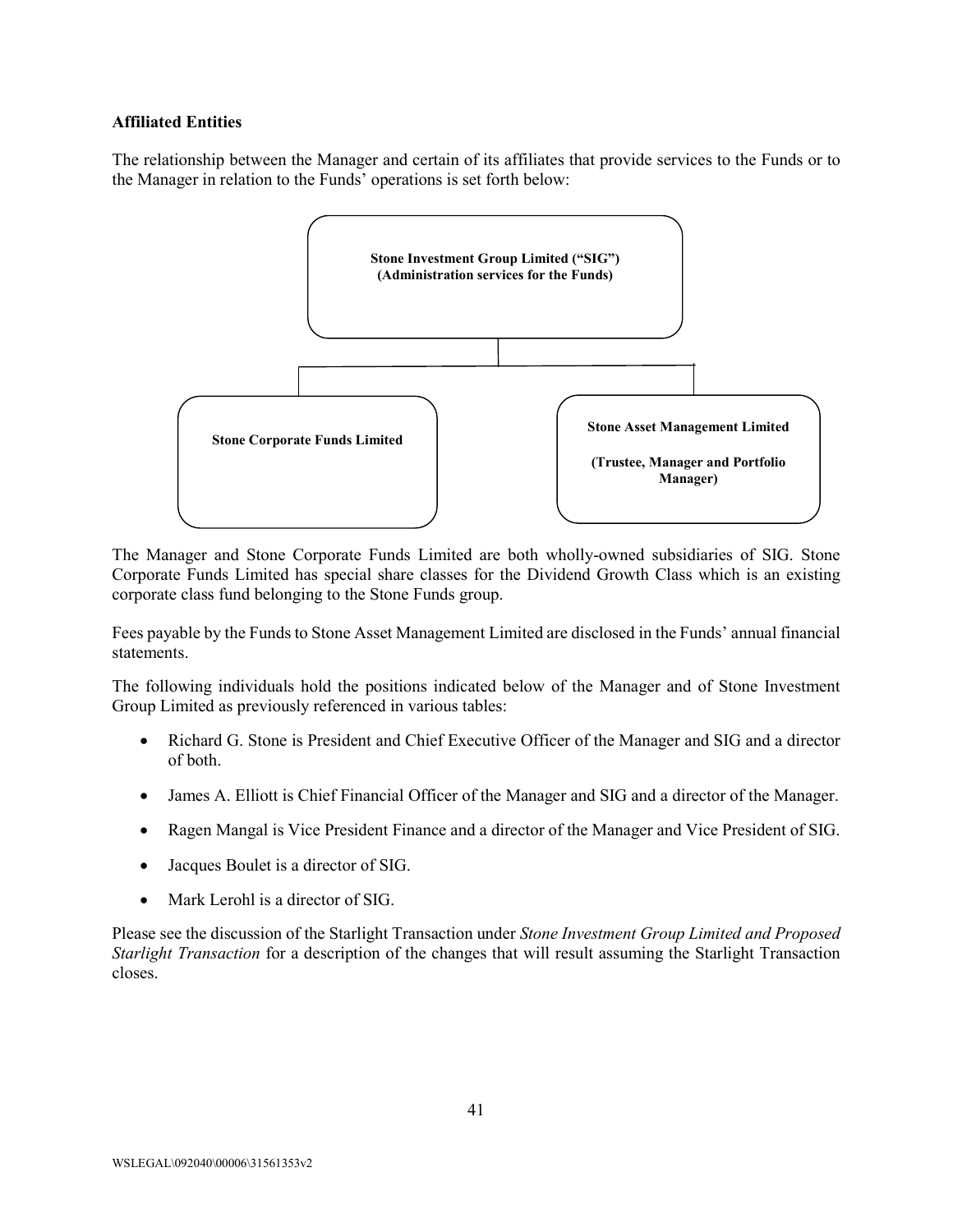#### **FUND GOVERNANCE**

<span id="page-42-0"></span>As trustee of the Trust Funds, the Manager is responsible for fund governance of the Trust Funds.

Stone Corporate Funds Limited has a board of directors comprising three directors, none of whom is independent of the Manager.

### **Independent Review Committee**

An independent review committee ("IRC") has been established pursuant to the requirements set out in National Instrument 81-107 – *Independent Review Committee for Investment Funds* ("NI 81-107").

The mandate of the IRC as required under NI 81-107 is as follows:

- (a) review conflict of interest matters, including any related policies and procedures referred to it by the Manager and make recommendations to the Manager regarding whether the proposed action of the Manager in respect of the conflict of interest matter achieves a fair and reasonable result for the funds;
- (b) consider and approve, if deemed appropriate, the Manager's proposed action on a conflict of interest matter that the Manager refers to the IRC for approval; and
- (c) perform such other duties, recommendations and approvals as may be permitted of the IRC under applicable securities laws.

Pursuant to NI 81-107, the former members of the IRC in respect of the Funds managed by Marquest prior to the Stone Transaction (David Scollard, D. R. Heimler and Bruce Friesen) ceased to be members of the IRC on the change of manager resulting from the Stone Transaction. Upon the closing of the Stone Transaction, the IRC was re-constituted and was comprised of John Anderson (Chair), David Crowe and Ross McKinnon. John Anderson's term as a member of the IRC expired on April 30, 2019 and was not renewed. The two remaining incumbents, Ross McKinnon (Chair) and David Crowe approved the appointment of Ronald Riley to fill the vacancy of John Anderson.

**Ross MacKinnon** (Chair) (retired) was Director, of Financial Markets with the Bank of Canada from February 2000 until February 2009. He began employment with Nesbitt Burns in February 1985 and held the position of Senior Vice President and Director from September 1987 until June 1999. Mr. MacKinnon received an Honours Business Administration degree from the University of Western Ontario in 1972. Mr. Mackinnon has served as Chair of the IRC of the Stone Funds since 2011, and also serves on the IRC of the Arrowhedge group of funds.

**Ronald Riley** (retired) was a former senior officer of Canadian Pacific Ltd., a former owner and CEO of Calvin Bullock Ltd., Chateau Insurance Company, and subsequently held the positions of Vice President and Investment Advisor with National Bank Financial. He most recently served in excess of five years as a member of the Independent Review Committee for the Exemplar funds, distributed by Arrow Capital Management. He earned a Masters of Business Administration from the Wharton School, University of Pennsylvania, and a Bachelor of Engineering (Mech) from McGill University.

**David Crowe** is an independent life insurance agent specializing in employee benefit plans and individual insurance products. He began employment with Midland Doherty in 1979. In 1988 he entered the life insurance industry and was involved in agency management with Mutual Life of Canada and became an independent broker in 1992. Mr. Crowe has a BA (Hon) in economics from McMaster University.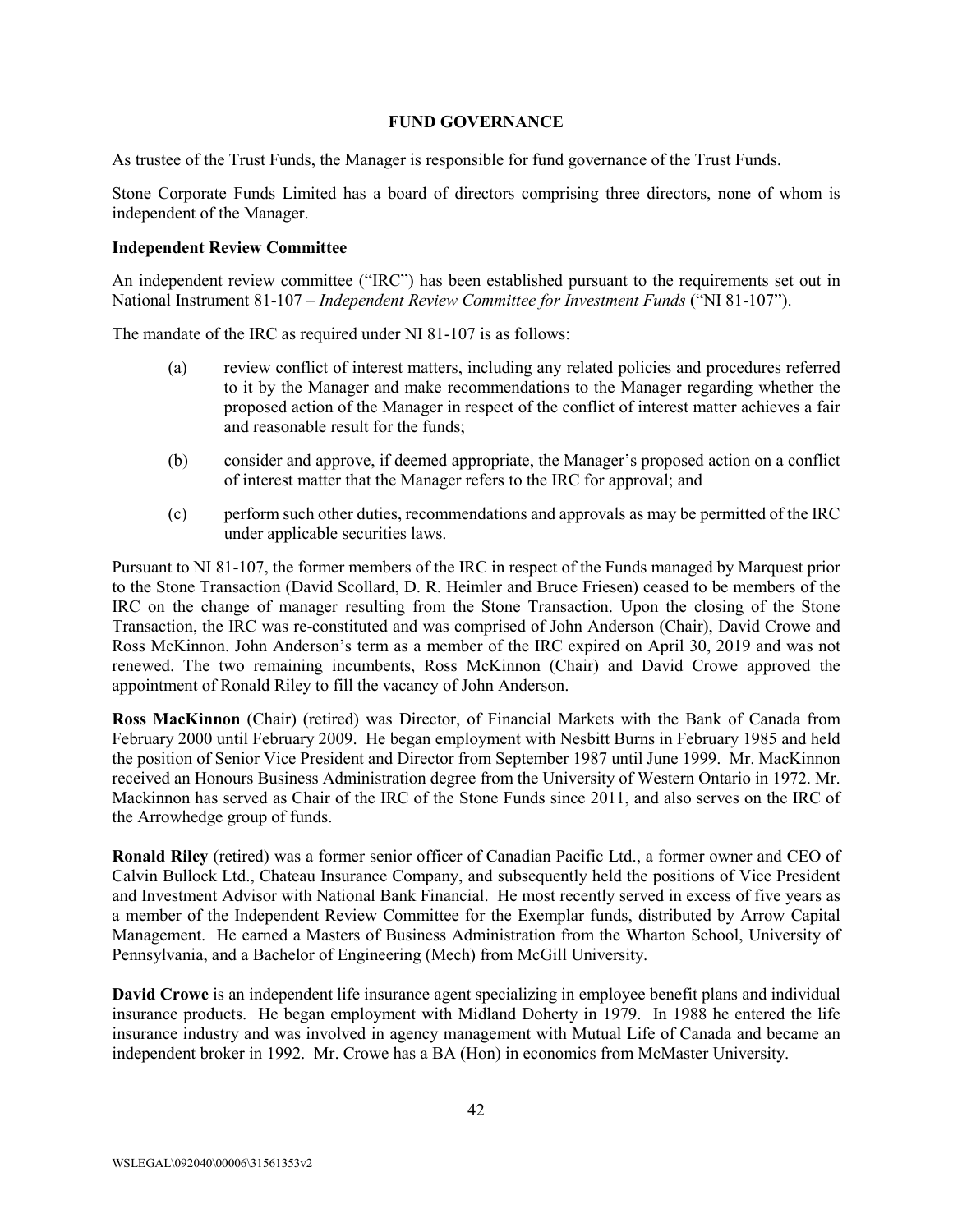On an annual basis, the IRC reviews the Manager's Policy for Conflict of Interest Matters that arise between the Manager's own interests and the Manager's duty to manage the Funds in the best interest of the Funds. The compensation and other reasonable expenses of the IRC, as well as the other reasonable costs of complying with NI 81-107, are paid out of the assets of the Funds as well as out of the assets of the other investment funds for which the IRC acts. The Funds and the Manager currently indemnify the members of the IRC against liability in the performance of their duties. Such expenses are also paid out of the assets of the Funds. None of the members of the IRC is an employee, director, or officer of the Manager, or an associate or affiliate of Stone Investment Group Limited or the Manager or, to our knowledge, any Portfolio Sub-Advisor.

Although your prior approval will not be sought, you will be given at least 60 days' written notice before any changes are made to the Funds' auditor or before any reorganization with, or transfers of assets to another mutual fund managed by Stone Asset Management Limited or its affiliate are made by the Funds, provided the IRC of the Funds has approved such changes and in the latter case, the reorganizations or transfers comply with certain criteria described in the applicable legislation.

Assuming the closing of the Starlight Transaction, the current members of the IRC will cease to be members of the IRC by operation of law, and the Manager will appoint the following individuals as members of the IRC, all of whom also act as members of the IRC for the investment funds managed by Starlight, being Merri Jones, Heather-Anne Irwin and Paul Spagnolo.

## **Policies and Procedures**

We have policies in place relating to business practices, personal investing, conflicts of interest and sales practices. The Manager has a Personal Investing Policy, a Code of Business Conduct and Ethics, and a Conflict of Interest Matters Policy. Each of these policies establishes rules of conduct designed to ensure the fair treatment of the Funds and the Funds' securityholders and to ensure that the interests of the Funds and their securityholders are placed above personal interests of employees, officers and directors and each of its affiliates. Our principals meet regularly to review the investment policies of the Funds with respect to regulatory issues, risk management controls, internal conflicts of interest and general business practices relating to the operations of the Funds. In addition, the Manager has developed policies and procedures designed to ensure compliance with the rules set out in National Instrument 81-105 – *Mutual Fund Sales Practices* regarding sales practices.

If a Fund, for the purposes of this paragraph only, the "Top Fund", holds securities of another Fund (for the purposes of this paragraph only, the "Underlying Fund"), the Top Fund will generally not vote any of the securities of the Underlying Fund. The Manager may arrange for the beneficial holders of the Top Fund to vote all of the Underlying Fund's securities depending on the materiality of the issue which is the subject of the vote.

# **Derivatives Policy**

Each of the Funds may use specified derivatives such as options, futures contracts, forward contracts, swaps, conventional convertible securities, and other similar instruments to hedge against losses from changes in stock prices, commodity prices, interest rates, market indices or currency exchange rates, to invest indirectly in securities or assets, to gain exposure to financial markets and/or to generate income. Derivatives may also be used to manage risk. The Funds will only use derivatives as permitted by securities regulations. When a Fund uses derivatives for purposes other than hedging, it holds sufficient cash or money market instruments to fully cover its positions.

The Manager maintains written policies and procedures relating to the use of such derivatives. These policies and procedures are reviewed annually by one or more officers designated by senior management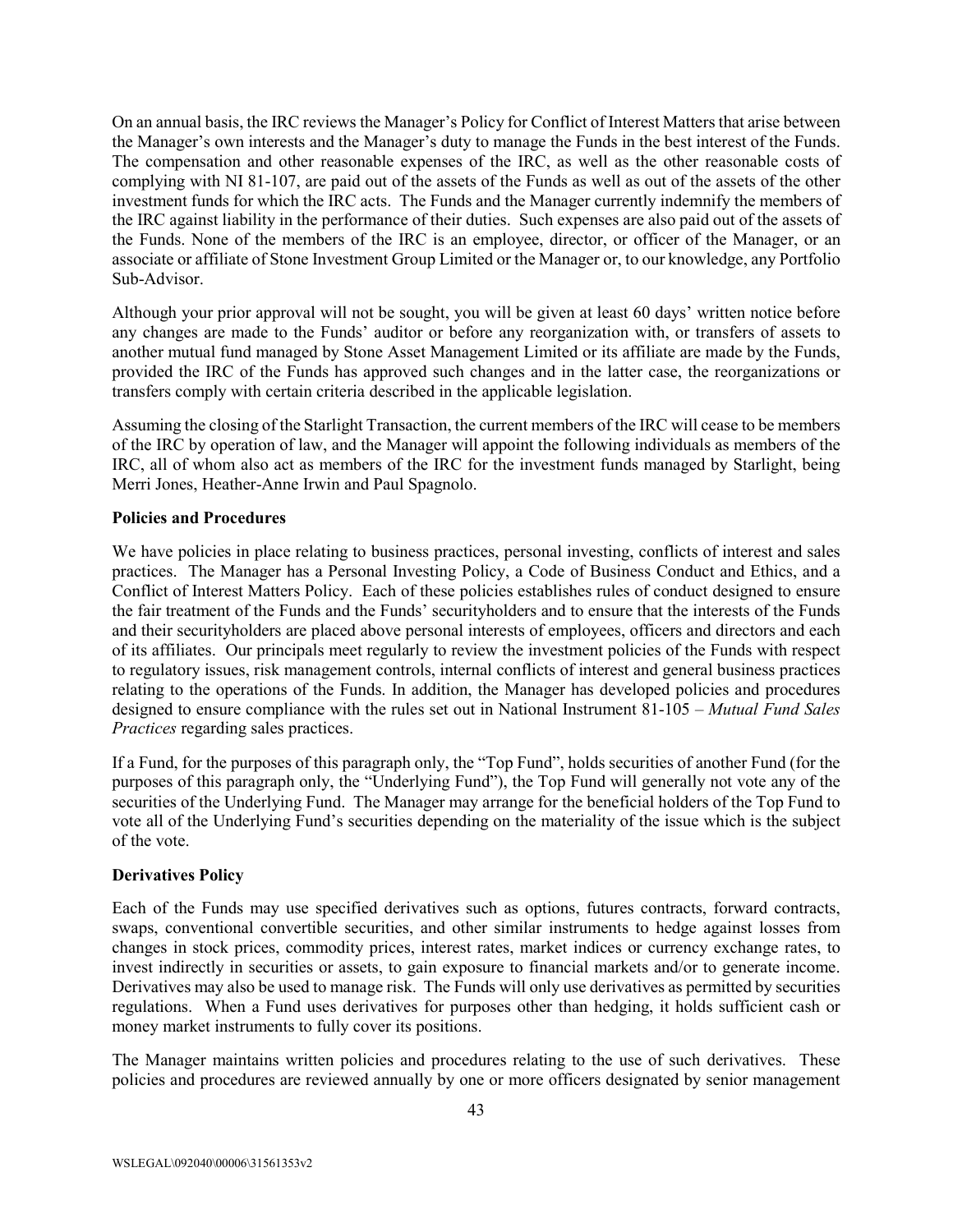of the Manager. The board of directors of the Manager is responsible for overseeing the risk management process. The decision of whether to use derivatives is made by the Portfolio Manager or the sub-advisor for each Fund. The Manager has investment policy statements for each of the Funds that specify the type of derivative that is permitted to be used by each Fund, and the goals and objectives of using derivatives for the Fund. The investment policy statements also specify that any use of derivatives must be in accordance with securities legislation. The Manager requires each Portfolio Manager and the sub-advisor to have in place policies and procedures to manage the risks associated with derivatives. Risk measurement procedures or simulations are not used to test the Funds under stress conditions.

### **Policies Regarding Securities Lending and Repurchase and Reverse Repurchase Transactions**

The Funds may enter into repurchase and reverse repurchase transactions and securities lending transactions only as permitted under securities law and after giving investors 60 days' prior written notice. The Custodian or a sub-custodian will act as agent for the Funds in administering repurchase and securities lending transactions, including negotiating the agreements, assessing the creditworthiness of counterparties and collecting the fees earned by the funds. The agent will also monitor the collateral provided to ensure that it remains within the prescribed limits. In the event that such investor notice has been provided and the Funds may enter into in repurchase and reverse repurchase transactions and securities lending transactions the Manager will develop written policies and procedures in respect of reverse repurchase transactions and sets credit limits in an effort to control risk. Risk measurement procedures or simulations are not used to test the Funds under stress conditions.

## **Policies Related to Proxy Voting**

The Manager, in its role as Portfolio Manager, has the responsibility for proxy voting, on the Funds' behalf. The Portfolio Manager has adopted written proxy voting guidelines (the "Guidelines") to assist in voting proxies received by a Fund.

Proxy voting will be conducted in a manner consistent with the best interest of the Funds' investors. The Portfolio Manager has adopted policies ("Policies") whereby the Portfolio Manager will generally vote in favour of routine management proposals. Non-routine proposals will generally be voted in accordance with the Guidelines. Non-routine proposals not covered by the Guidelines will be evaluated based on the facts and circumstances of each such proposal and an assessment of whether the proposal will likely enhance shareholder value. Where a proxy vote raises a conflict of interest, the proxy will be voted in a manner consistent with the Guidelines. While the Guidelines are intended to reflect the Portfolio Manager's general position on certain issues, the Portfolio Manager retains the discretion to depart from the Guidelines on any particular proxy vote depending upon the facts and circumstances.

The Policies are available on request, at no cost, by calling us toll-free at 1-800-336-9528 or by e-mail at info@stoneco.com or by writing to us at 276 King Street West, Suite 203, Toronto, Ontario, M5V 1J2. A Fund's proxy voting record for the most recent annual period ended June 30 of each year is available free of charge to any investor of the Fund upon request at any time after August 31 of that year.

## **Policies Related to Short-Term Trading**

In general, the Funds are long-term investments. Some investors may seek to trade or switch frequently to try to take advantage of the difference between the Funds' NAV and the value of the Funds' portfolio holdings. This activity is sometimes referred to as "market timing". Frequent trading or switching in order to time the market can hurt the Funds' performance, affecting all investors in the Funds by forcing the Funds to keep cash or sell investments to meet redemptions. The Manager has adopted policies and procedures that include a policy for dealing with excessive short-term trading. The Manager's policies and procedures are designed to detect and deter market timing activity, including monitoring trading activity in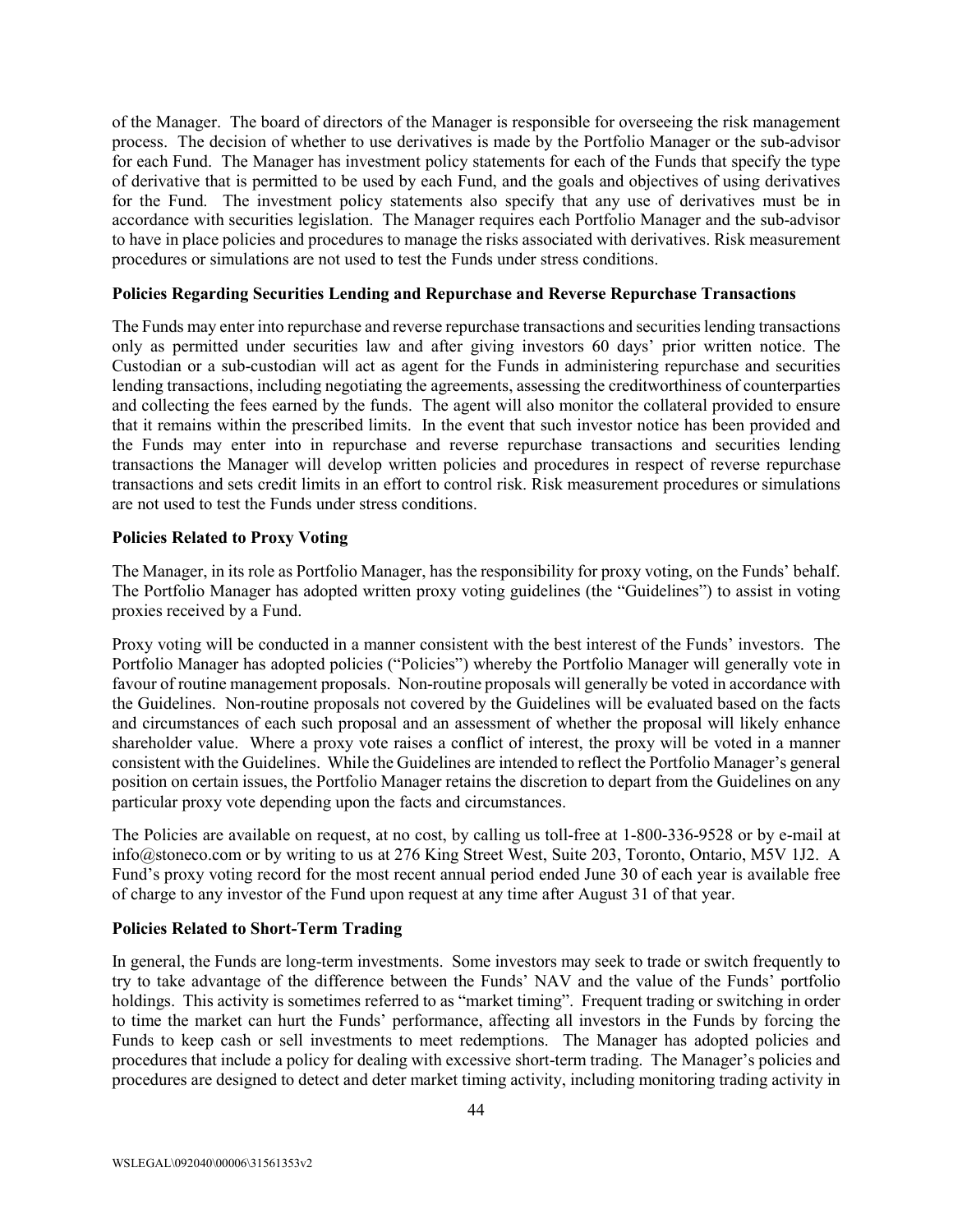client accounts and, through this monitoring, imposing short term trading fees. See "*Short-Term Trading Fees*".

## **FEES AND EXPENSES**

<span id="page-45-0"></span>The annual management fees associated with each series of the Funds' securities are more particularly described in the Simplified Prospectus for the Funds. The annual management fees are paid to the Manager from the Funds and are reflected in the annual audited financial statements of the Funds.

#### **Management Fee Rebate or Distribution Programs**

There is currently no management fee rebate or distribution program in place whereby the Manager charges less than the annual management fee that we are otherwise entitled to charge in respect of each series of the Funds.

## **INCOME TAX CONSIDERATIONS**

<span id="page-45-1"></span>This section describes the principal Canadian Federal income tax considerations under the Tax Act generally applicable, as at the date of this annual information form, for the Funds and for an investor who, for the purposes of the Tax Act, is an individual (other than a trust) and at all relevant times, is resident in Canada, deals at arm's length and is not affiliated with the Funds, holds securities of the Funds as capital property and has not entered into a "derivative forward agreement" or a "synthetic disposition arrangement" (as defined in the Tax Act) in respect of the securities of the Funds.

This summary takes into account the current provisions of the Tax Act and the regulations thereunder, all proposals for specific amendments thereto that have been publicly announced by or on behalf of the Minister of Finance (Canada) prior to the date hereof (the "Tax Proposals") and the current published administrative policies and assessing practices of the Canada Revenue Agency. Except for the Tax Proposals, this summary does not take into account or anticipate any other changes in law, whether by legislative, regulatory, administrative or judicial decision or action. There is no assurance that the Tax Proposals will be enacted as proposed or at all.

This summary assumes that each of the Trust Funds is, and will continue to qualify, at all material times as a "mutual fund trust" under the Tax Act. This summary also assumes that each of Stone Corporate Funds Limited is, and will continue to qualify, at all material times as a "mutual fund corporation" under the Tax Act.

This summary is also based on the assumption that none of the Trust Funds will at any time be a "SIFT trust" as defined in the Tax Act. Provided that the units of each Trust Fund are not listed or traded on a stock exchange or other public market then none of the Trust Funds should be a SIFT trust.

**This summary is not exhaustive of all possible federal income tax considerations and does not deal with provincial or foreign income tax considerations. Therefore, prospective investors are advised to consult with their own tax advisors about their particular circumstances.**

## **Trust Funds and Corporate Fund**

#### *Taxation of All Funds*

The Corporate Fund and each Trust Fund are required to compute their net income and net realized capital gains in Canadian dollars for the purposes of the Tax Act and may, as a consequence, realize foreign exchange gains or losses that will be taken into account in computing their income for tax purposes.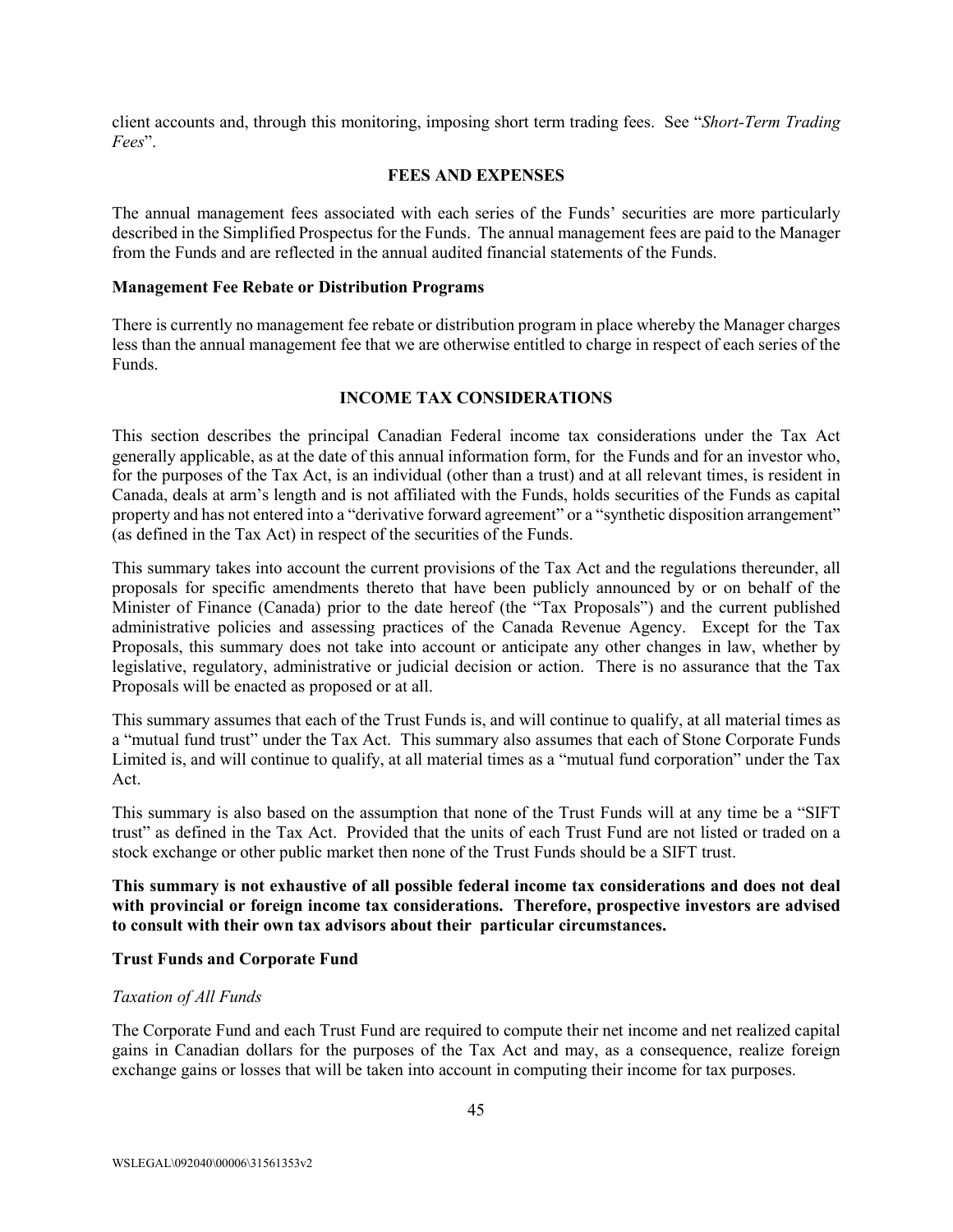In general, the Corporate Fund and the Trust Funds will include gains and deduct losses on income account in connection with their derivative activities used for non-hedging purposes, and will recognize such gains and losses for tax purposes at the time they are realized. Subject to the application of the DFA Rules (as described below), where the Corporate Fund and the Trust Funds use derivatives to closely hedge gains or losses on underlying capital investments held by them, the Corporate Fund and the Trust Funds intend to treat these gains or losses on capital account.

The "derivative forward agreement" rules in the Tax Act (the "DFA Rules") will generally not apply to derivatives used to closely hedge gains or losses due to currency fluctuations on underlying capital investments of the Corporate Fund or of the Trust Funds, as applicable. Hedging other than currency hedging on underlying capital investments that reduces tax by converting the return on investments that would have the character of ordinary income to capital gains through the use of derivative contracts will be treated by the DFA Rules as being on income account.

Provided that appropriate designations are made by the underlying issuer, taxable dividends and/or eligible dividends from taxable Canadian corporations paid by the issuer to the Corporate Fund or a Trust Fund will effectively retain their character in the hands of the Corporate Fund or the Trust Fund.

In certain circumstances, a net realized capital loss by the Corporate Fund or a Trust Fund may be denied or suspended and, therefore, may not be available to offset net realized capital gains. For example, a net realized capital loss by the Corporate Fund or a Trust Fund will be suspended if, during the period that begins 30 days before and ends 30 days after the date on which the net realized capital loss was realized, the Corporate Fund or a Trust Fund (or a person affiliated with the Corporate Fund or a Trust Fund for the purposes of the Tax Act) acquires a property that is, or is identical to, the particular property on which the loss was realized.

## *Taxation of the Trust Funds*

The Trust Funds are registered investments under the Tax Act.

Each of the Trust Funds is subject to tax in each taxation year under Part I of the Tax Act on the amount of its income for the year, including net realized taxable capital gains, less the portion thereof that it claims in respect of the amount paid or payable to Unitholders in the year. Each of the Trust Funds intends to distribute to investors in each year sufficient of its net income and net realized capital gains such that it will not be liable for tax under Part I of the Tax Act (after taking into account applicable loss carry forwards and any capital gains refunds).

All of a Trust Fund's deductible expenses, including expenses common to all series of the Trust Fund and management fees and other expenses specific to a particular series of the Trust Fund, will be taken into account in determining the income or loss of the Trust Fund as a whole and applicable taxes (if any) payable by the Trust Fund as a whole.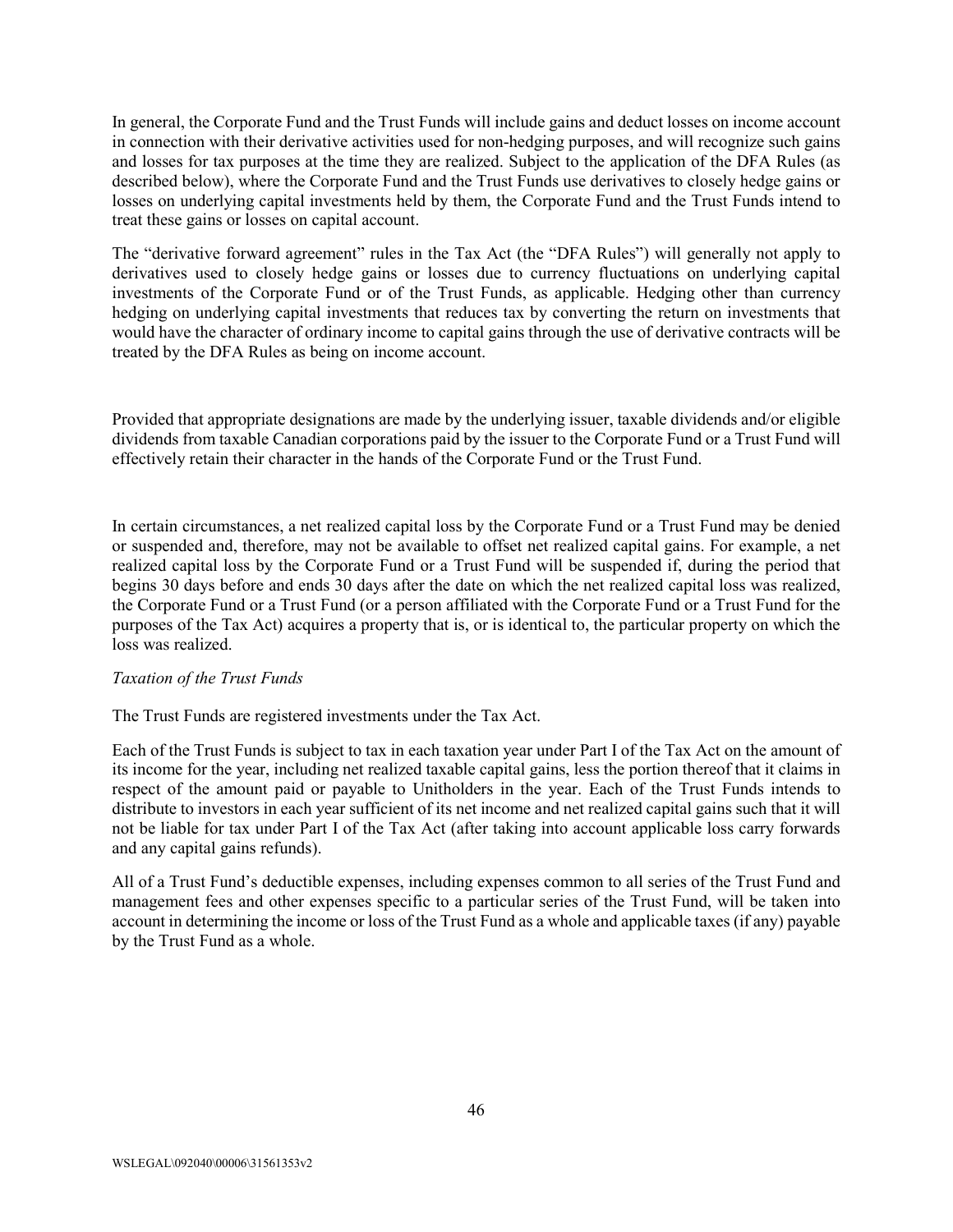#### *Taxation of the Corporate Fund*

Stone Corporate Funds Limited is a registered investment under the Tax Act.

Stone Corporate Funds Limited is generally liable for tax on its net income (excluding "taxable dividends" from "taxable Canadian corporations", each as defined in the Tax Act), including net realized capital gains, at normal corporate tax rates applicable to a mutual fund corporation. Taxes payable by Stone Corporate Funds Limited, as applicable, on net realized capital gains will be refundable according to a formula when it redeems shares or pays capital gains dividends. It is the current practice of Stone Corporate Funds Limited to declare sufficient capital gains dividends to entitle it to a full refund of any taxes payable on net realized capital gains. Taxes payable by Stone Corporate Funds Limited, as applicable, on income from other sources (such as interest and foreign income) are not refundable. Due to deductible expenses and tax refunds available to Stone Corporate Funds Limited, as applicable, upon the payment of capital gains dividends and taxable dividends, Stone Corporate Funds Limited, as applicable, is not expected to have any material net income tax liability in any year.

Stone Corporate Funds Limited is generally subject to tax on taxable dividends received by it from "taxable Canadian corporations" (as defined in the Tax Act) under Part IV of the Tax Act, which tax is refundable when it pays taxable dividends to its shareholders.

Stone Corporate Funds Limited, like any other mutual fund corporation with a multi-class structure, must compute its earnings for tax purposes as a single entity. As a result, dividends paid to an investor in a Corporate Fund could differ from the dividends or distributions that would be paid to the investor if the investor invested in a mutual fund that made the same investments but did not have a multi-class corporate structure. For example, if a Corporate Fund has a net loss or net realized capital loss associated with it, that net loss or net realized capital loss may be applied to reduce the income and net realized capital gains of Stone Corporate Funds Limited, as applicable as a whole. This treatment will generally benefit investors in other Corporate Funds of Stone Corporate Funds Limited, as applicable, even if it reduces the amount of dividends that would otherwise be paid to them currently since the value of their shares in such other Corporate Funds should not be reduced. The amount of capital gains dividends paid by Stone Corporate Funds Limited, as applicable, on a class of shares will be affected by the level of redemptions from all Corporate Funds as well as accrued gains and losses of all Corporate Funds as a whole. Stone Corporate Funds Limited, as applicable, may have to dispose of some of its investments as a result of investors switching from one Corporate Fund to another Corporate Fund. Currently there is only one Corporate Fund offered by Stone Corporate Funds Limited.

The higher a Corporate Fund's portfolio turnover rate in a year, the greater the chance Stone Corporate Funds Limited, as applicable, will generate capital gains and losses in the year.

The earnings and tax liability, if any, of Stone Corporate Funds Limited, as applicable, will be allocated to Stone Dividend Growth Class in the sole discretion of Stone Corporate Funds Limited, as applicable, acting reasonably.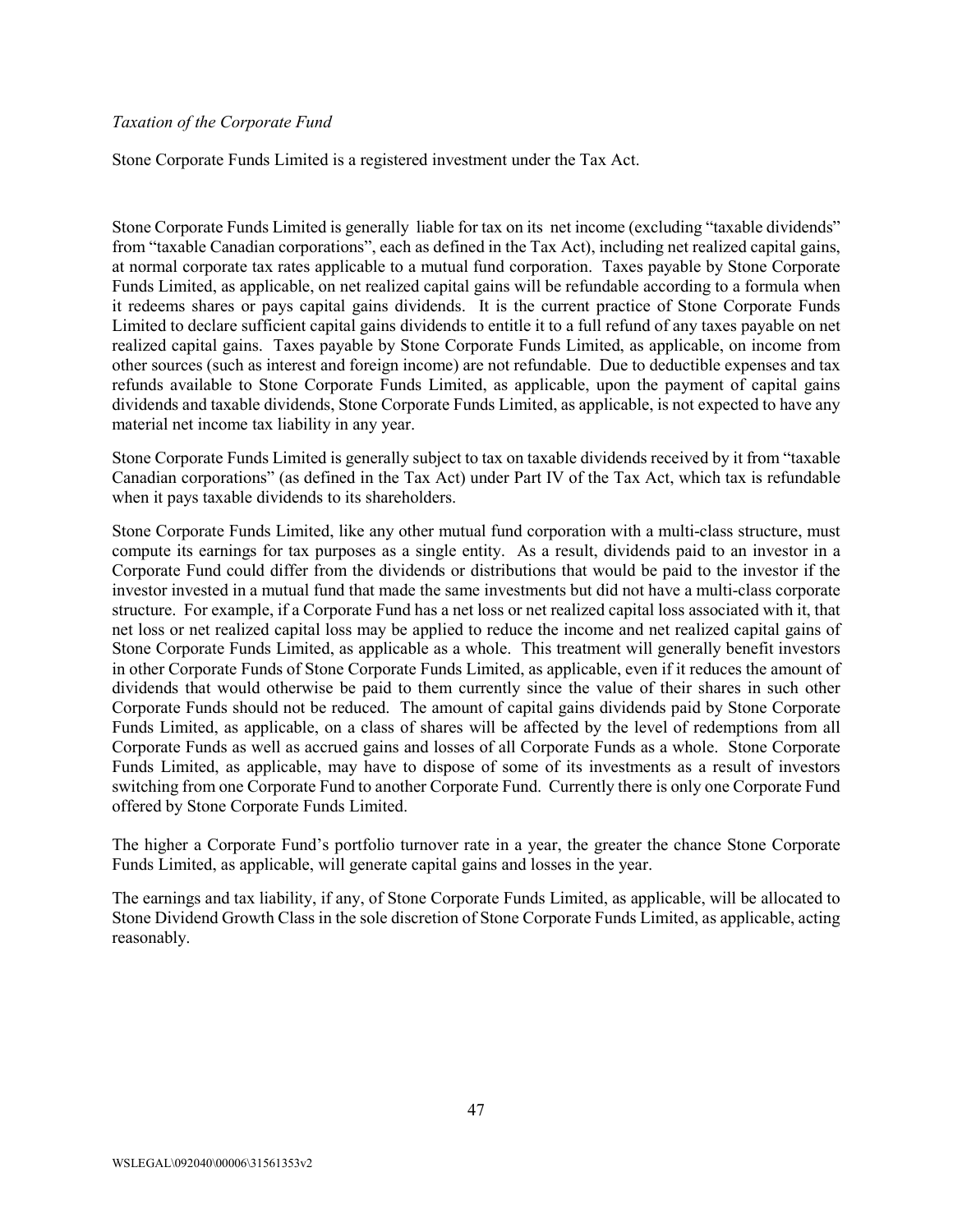#### **Investors**

#### *Taxable Investors in the Trust Funds*

An investor generally will be required to include in computing income for tax purposes for a year the net income and the taxable portion of the net realized capital gains of a Trust Fund paid or payable, or deemed to be paid or payable, to the investor in that year by the Trust Fund and deduct by the Trust Fund in computing its income for tax purposes. An investor must include such amounts in income, whether they are reinvested in additional units of the Trust Fund or paid in cash.

Provided that the appropriate designations under the Tax Act are made by the Trust Funds, to the extent permitted under the Tax Act and the Canada revenue Agency's administrative practice, an investor will generally be entitled to treat amounts of taxable dividends received from taxable Canadian corporations, "eligible dividends" (as defined in the Tax Act), foreign source income and net taxable capital gains of a Trust Fund that are paid or payable to the investor as taxable dividends, eligible dividends, foreign source income and taxable capital gains, respectively, of the investor. The dividend gross-up and tax credit treatment normally applicable to taxable dividends paid by Canadian corporations will apply to such dividends. An enhanced dividend tax credit is available for certain eligible dividends paid by Canadian corporations. In addition, each Trust Fund may make designations in respect of its income and taxes, if any, from foreign sources so that, for the purpose of computing any foreign tax credit to an investor, the investor will be deemed to have paid as tax to the government of a foreign country that portion of the taxes paid by the Trust Fund to that country that is equal to the investor's share of the Trust Fund's income from sources in that country. Investors will be advised each year of the composition of amounts distributed to them.

An investor must include in computing income for tax purposes the net income and the taxable portion of the net realized capital gains paid or payable, or deemed to be paid or payable, to the investor in the year by a Trust Fund, even if the income and capital gains accrued to the Trust Fund or were realized by the Trust Fund before the investor acquired the securities and even if such income and capital gains were reflected in the purchase price of the securities. Accordingly, investors who purchase just before a distribution date, including distributions at year-end, may be required to include in their income amounts distributed from the Trust Fund, even though these amounts were earned by the Trust Fund before the investor purchased the units and were included in the price of the units.

To the extent that distributions to an investor by a Trust Fund in any year exceed the investor's share of the Trust Fund's net income and net realized capital gains allocated to the investor for the year, such excess distributions (except to the extent they are proceeds of disposition) will be a return of capital and will not be taxable in the hands of the investor, but will reduce the adjusted cost base of the investor's units of the Trust Fund. Where reductions to an investor's adjusted cost base of units would result in the adjusted cost base becoming a negative amount, such amount will be treated as a capital gain realized by the investor and the investor's adjusted cost base of such units will be nil.

The switch of securities of one Series of a Trust Fund to securities of a different Series of the same Trust Fund will generally not be considered a disposition for tax purposes and accordingly, you will realize neither a gain nor a loss as a result of the switch. The investor's cost of securities of the Trust Fund acquired on the switch will be the same as the adjusted cost base of the Series of securities of the Trust Fund switched immediately before the switch. The cost of such securities must be averaged with the adjusted cost base of other securities of such Series of the Trust Fund owned by the investor.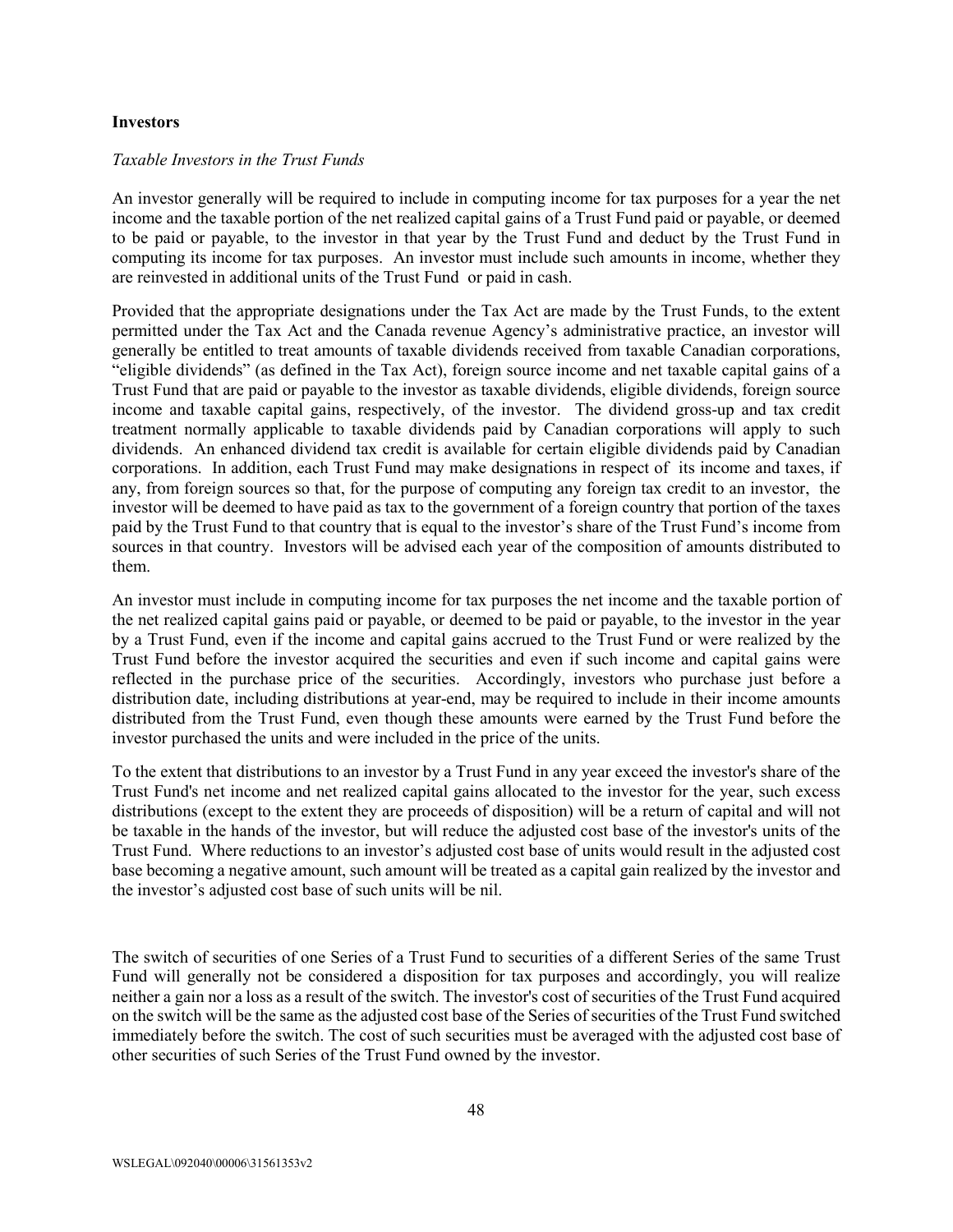The redemption of securities of the Trust Fund in order to satisfy the switch fee payable by an investor will be a disposition for tax purposes of such securities to the investor and will give rise to a capital gain (or capital loss) equal to the amount by which the proceeds of disposition of such securities exceed (or are exceeded by) the aggregate of the adjusted cost base of such securities and any reasonable costs of disposition.

In certain situations, where you dispose of securities of a Trust Fund and would otherwise realize a capital loss, the loss may be denied. This may occur if you, your spouse or another person affiliated with you (including a corporation controlled by you) has acquired securities of the same Series of the Trust Fund within 30 days before or after you disposed of your securities, which are considered to be "substituted property". In these circumstances, your capital loss may be deemed to be a "superficial loss" and denied. The amount of the denied capital loss will be added to the adjusted cost base of the owner of the securities that are substituted property.

## *Taxable Investors in the Corporate Funds*

Taxable dividends and /or eligible dividends (but not capital gains dividends) paid by Stone Corporate Funds Limited, as applicable, whether received in cash or reinvested in additional securities by an investor, will be included in computing the investor's income. The dividend gross-up and tax credit treatment normally applicable to taxable dividends paid by Canadian corporations will apply to such dividends. An enhanced gross-up and dividend tax credit is available for certain eligible dividends paid by Stone Corporate Funds Limited.

Capital gains dividends received in a taxation year by an investor, whether received in cash or reinvested in additional securities will be treated as realized capital gains in the hands of investors and will be subject to the general rules relating to the taxation of capital gains, which are described further below.

Investors may also receive distributions from Stone Corporate Funds Limited, as applicable, as a return of capital with respect to the Corporate Fund. A return of capital made to a shareholder is generally not immediately taxable in the shareholder's hands, but will reduce the shareholder's adjusted cost base of the shares of the Corporate Fund. Where reductions to a shareholder's adjusted cost base of shares would result in the adjusted cost base becoming a negative amount, such amount will be treated as a capital gain realized by the shareholder and the shareholder's adjusted cost base of such shares will then be nil.

Investors who purchase shares of the Corporate Fund may receive taxable dividends or capital gains dividends that relate to income, realized capital gains, or accrued but unrealized capital gains that are in the Corporate Fund at the time the shares are purchased, and that were included in the price of the shares.

In certain situations, where you dispose of securities of a Corporate Fund and would otherwise realize a capital loss, the loss may be denied. This may occur if you, your spouse or another person affiliated with you (including a corporation controlled by you) has acquired securities of the same Series of the Corporate Fund within 30 days before or after you disposed of your securities, which are considered to be "substituted property". In these circumstances, your capital loss may be deemed to be a "superficial loss" and denied.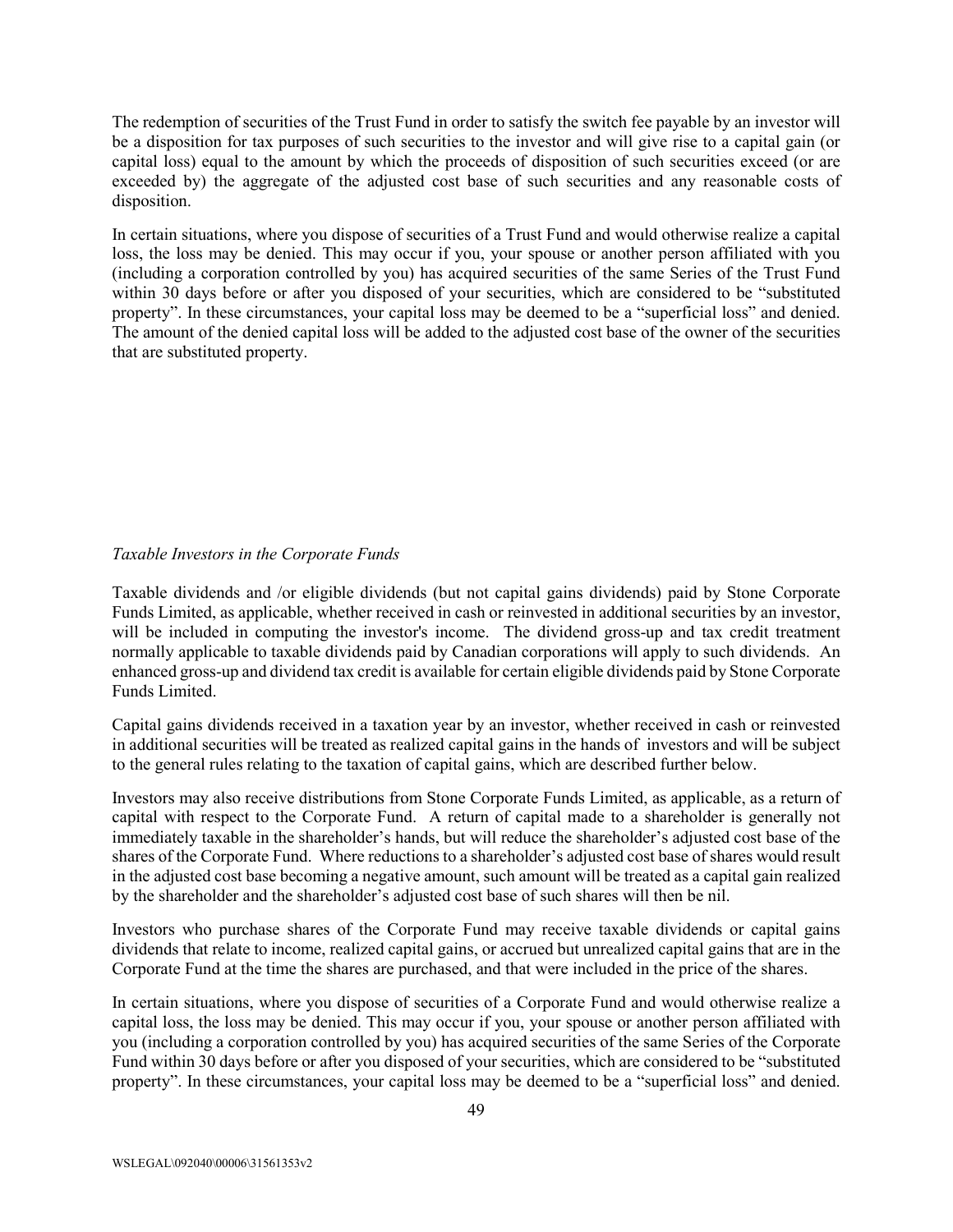The amount of the denied capital loss will be added to the adjusted cost base of the owner of the securities that are substituted property.

In certain other situations, where you receive dividends and would otherwise realize a capital or non-capital loss, you must reduce any loss realized by the amount of the dividends received. This generally relates to deductible or non-taxable dividends. The loss would be reduced unless you owned the securities of Stone Corporate Funds Limited for at least 365 days before sustaining the loss and you, alone or with persons not dealing at arm's length with you, did not own more than 5% of any Series of a class of Stone Corporate Funds Limited at the time the dividend was received.

#### *Taxable Investors in all Funds*

Upon the actual or deemed disposition of a security of a Fund, including on a redemption of a security by a Fund, on a switch of securities between the Funds and on a conversion between Classes within the Corporate Fund, a capital gain (or a capital loss) will generally be realized to the extent that the proceeds of disposition of the security of the Fund exceed (or are exceeded by) the aggregate of the adjusted cost base to the investor of the security and any reasonable costs of disposition. Investors of a Fund must calculate the adjusted cost base separately for securities of each Series of a Fund owned by them.

A change of securities of a Series of a Trust Fund into securities of a different Series of the same Trust Fund or a switch between a Series of the same class of Corporate Fund should not, in itself, result in a disposition for tax purposes of the securities being changed. The cost of the securities received will be equal to the adjusted cost base of the securities that were changed.

One-half of any capital gain (a "taxable capital gain") realized by an investor in a taxation year on a disposition of a security of a Fund will generally be included in the investor's income for that year. Onehalf of any capital loss (an "allowable capital loss") sustained by an investor in a taxation year on the disposition of a security of a Fund must generally be deducted against taxable capital gains realized by the investors in that year. Allowable capital losses in excess of taxable capital gains may be carried back and deducted against net taxable capital gains realized in the three preceding taxation years or carried forward and deducted against net taxable capital gains realized in subsequent taxation years, to the extent and under the circumstances described in the Tax Act.

## *Alternative Minimum Tax*

Capital gains and dividends from taxable Canadian corporations may result in a liability for alternative minimum tax under the Tax Act.

#### *Registered Plans*

In general, the amount of distributions or dividends paid or payable to a Registered Plan from a Fund will not be taxable under the Tax Act. In addition, gains from redeeming or otherwise disposing of securities will not be taxable under the Tax Act until they are withdrawn from the Registered Plan. However, withdrawals from TFSA, and certain permitted withdrawals from trusts governed by RESP and RDSP, are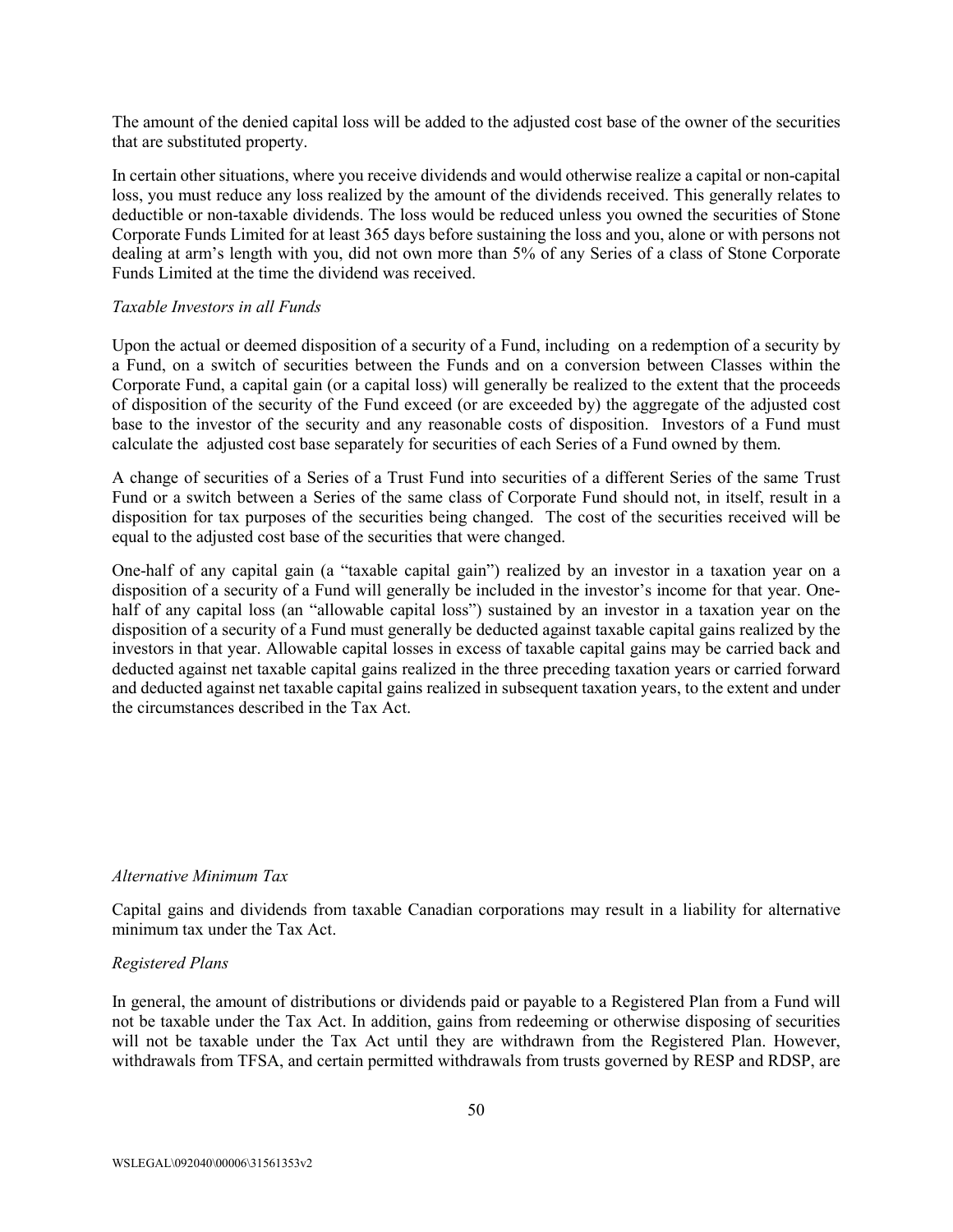not subject to tax. All distributions and dividends, received by a Registered Plan from a Fund are automatically reinvested in additional securities of the same Fund.

Provided that each of the Trust Funds is, at all relevant times, a "registered investment" or a "mutual fund trust" for the purpose of the Tax Act, and Stone Corporate Funds Limited, is, at all relevant times, a "registered investment" or a "mutual fund corporation" for the purpose of the Tax Act, securities of such Funds will be qualified investments for trusts governed by Registered Plans.

Notwithstanding the foregoing, if the securities of the Funds are a "prohibited investment" (as defined in the Tax Act) for an RRSP, RRIF, RESP, RDSP or TFSA, the annuitant of the RRSP or RRIF, the holder of the RDSP or TFSA or subscriber of the RESP, as the case may be, will be subject to a penalty tax as set out in the Tax Act. Investors should consult their own tax advisors as to whether securities of a Fund are or may become a prohibited investment under the Tax Act for their RRSP, RRIF, RDSP, RESP or TFSA in their particular circumstances.

## **REMUNERATION OF DIRECTORS, OFFICERS AND TRUSTEES**

<span id="page-51-0"></span>Stone Corporate Funds Limited has directors and officers; the Trust Funds have a trustee.

The officers and directors of the Manager receive no remuneration for services rendered in their capacity as an officer or director of the Manager from the Funds.

The officers and directors of the trustee of the Trust Funds, Stone Asset Management Limited received no remuneration for services rendered in their capacity as an officer or director of the Trustee from the Funds.

The members of the IRC receive an annual fee of \$15,000 plus expenses for serving on the IRC. In addition, the chairman of the IRC receives an annual fee of \$17,500 plus expenses for serving as chairman of the IRC. A portion of these fees are allocated to each individual fund, including the Funds, overseen by the IRC based primarily on each individual fund's assets under management in relation to the total assets under management for all of the funds overseen by the IRC. For the year ended December 31, 2021, an aggregate amount of \$47,500 plus HST was paid to the IRC.

## **Remuneration of Officers of Stone Corporate Funds Limited**

For the year ended December 31, 2021, no remuneration was paid or is payable by Stone Corporate Funds Limited to any officers and the corporation had no employees.

## **Remuneration of Directors of Stone Corporate Funds Limited**

No remuneration was paid or is payable by Stone Corporate Funds Limited to directors of Stone Corporate Funds Limited during the fiscal year ended December 31, 2021.

## **Remuneration of Trustee of the Trust Funds**

For the year ended December 31, 2021, no remuneration was paid or is payable by the Trust Funds to the trustee for such period.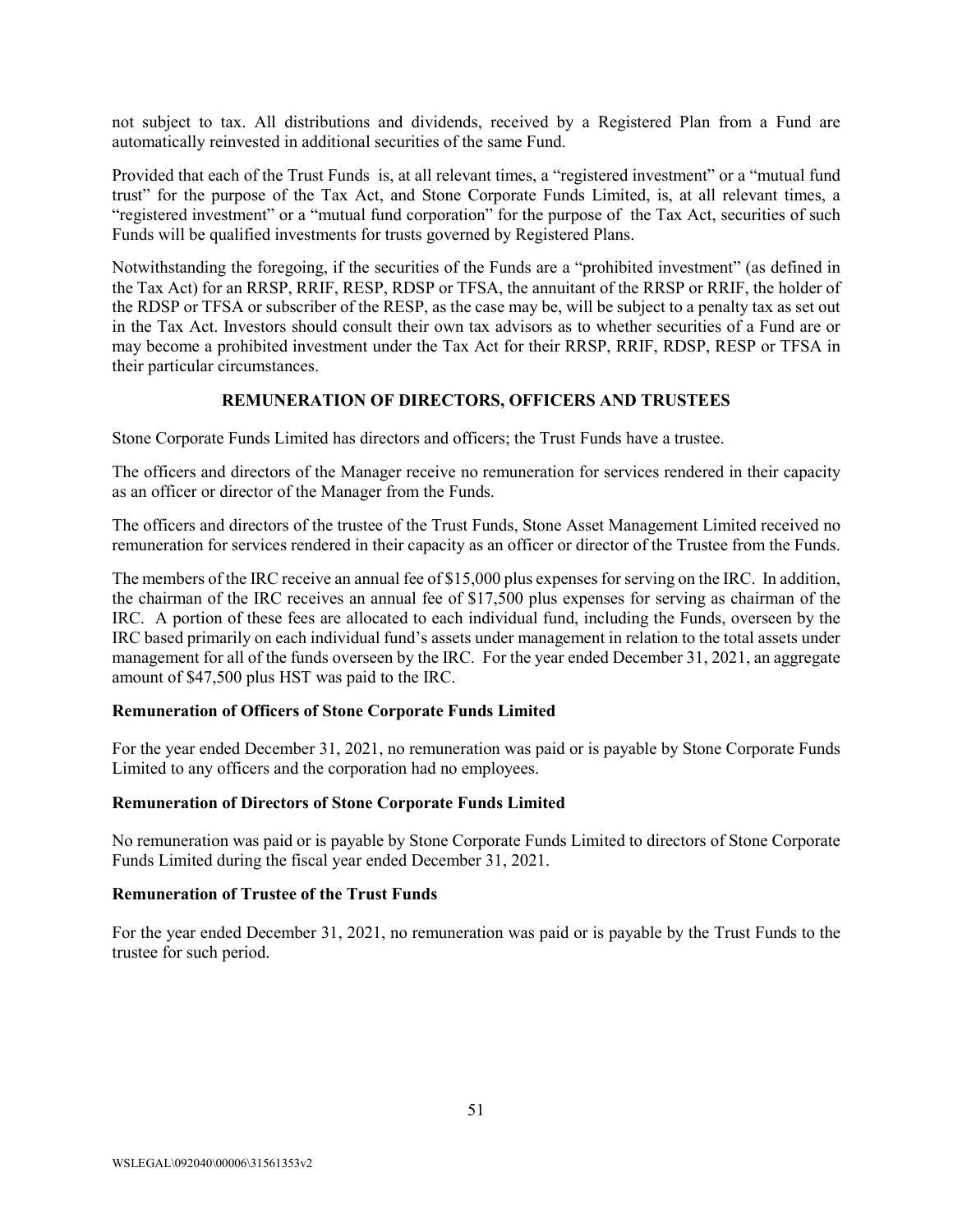## **MATERIAL CONTRACTS**

<span id="page-52-0"></span>The material contracts of the Funds are:

- the management agreements among each of Stock Fund (now Growth Fund), Growth & Income Fund (now Global Balanced Fund), Global Growth Fund and EuroPlus Fund (now Global Sustainability), and Stone & Co. Limited (now Stone Asset Management Limited), as trustee of these Funds and Stone & Co. Limited (now Stone Asset Management Limited), as manager of these Funds, dated December 16, 1996,(February 23, 1995 for Stock Fund (now Growth Fund) and December 23, 1998 for Global Growth Fund), as amended, and assignment and assumption agreements dated November 26, 2010 whereby Stone & Co. Limited (now Stone Asset Management Limited) assigned such management agreements to Stone Asset Management Limited effective December 1, 2010;
- a management agreement between Stone & Co. Corporate Funds Limited (now Stone Corporate Funds Limited) and Stone & Co. Limited (now Stone Asset Management Limited) dated December 20, 2001, and an assignment and assumption agreement dated November 26, 2010 whereby Stone & Co. Limited (now Stone Asset Management Limited) assigned such management agreement to Stone Asset Management Limited effective December 1, 2010;
- custodianship agreements regarding each of the Funds with CIBC Mellon Trust;
- an investment management agreement among each of Stock Fund (now Growth Fund), Growth  $\&$ Income Fund (now Global Balanced Fund), Global Growth Fund and EuroPlus Fund (now Global Sustainability Fund), and Stone Asset Management Limited and Stone & Co. Limited (now Stone Asset Management Limited) dated as of July 5, 2000, as amended; whereby Stone & Co. Limited (now Stone Asset Management Limited) assigned such an investment management agreement to Stone Asset Management Limited effective December 1, 2010;
- an investment management agreement between Stone  $\&$  Co. Limited (now Stone Asset Management Limited) and Stone Asset Management Limited regarding Dividend Growth Class and Select Growth Class dated January 21, 2002, as amended; whereby Stone & Co. Limited (now Stone Asset Management Limited) assigned such an investment management agreement to Stone Asset Management Limited effective December 1, 2010;
- a sub-advisory agreement between Stone Asset Management Limited and Rathbone Unit Trust Management Limited, regarding Global Growth Fund dated July 5, 2010;
- an amended and restated sub-advisory agreement between Stone Asset Management Limited and Rathbone Unit Trust Management Limited, regarding EuroPlus Fund (now Global Sustainability Fund) dated July 5, 2010;
- a sub-advisory agreement between Stone Asset Management Limited and Aviva Investors Canada Inc., regarding Growth & Income Fund (now Global Balanced Fund) dated September 30, 2011; and
- in connection with the Stone Transaction, (a) the Declarations of Trust in respect of the Marquest Funds, as amended, and as assigned to Stone on December 6, 2018; (b) the Management Agreements concerning management of the Marquest Funds, as amended, and as assigned to Stone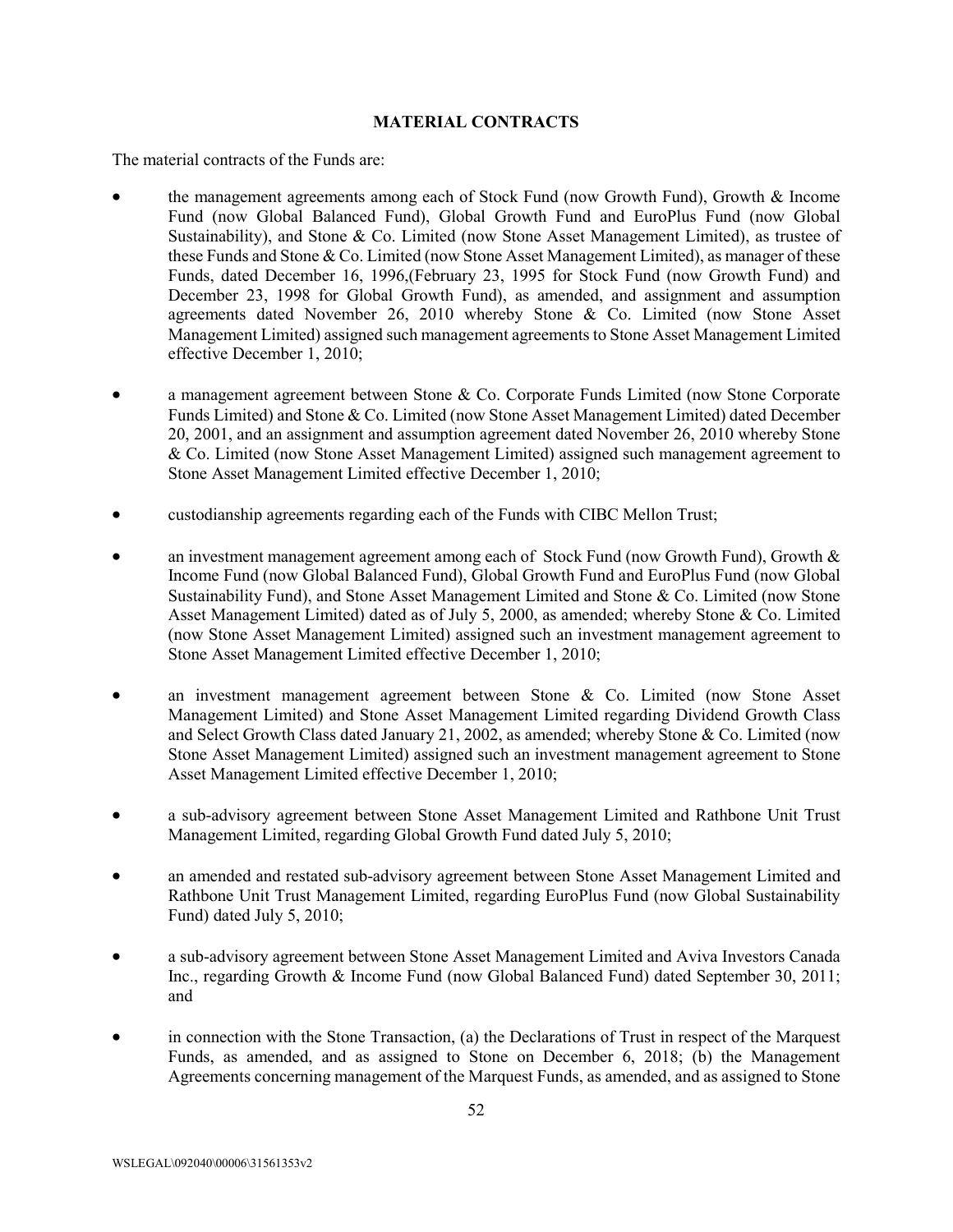on December 6, 2018; (c) the Custodial Agreement made with the custodian of the Funds' assets; and (d) the portfolio advisory and sub-advisory agreements in respect of the Marquest Funds. These contracts may be inspected during normal business hours at the office of the Manager.

These agreements and the Funds' declarations of trust or other constating documents (described above under "*Name, Formation and History of the Funds*") are available for inspection at the Toronto office of the Manager during normal business hours.

## **LEGAL AND ADMINISTRATIVE PROCEEDINGS**

<span id="page-53-0"></span>There are no legal or administrative proceedings material to the Funds, nor are there any such proceedings known to be contemplated, as of the date of this annual information form.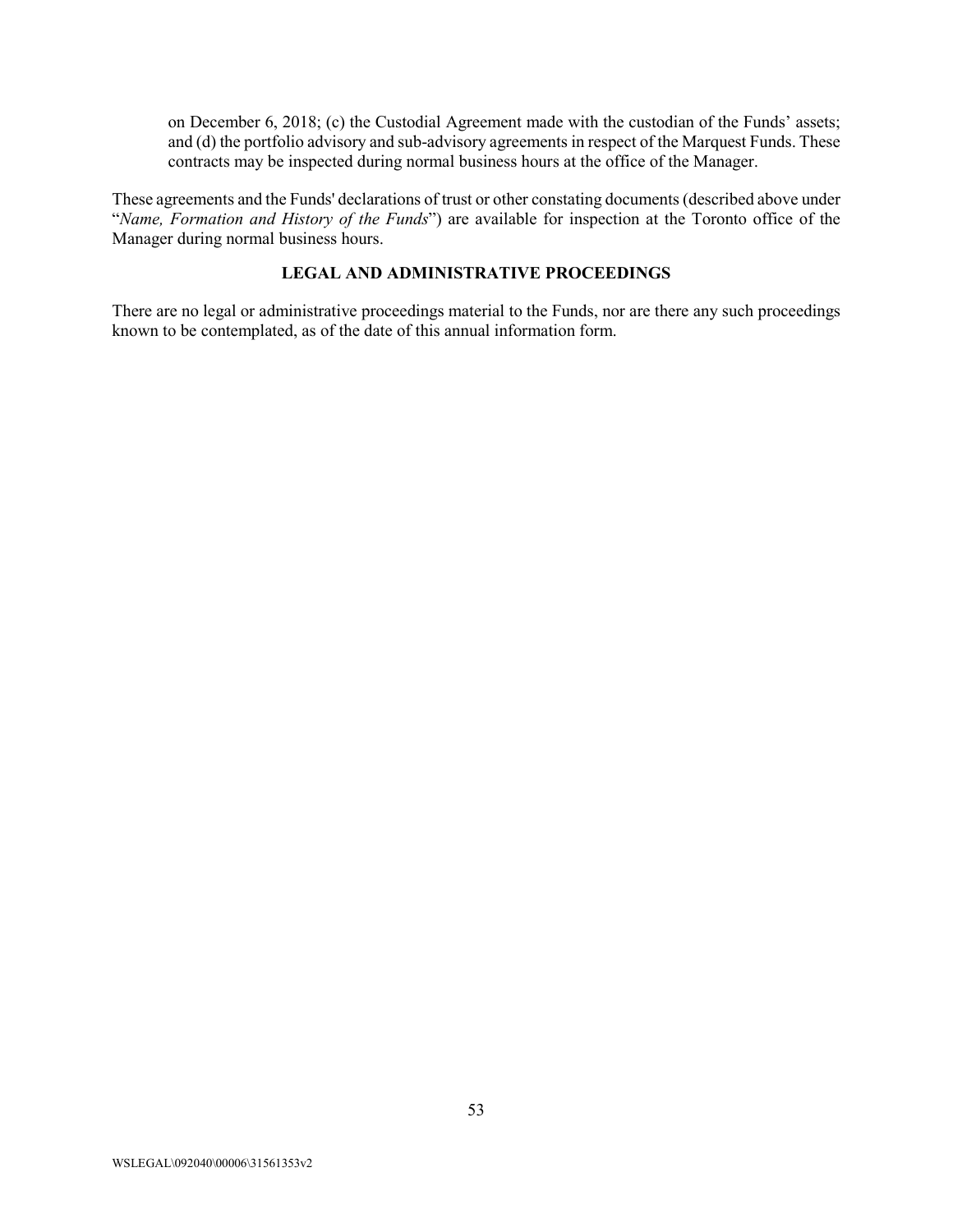## <span id="page-54-0"></span>**CERTIFICATE OF STONE GROWTH FUND STONE DIVIDEND YIELD HOG FUND STONE COVERED CALL CANADIAN BANKS PLUS FUND STONE AMERICAN DIVIDEND GROWTH FUND STONE GLOBAL BALANCED FUND**

# **STONE GLOBAL GROWTH FUND STONE GLOBAL SUSTAINABILITY FUND**

## **MANAGER AND PROMOTER**

DATED: June 17, 2022

This annual information form, together with the simplified prospectus and the documents incorporated by reference into the simplified prospectus, constitute full, true and plain disclosure of all material facts relating to the securities offered by the simplified prospectus, as required by securities legislation of each province and territory of Canada and do not contain any misrepresentations.

*Signed ("Richard G. Stone") Signed ("James A. Elliott")*

Richard G. Stone Chief Executive Officer Stone Asset Management Limited

James A. Elliott Chief Financial Officer Stone Asset Management Limited

## **ON BEHALF OF THE BOARD OF DIRECTORS OF STONE ASSET MANAGEMENT LIMITED AS MANAGER**

*Signed ("Ragen Mangal")*

Ragen Mangal Director Stone Asset Management Limited

## **ON BEHALF OF STONE ASSET MANAGEMENT LIMITED AS PROMOTER**

*Signed ("Richard G. Stone")*

Richard G. Stone **Director** Stone Asset Management Limited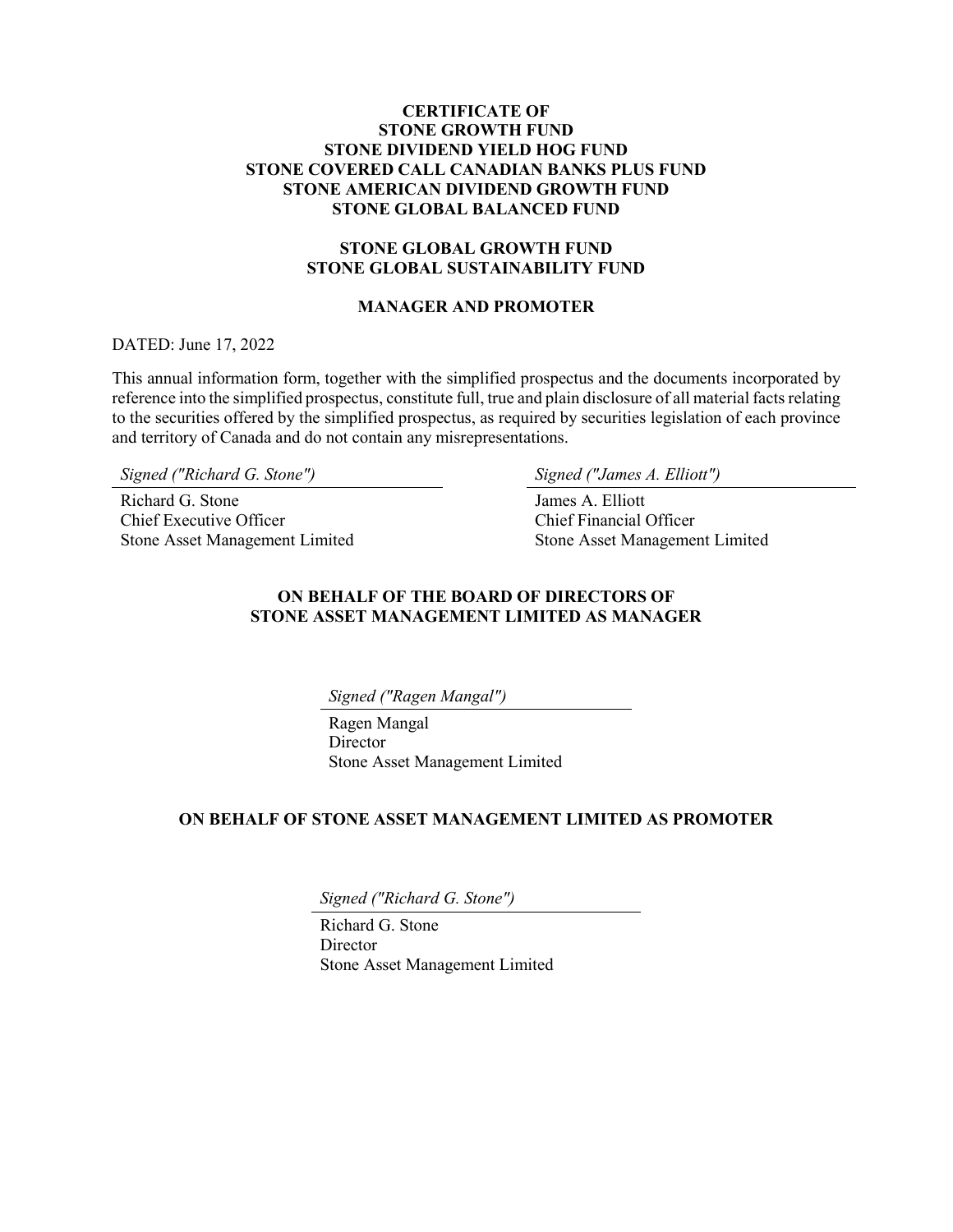#### **CERTIFICATE OF STONE CORPORATE FUNDS LIMITED STONE DIVIDEND GROWTH CLASS**

#### **MANAGER AND PROMOTER**

#### <span id="page-55-0"></span>DATED: June 17, 2022

This annual information form, together with the simplified prospectus and the documents incorporated by reference into the simplified prospectus, constitute full, true and plain disclosure of all material facts relating to the securities offered by the simplified prospectus, as required by the securities legislation of each province and territory of Canada and do not contain any misrepresentations.

*Signed ("Richard G. Stone") Signed ("James A. Elliott")*

Richard G. Stone Chief Executive Officer Stone Corporate Funds Limited

James A. Elliott Chief Financial Officer Stone Corporate Funds Limited

### **ON BEHALF OF THE BOARD OF DIRECTORS OF STONE CORPORATE FUNDS LIMITED**

*Signed ("Jacques Boulet")*

Jacques Boulet **Director** Stone Corporate Funds Limited

#### **ON BEHALF OF STONE ASSET MANAGEMENT LIMITED AS MANAGER**

*Signed ("Richard G. Stone") Signed ("James A. Elliott")*

Richard G. Stone Chief Executive Officer Stone Asset Management Limited

James A. Elliott Chief Financial Officer Stone Asset Management Limited

#### **ON BEHALF OF THE BOARD OF DIRECTORS OF STONE ASSET MANAGEMENT LIMITED AS MANAGER**

*Signed ("Ragen Mangal")*

Ragen Mangal **Director** Stone Asset Management Limited

#### **ON BEHALF OF STONE CORPORATE FUNDS LIMITED AS PROMOTER**

*Signed ("Richard G. Stone")*

Richard G. Stone Chief Executive Officer Stone Corporate Funds Limited